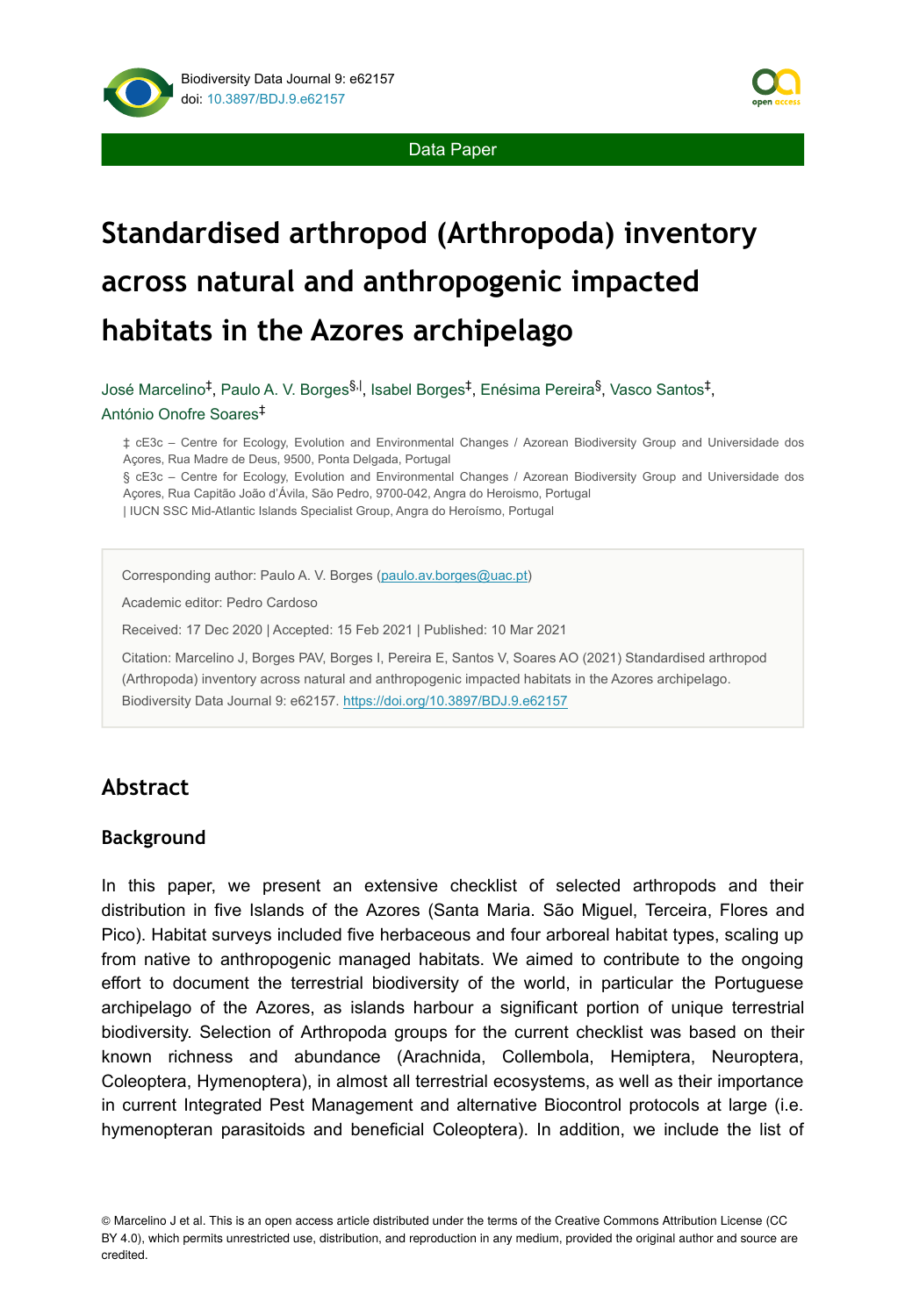Dermaptera, Orthoptera, Psocoptera and Thysanoptera species. These assembled groups represent part of the monitoring programme EDEN Azores (2008-2014), where all Arthropod fauna, at all strata, within nine representative habitats of the abovementioned five Islands of the Azores was recorded.

#### **New information**

In this study, a total of 116,523 specimens, belonging to 483 species and subspecies of selected groups of arthropods, are reported by order, family and, when possible, genus and species. Hymenopteran, mostly parasitoids, accounted for the most represented taxa across all the monitoring and sampling phase of EDEN Azores (193 species and mophospecies), followed by Coleoptera (95 species); Collembola (89 species); and Araneae (72 species).

A total of 37 non-native species are reported for the first time in the Azores. **Coleoptera**: *Asaphidion flavipes* (Linnaeus, 1761) (Carabidae); *Tachyporus dispar* (Paykull, 1789) (Staphylinidae). **Hemiptera**: *Acrosternum heegeri* Fieber, 1861 (Pentatomidae). **Collembola**: *Entomobrya regularis* Stach, 1963 (Entomobryidae); *Lepidocyrtus lusitanicus piezoensis* (Simón-Benito, 2007) (Entomobryidae); *Jordanathrix articulata* (Ellis, 1974) (Sminthuridae); *Sminthurinus quadrimaculatus* (Ryder, 1879) (Katiannidae); *Himalanura* sp. (Entomobryidae); *Protophorura* sp. (Onychiuridae). **Hymenoptera, parasitoids**: *Aphidius colemani* Viereck, 1912 (Braconidae); *Aphidius ervi* Haliday, 1834 (Braconidae); *Aphidius matricariae* Viereck, 1912 (Braconidae); *Aphidius rhopalosiphi* Stefani-Perez, 1902 (Braconidae); *Aphidius rosae* (Haliday, 1834) (Braconidae); *Aphidius urticae* Haliday, 1834 (Braconidae); *Centistidea ectoedemiae* Rohwer, 1914 (Braconidae); *Meteorus unicolor* (Wesmael, 1835) (Braconidae); *Meteorus collaris* (Spin.) Hal. – Ruschka, Fulmek, 1915 (Braconidae); *Orthostigma cratospilum* (Thomson, 1895) (Braconidae); *Orthostigma latriventris* Ratzeburg, 1844 (Braconidae); two other species of *Orthostigma* sp.; *Pseudopezomachus bituberculatus* (Marshall, 1905) (Braconidae); *Tanycarpa punctata* (van Achterberg, 1976) (Braconidae); *Gonatopus clavipes* (Thunberg, 1827) (Dryinidae). New genera not previously recorded for the Azores include: *Pycnetron* sp. (Chalcidoidea: Pteromalidae); four species of *Aspilota* sp. (Braconidae: Alysiinae); four species of *Chorebus* sp. (Braconidae: Aphidiinae: Alysiinae); *Microgaster* sp. (Braconidae: Microgastrinae); *Homolobus* sp. (Braconidae: Homolobinae); *Lodbrokia* sp. (Braconidae: Alysiinae).

These 37 taxa were found in several Islands and five are new species for Flores Island, 10 species are new for Pico Island, 12 species are new for Terceira Island, 19 species are new for S. Miguel Island and five species are new for S. Maria Island.

Additional species records for the Islands included: Flores (5 Collembola, 9 Araneae; 2 Hemiptera; 8 Coleoptera, 8 Hymenoptera), Pico (4 Collembola; 7 Araneae; 4 Hemiptera; 11 Coleoptera; 9 Hymenoptera), Terceira (4 Collembola; 1 Araneae; 3 Hymenoptera), S. Miguel (1 Araneae; 2 Coleoptera; 3 Hymenoptera), S. Maria (5 Collembola; 3 Araneae; 2 Hemiptera; 2 Hymenoptera).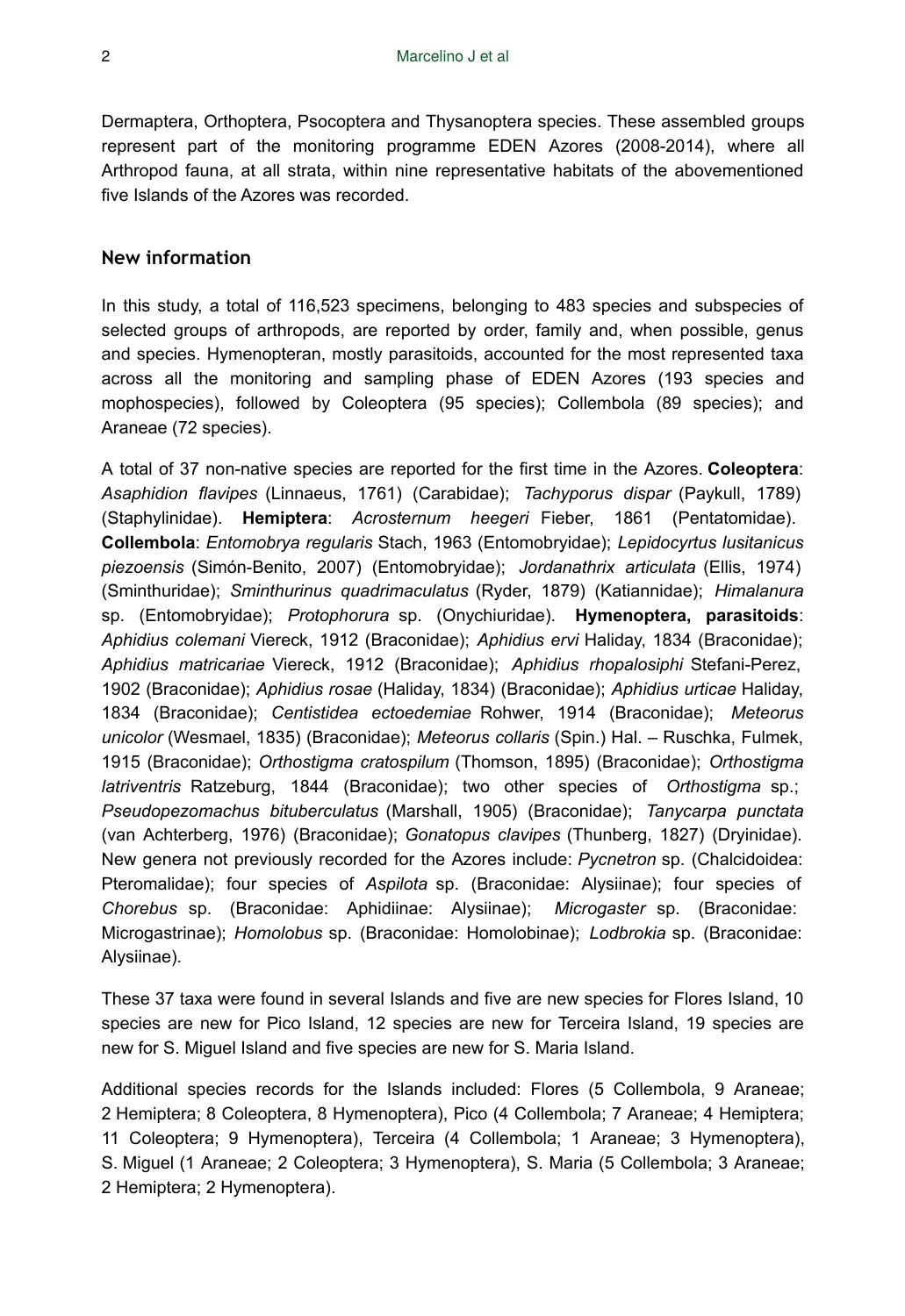### **Keywords**

Arthropoda, Azores, São Miguel, Terceira, Flores, Santa Maria, Pico, Island, anthropogenic impact gradient, habitat types

### **Introduction**

Biodiversity loss is accelerating at an unprecedented rate (Maxwell et al. 2016, Borges et al. 2019, Wagner et al. 2021), particularly in islands (Whittaker et al. 2017). Current drivers of biodiversity loss include habitat change (i.e. habitat loss, degradation and fragmentation), invasive species, pollution and contamination and climate change (Titeux et al. 2016, Sanchez-Bayo and Wyckhuys 2019). Land-use reconversion is a catalyst for major biodiversity changes in the world, namely in island ecosystems (Russell and Kueffer 2019). The inventory and monitoring of island biodiversity is critical for understanding current and future trends in biodiversity erosion (Borges et al. 2019) as remote archipelagoes enclose high endemism levels and a significant portion of terrestrial biodiversity.

In the current study, we focus in Azores Islands (Portugal) and on its arthropod diversity inventory. Arthropods are recognised as one of the most endangered taxa in the globe, vital for ecosystem stability and food security (Hochkirch 2016, Harvey et al. 2020, Raven and Wagner 2021, Wagner et al. 2021). Composed of nine Islands lying on the North Atlantic Ocean, (39º43'23'' N [Corvo] - 36º55'43'' N [Santa Maria]; 24º46'15'' WG [Formigas islets] - 31º16'24'' WG [Monchique Islet – Flores]), these Islands, when discovered, were completely covered by dense forests (Frutuoso 1978). These forests included *Erica-Morella* woodlands at levelled coastal areas and *Picconia-Morella* forests up to 300 m a.s.l. From 300 m to 600 a.s.l., the sub montane forests dominated (the Azorean Laurel forests, predominatly *Laurus azorica*), which probably covered more than two thirds of the Islands (Elias et al. 2016). Above the *Laurus* forests, between 600 m and 1000 a.s.l., *Juniperus-Ilex* forests and *Juniperus* woodlands would have covered most of the areas (Elias et al. 2016). At higher elevations, *Calluna-Juniperus* scrublands may have covered mountain ridges and *Calluna-Erica* scrublands and *Calluna* scrublands would have occupied Pico Mountain, above 1200 m a.s.l., as they still do today (Elias et al. 2016).

The topography of the Azores is characterised by the presence of numerous catchments, ravines and mainly seasonal water streams. Climate and hydrography, together with remote geographic isolation (i.e. central zone of the North Atlantic) and absence of any close continental masses (the nearest landmasses are Europe > 1300 km away and North America > 3200 km away), as well as the complex marine Current System (Caldeira and Reis 2017), contribute to a temperate climate and high humidity throughout the year. These environmental conditions and a nutrient-rich volcanic soil, still support an abundant flora in spite of intense anthropogenic influence and land reconversion to agriculture and forestry activities. Mixed and pristine forests [predominantly native evergreen Laurel forests (Laurisilva), a humid broadleaf *Laurus azorica* (Seub.) Franco forest] covers many islands'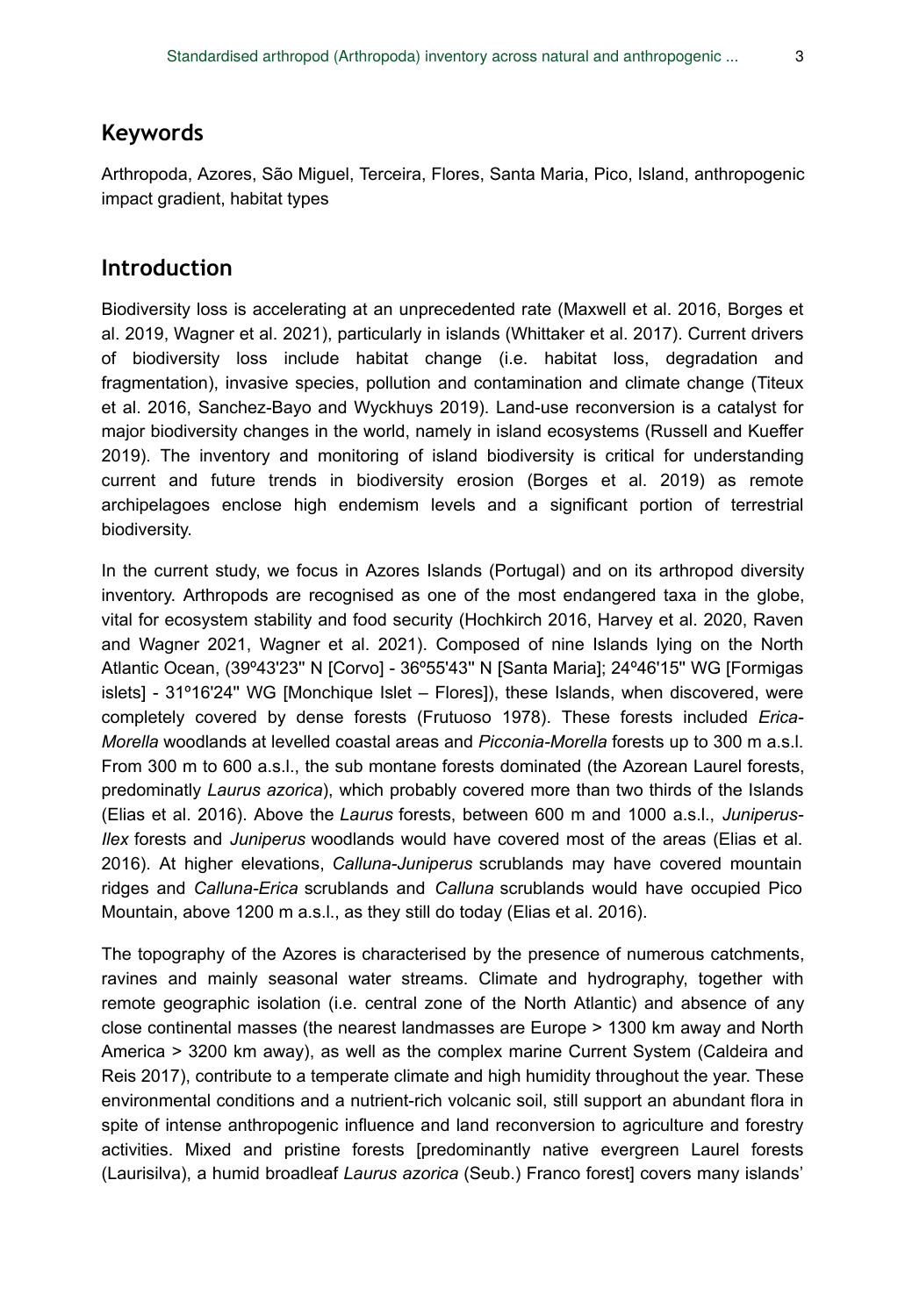hillsides (Cardoso et al. 2007, Hortal et al. 2006). Thirteen percent of their land surface is protected (World Heritage, Biosphere and Natura 2000 Networks).

The Azorean Islands have a long history of habitat loss and land-use changes, with only circa 5% of the native forest remaining intact (Borges et al. 2020). Deforestation has occurred extensively, initially at low elevations, but subsequently extended to mid- and higher elevations due to anthropogenic intervention and timber use as an energy source. Currently, six main habitats can be found in Azores, i.e. i) the original native forests, restricted to high elevations with some small pockets at mid-elevations and disturbed mixed vegetation at low elevation; ii) exotic fast-growing tree plantations, dominated by *Cryptomeria japonica*; iii) exotic mixed forests, dominated by the invasive tree *Pittosporum undulatum*; iv) several types of grasslands, including high elevation natural grasslands, although mostly dominated by intensive pastureland at low and mid-elevations and seminatural pastures at mid- and high elevations; v) native bogs and fens at high elevations; and vi) several types of agro-ecosystems including vineyards, orchards and corn fields.

The Azorean arthropod fauna is well known and includes approximately 2332 species and subspecies, with less than 300 of these being endemic (Borges et al. 2010). Land-use changes had an impact on the composition of Azorean arthropod fauna, now dominated by exotic species, particularly in anthropogenic habitats (Borges et al. 2008), but also, to some extent, in native forest, such as in the case of soil arthropods, particularly Collembola (Cicconardi et al. 2017). Endemic arthropods are mostly restricted to native habitats (Borges et al. 2008, Rigal et al. 2018). However, endemic and native insect pollinators successfully adapted to new anthropogenic habitats and are providing essential ecosystem services in agro-ecosystems (Picanço et al. 2017). The impact of anthropogenic disturbance on vascular plants was also investigated in parallel with the arthropod distribution (Marcelino et al. 2013, Silva et al. 2017), observing that endemic and native plant species are not restricted only to natural habitats, but also occur in human-managed arborescent habitats. Invasive species dominate human-managed habitats, whilst also found at the edges of natural habitats.

## **General description**

**Purpose:** This study intended to contribute to the current international directives concerning biodiversity, aiming to document and safeguard biological resources of the globe. Our objective was to present the most widely distributed and diverse taxa recorded during the sampling phase of the EDEN project (2008-2014) (Marcelino et al. 2013, Marcelino et al. 2020), specifically all arthropod fauna, at all strata, within eight representative habitats of five Islands of the Azores archipelago (Santa Maria, São Miguel, Terceira, Flores and Pico) (Fig. 1).

In the current study, we present an extensive checklist of Arthropoda for the following taxa: Araneae, Collembola, with emphasis on auxiliary predatory Coleoptera (Carabidae, Staphylinidae, Coccinellidae); Hymenopteran parasitoids (Aphelinidae, Bethylidae, Braconidae, Chalcididae, Chrysididae, Diapriidae, Dryinidae, Elasmidae, Encyrtidae,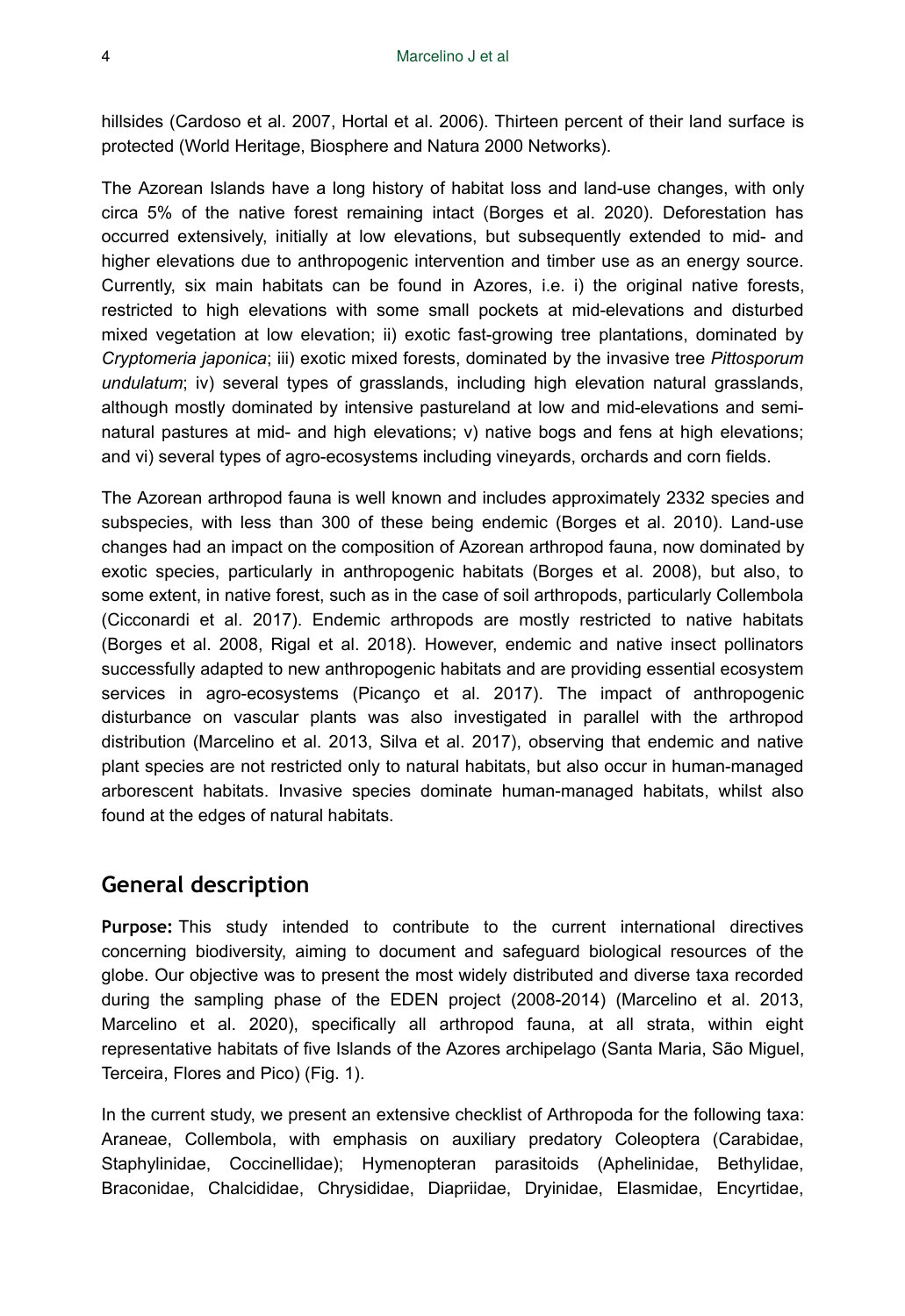Eupelmidae, Figitidae, Ichneumonidae, Megaspilidae, Mymaridae, Proctotrupidae, Pteromalidae, Scelionidae, Sphecidae, Tetracampidae). These groups are particularly relevant for the following reasons:



**Arachnida: Araneae** - i) ubiquitous presence across all terrestrial habitats; ii) recognised as indicators of ecological change due to their sensitivity to cryptic changes in their habitats (Pearce and Venier 2006); iii) important predators across trophic levels (e.g. pollinators, parasitoids, saprophytes etc.), thereby impacting ecosystems' community dynamics (Öberg and Ekbom 2006).

**Collembola** - i) the existence of a profuse diversity and abundance in a wide variety of soil systems from Islands to Continents to Antarctic habitats (Hawes et al. 2007); ii) their rapid response to changes in ecological and pedological patterns within a given ecosystem (Sousa et al. 2006).

**Hymenopteran parasitoids** - i) important role as regulators of host density (Henri and Van Veen 2011); ii) critical biological pest control agent, with circa \$20 billion/year beneficial impact on US agriculture (Pennisi 2010).

**Beneficial Coleoptera** - i) the Coccinellidae groups ca. 6,000 species (Vandenberg 2002) with an ubiquitous distribution worldwide. The majority of species are predators providing relevant ecosystem and agricultural services, constituting one of the most studied groups of beneficial insects (Hodek et al. 2012, Ameixa et al. 2018 for a comprehensive revision). The rove-beetles (Staphylinidae) are one of the most diverse lineages of arthropods, inhabiting practically all terrestrial niches (Thayer 2005). They are also an ecologicallyimportant component of soil fauna, reported to be potential bioindicators of environmental quality (Pohl et al. 2007) due to their sensitivity in detecting cryptic changes in the ecological dynamics of their ecosystems (Hodkinson and Jackson 2005)

In addition, we report widely-distributed species across sampling sites or new records for the Azores, in the orders Dermaptera, Heteroptera: Hemiptera, Neuroptera, Orthoptera, Psocoptera and Thysanoptera.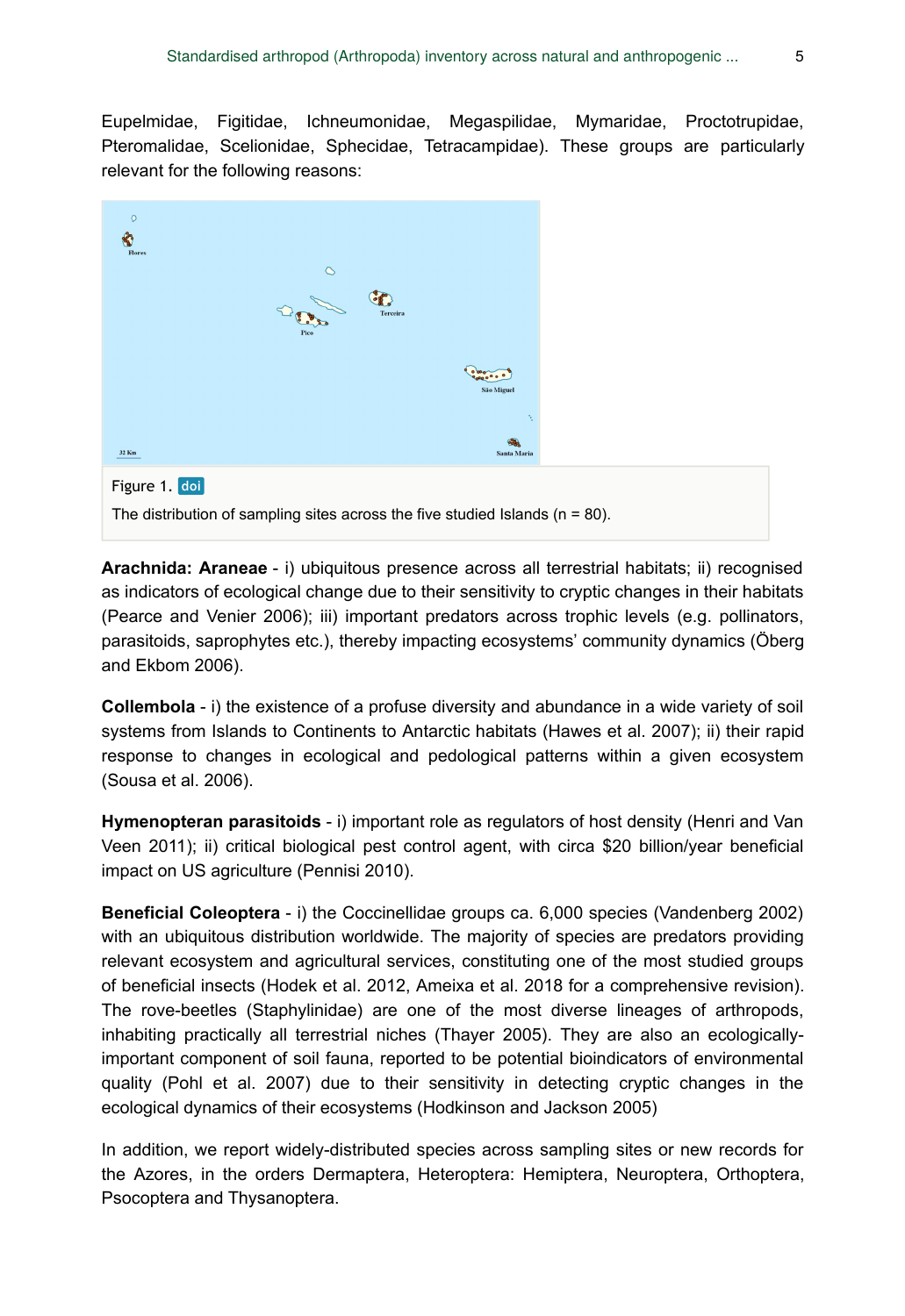# **Project description**

**Title:** Species inventory of Arthropoda across anthropogenically-impacted habitats in the Azores archipelago

**Personnel:** Plant identifications were performed by the botanist Luis Silva, from the University of the Azores. Arthropoda sampling was performed by José A. P. Marcelino, António O. Soares, Patrícia V. Garcia and Roberto Resendes. Sorting, morphospecies IDs, image gallery stocks, digital data assembling and 96% EtOH-based collections, required a substantial number of technical staff (circa 15 people from 2010 to 2013). Species identifications were performed, initially, by José A. P. Marcelino, corroborated by Fernando Pereira and Paulo A. V. Borges using a reference collection (Dalberto Teixeira Pombo insect collection from the University of the Azores) and, subsequently, by reference taxonomists on the different Arthropoda groups, i.e. Collembola (Felipe Soto-Adames, Florida Dept. Agriculture and Consumer Services, USDA, Florida, USA), Araneae (Paulo Borges, University of the Azores), Hymenoptera (Kees van Achterberg, National History Museum Netherlands and Vladimir Žikić, University of Niš, Serbia), Coccinellidae (António O. Soares and Isabel Borges, University of the Azores), Staphylinidae (Volker Assing, Hannover, Germany) and one new record of Carabidae for the Azores by Bob Davidson at Carnegie Museum on Natural History, USA. Collembola were also genetically profiled (Marcelino et al. 2011), as well as Staphylinidae (Marcelino et al. 2016).

**Study area description:** We selected the Islands, based on the relative proportion of land used in agriculture and pristine areas (based on published data by Costa et al. 2014), taking into consideration all possible combinations, i.e. São Miguel (SMG), with a high proportion of land allocated to pastureland (61%) and a low proportion of scattered native and naturalised habitats (19.1%); (ii) Terceira (TER), with high proportion of pastureland (66.9%) and a similar proportion of native and naturalised habitats as SMG, but less fragmented (21.3%); (iii) Pico (PIC), with high proportion of pastureland (50.3%) and medium/high proportion of native habitats at higher elevation (35.5%); (iv) Flores (FLO), with scarce agricultural development (17.7%) and a high proportion of native and naturalised habitats (43%); and, (v) Santa Maria (SMR), with high proportion of agricultural land (56.7%) and a low proportion of native and naturalised habitats (17.3%) (Table 1).

| Table 1.<br>Sampled Sites $(n = 80)$ . |                        |                 |                  |                   |                  |
|----------------------------------------|------------------------|-----------------|------------------|-------------------|------------------|
| Island                                 | Habitat                | Locality        | Elevation<br>(m) | Latitude          | Longitude        |
| <b>Flores</b>                          | Corn Crop              | Fajã Grande     | 64               | 39.4572 - 31.2611 |                  |
| <b>Flores</b>                          | Corn Crop              | Ponta Delgada   | 34               | 39.5187           | $-31.2102$       |
| <b>Flores</b>                          | <b>Invasive Forest</b> | Monte           | 190              |                   | 39.4556 -31.1441 |
| <b>Flores</b>                          | <b>Invasive Forest</b> | Saída das Lajes | 256              | 39.3879           | $-31.1954$       |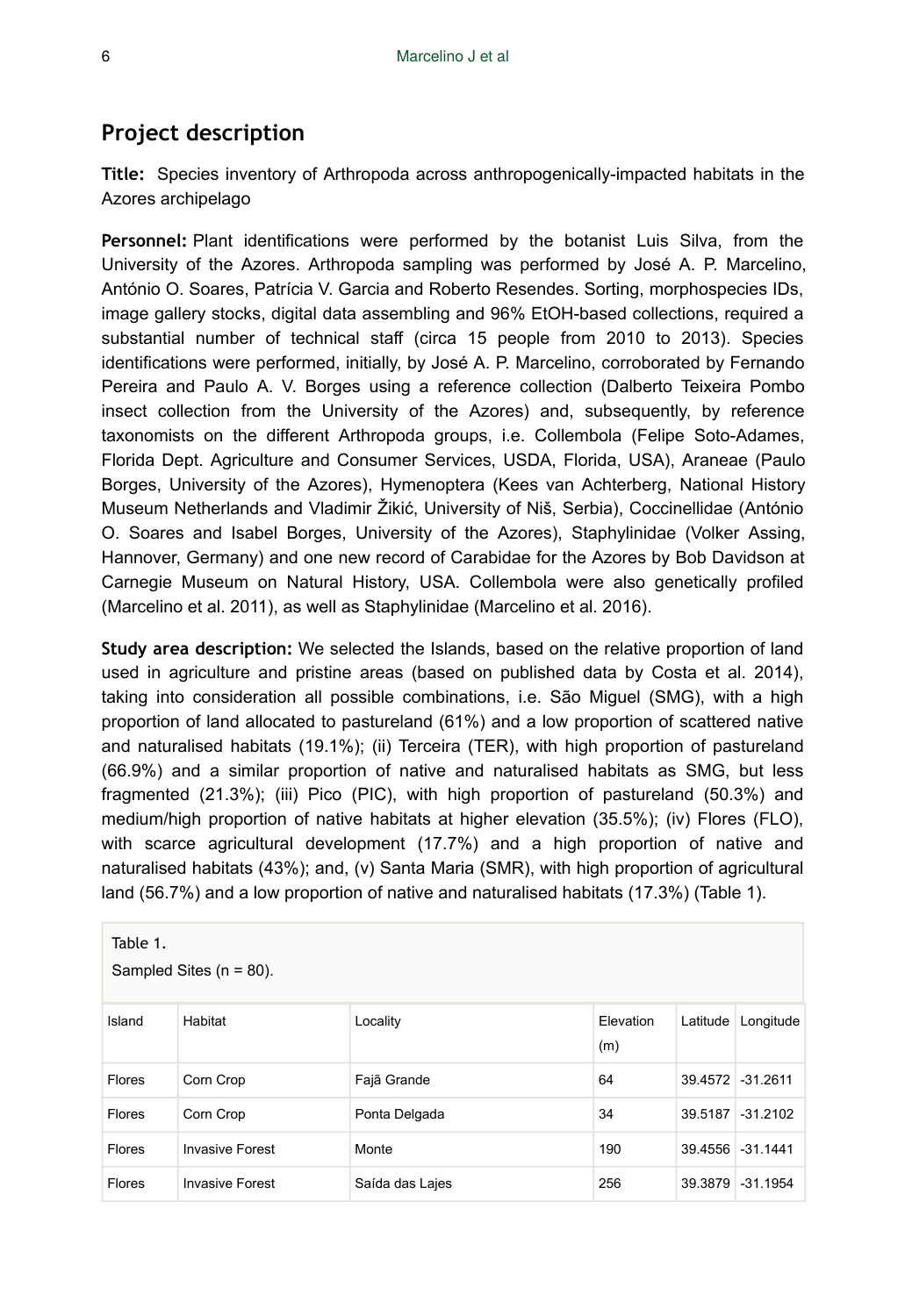| Island         | Habitat                  | Locality                                    | Elevation<br>(m) |         | Latitude Longitude |
|----------------|--------------------------|---------------------------------------------|------------------|---------|--------------------|
| Flores         | Meadows                  | Estrada para o Morro Alto                   | 683              | 39.4536 | $-31.2354$         |
| <b>Flores</b>  | Meadows                  | Zona das Lagoas / Fundão                    | 697              | 39.4079 | $-31.1977$         |
| <b>Flores</b>  | <b>Natural Forest</b>    | Estrada para Ponta Delgada                  | 729              | 39.4739 | $-31.2089$         |
| <b>Flores</b>  | <b>Natural Forest</b>    | Estrada para Ponta Delgada / Lixeira        | 579              | 39.4882 | $-31.1858$         |
| <b>Flores</b>  | Orchard                  | Lajes (SDA)                                 | 109              | 39.3864 | $-31.1672$         |
| <b>Flores</b>  | Orchard                  | Vales                                       | 186              |         | 39.4522 -31.1464   |
| <b>Flores</b>  | Pasture                  | Cedros                                      | 344              | 39.4808 | $-31.1594$         |
| Flores         | Pasture                  | Lajes                                       | 205              |         | 39.3860 -31.1842   |
| Flores         | <b>Production forest</b> | Lajes Saída 1                               | 270              | 39.3914 | $-31.2012$         |
| Flores         | Production forest        | Ponta Ruiva                                 | 494              |         | 39.4872 - 31.1778  |
| <b>Flores</b>  | Semi-natural Pasture     | Estrada para as Fajãs                       | 502              |         | 39.4322 -31.2339   |
| <b>Flores</b>  | Semi-natural Pasture     | Leste do Morro Alto                         | 619              |         | 39.4178 31.2013    |
| Pico           | Corn Crop                | Madalena (Sete Cidades)                     | 90               | 38.5337 | $-28.5097$         |
| Pico           | Corn Crop                | Piedade                                     | 115              |         | 38.4216 -28.0513   |
| Pico           | <b>Invasive Forest</b>   | Cabeço do Chão                              | 443              | 38.5424 | $-28.4829$         |
| Pico           | <b>Invasive Forest</b>   | São Roque                                   | 767              | 38.5170 | $-28.3170$         |
| Pico           | Meadows                  | Encosta da Prainha 2                        | 797              | 38.4406 | $-28.1866$         |
| Pico           | Meadows                  | Meia encosta da Prainha                     | 765              |         | 38.4422 -28.1919   |
| Pico           | <b>Natural Forest</b>    | Estrada para as Lagoas                      | 715              | 38.4674 | $-28.2967$         |
| Pico           | <b>Natural Forest</b>    | Mistério da Prainha                         | 675              |         | 38.4822 -28.2610   |
| Pico           | Orchard                  | Madalena (Sete Cidades)                     | 79               | 38.5337 | $-28.5097$         |
| Pico           | Orchard                  | Prainha                                     | 41               |         | 38.4686 -28.2025   |
| Pico           | Pasture                  | Criação Velha                               | 214              | 38.5090 | $-28.4914$         |
| Pico           | Pasture                  | S. Miguel Arcanjo                           | 150              |         | 38.5036 -28.2952   |
| Pico           | Production forest        | Candelária                                  | 258              | 38.4705 | $-28.4929$         |
| Pico           | Production forest        | Prédio Mário Segueira                       | 419              | 38.4933 | $-28.2952$         |
| Pico           | Semi-natural Pasture     | Corre Água                                  | 708              | 38.4768 | $-28.2975$         |
| Pico           | Semi-natural Pasture     | Longitudinal (Km 5)                         | 896              | 38.4454 | $-28.3628$         |
| Santa<br>Maria | Corn Crop                | Água de Alto / Caminho Florestal do<br>Alto | 227              | 36.9925 | $-25.1072$         |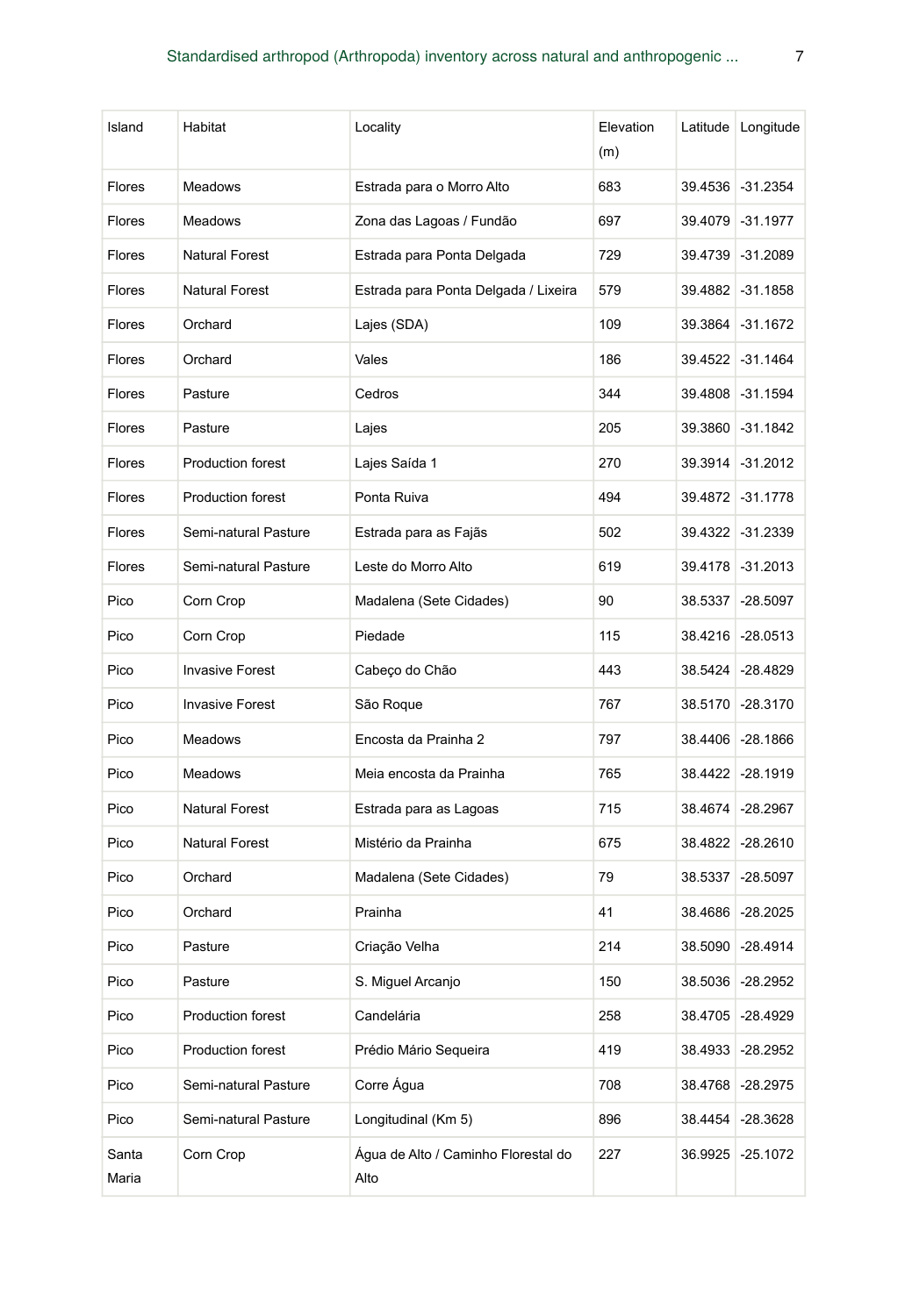| Island         | Habitat                              | Locality                           | Elevation<br>(m) |         | Latitude Longitude |
|----------------|--------------------------------------|------------------------------------|------------------|---------|--------------------|
| Santa<br>Maria | Corn Crop                            | Santa Bárbara                      | 201              |         | 36.9915 -25.0698   |
| Santa<br>Maria | <b>Invasive Forest</b>               | Anjos                              | 166              |         | 36.9922 -25.1415   |
| Santa<br>Maria | <b>Invasive Forest</b>               | Estrada para Santo Espírito        | 236              |         | 36.9590 -25.0667   |
| Santa<br>Maria | <b>Natural Forest</b>                | Estrada para o Pico Alto           | 491              |         | 36.9758 -25.0866   |
| Santa<br>Maria | <b>Natural Forest</b>                | Pico Alto                          | 580              |         | 36.9826 -25.0909   |
| Santa<br>Maria | Orchard                              | Malbusca                           | 260              | 36.9471 | $-25.0716$         |
| Santa<br>Maria | Orchard                              | Trevina                            | 218              |         | 36.9874 -25.1096   |
| Santa<br>Maria | Pasture                              | Calheta, Saída da Maia             | 266              |         | 36.9436 -25.0302   |
| Santa<br>Maria | Pasture                              | Estrada para Santa Bárbara / Forno | 354              |         | 36.9661 -25.0584   |
| Santa<br>Maria | Production forest                    | Almagreira                         | 198              | 36.9715 | $-25.1252$         |
| Santa<br>Maria | Production forest                    | Fontinhas / Parque Florestal       | 238              |         | 36.9595 -25.0721   |
| Santa<br>Maria | Semi-natural Pasture                 | Arrebetão                          | 453              |         | 36.9738 -25.0782   |
| Santa<br>Maria | Semi-natural Pasture                 | Loural / Estrada                   | 428              |         | 36.9596 -25.0691   |
| Santa<br>Maria | Semi-natural Pasture Low<br>Altitude | Aeroporto (100m)                   | 176              |         | 36.9715 -25.1622   |
| Santa<br>Maria | Semi-natural Pasture Low<br>Altitude | Paúl / Estrada para o Anjo         | 198              |         | 36.9918 -25.1392   |
| São<br>Miguel  | Corn Crop                            | Contentores da Unileite            | 38               |         | 37.7415 -25.6850   |
| São<br>Miguel  | Corn Crop                            | Rabo de Peixe                      | 34               |         | 37.8138 -25.5479   |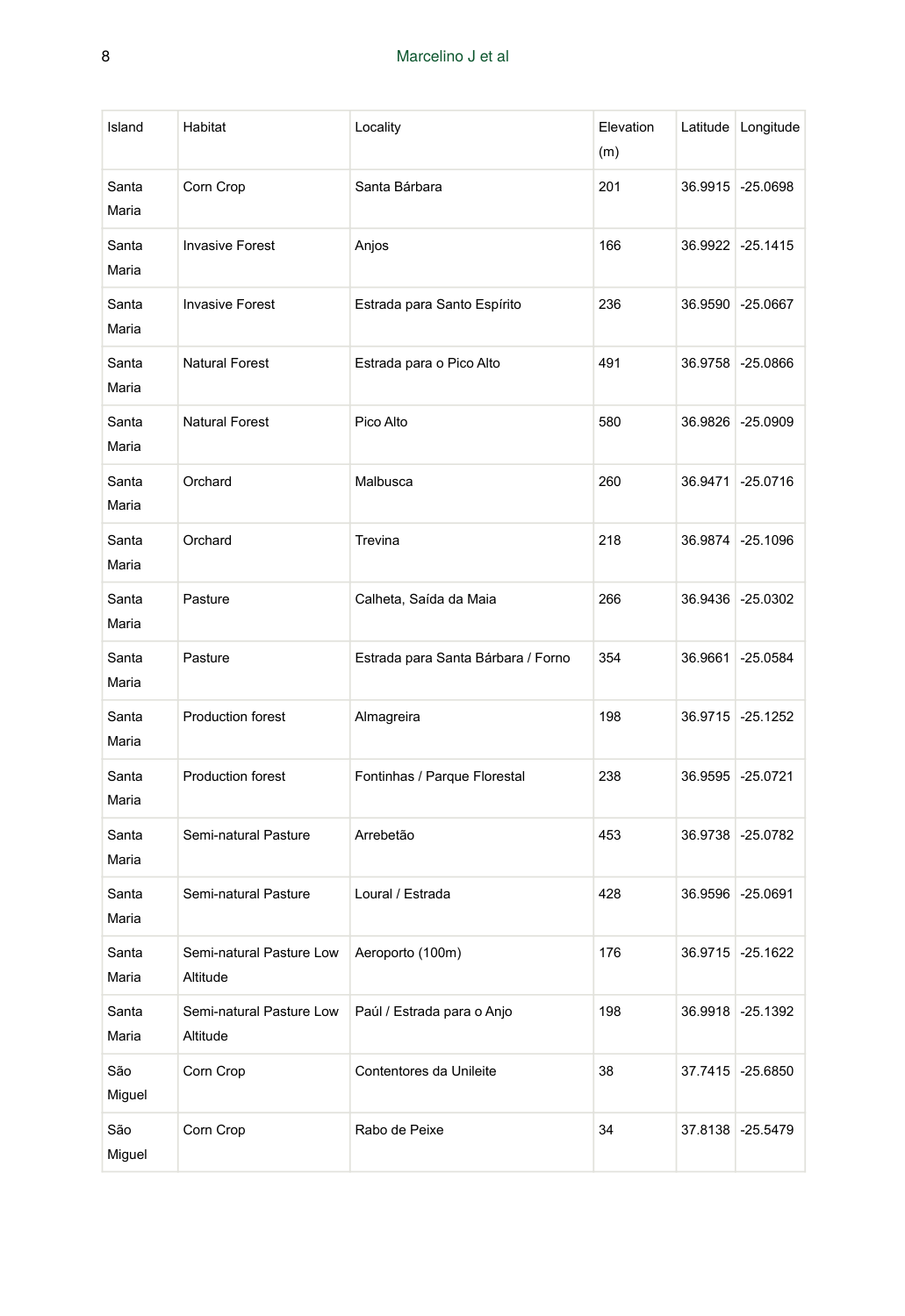| Island        | Habitat                  | Locality                                             | Elevation<br>(m) | Latitude | Longitude  |
|---------------|--------------------------|------------------------------------------------------|------------------|----------|------------|
| São<br>Miguel | <b>Invasive Forest</b>   | Pico das Camarinhas                                  | 175              | 37.8583  | $-25.8484$ |
| São<br>Miguel | <b>Invasive Forest</b>   | S. Pedro                                             | 378              | 37.8358  | $-25.1826$ |
| São<br>Miguel | <b>Meadows</b>           | Encosta Sul para a Lagoa do Fogo                     | 745              | 37.7650  | $-25.5024$ |
| São<br>Miguel | Meadows                  | Próximo do Monte Escuro / vertente<br>virada a norte | 824              | 37.7827  | $-25.4532$ |
| São<br>Miguel | <b>Natural Forest</b>    | Abelheira                                            | 490              | 37.7590  | $-25.6416$ |
| São<br>Miguel | <b>Natural Forest</b>    | Tronqueira - Miradouro                               | 627              | 37.7874  | $-25.2841$ |
| São<br>Miguel | Orchard                  | Aflitos                                              | 104              | 37.8126  | $-25.6396$ |
| São<br>Miguel | Orchard                  | Malaca da Lagoa                                      | 203              | 37.7583  | $-25.5787$ |
| São<br>Miguel | Pasture                  | Calhetas, Rabo de Peixe                              | 30               | 37.8213  | $-25.6059$ |
| São<br>Miguel | Pasture                  | Rocha da Relva                                       | 101              | 37.7631  | $-25.7345$ |
| São<br>Miguel | Production forest        | Lagoa das Empadadas                                  | 775              | 37.8265  | $-25.7506$ |
| São<br>Miguel | <b>Production forest</b> | Sto António                                          | 190              | 37.8510  | $-25.2013$ |
| São<br>Miguel | Semi-natural Pasture     | Altiprado                                            | 640              | 37.7706  | $-25.3887$ |
| São<br>Miguel | Semi-natural Pasture     | Lagoa do Fogo / Vertente Sul                         | 660              | 37.7658  | $-25.5100$ |
| Terceira      | Corn Crop                | Etar                                                 | 51               | 38.6543  | $-27.2006$ |
| Terceira      | Corn Crop                | S. Brás                                              | 159              | 38.7606  | $-27.1367$ |
| Terceira      | <b>Invasive Forest</b>   | Biscoitos/ Estrada para Sul                          | 315              | 38.7716  | $-27.2636$ |
| Terceira      | <b>Invasive Forest</b>   | Estrada para a Aqualva                               | 409              | 38.7639  | -27.1923   |
| Terceira      | Natural Forest           | Caldeira Guilherme Muniz                             | 537              | 38.7060  | -27.2032   |
| Terceira      | Natural Forest           | Algar do Carvão - Terra Brava                        | 621              | 38.7399  | $-27.2047$ |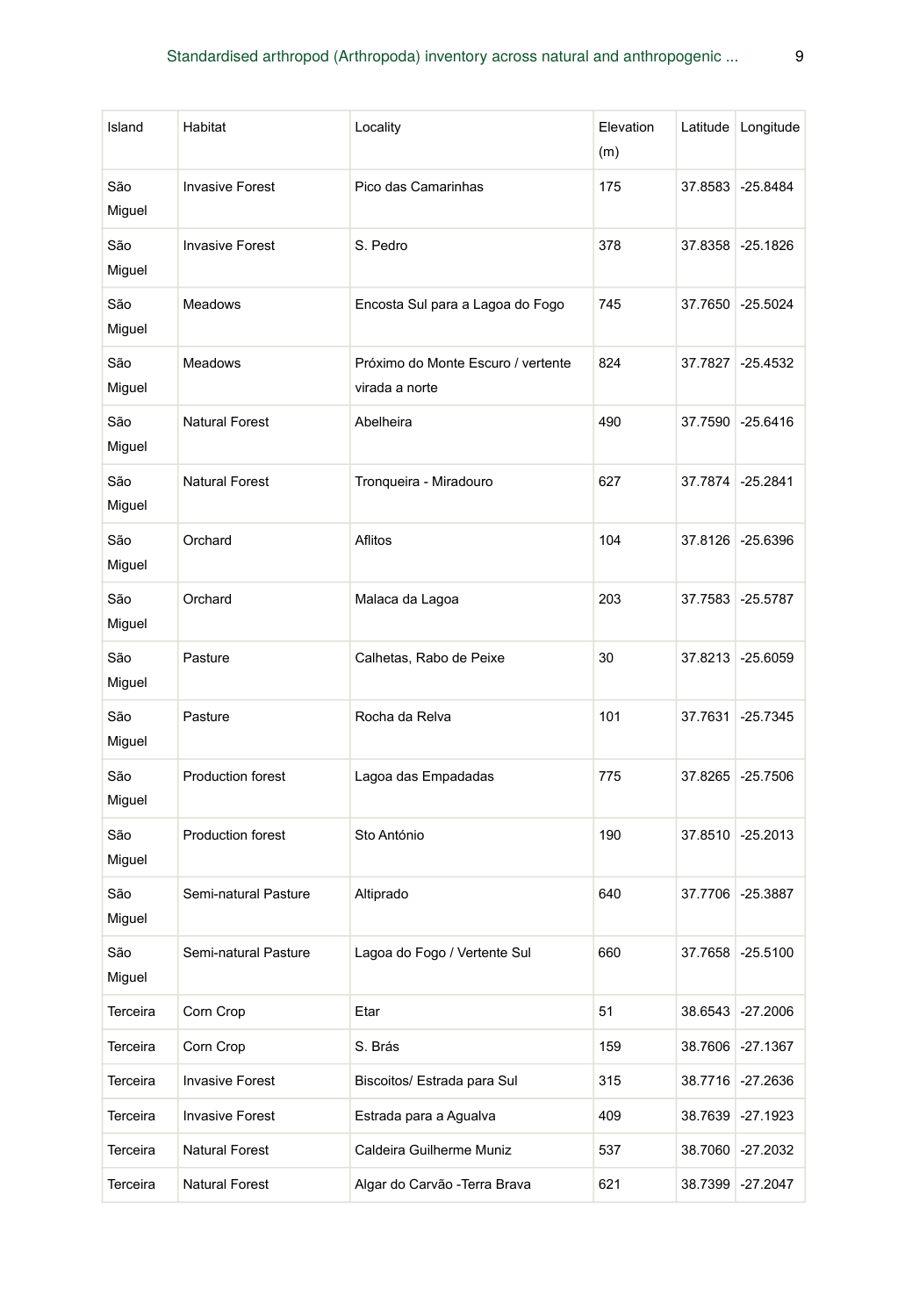| Island   | Habitat                              | Locality                      | Elevation<br>(m) | Latitude | Longitude        |
|----------|--------------------------------------|-------------------------------|------------------|----------|------------------|
| Terceira | Orchard                              | <b>Biscoitos</b>              | 125              |          | 38.7882 -27.2737 |
| Terceira | Orchard                              | Terra Chã                     | 72               | 38.6641  | $-27.2524$       |
| Terceira | Pasture                              | Agualva                       | 234              |          | 38.7608 -27.1651 |
| Terceira | Pasture                              | Estrada de Porto Santo/ Angra | 294              |          | 38.6789 -27.2205 |
| Terceira | <b>Production forest</b>             | Lagoa das Papas               | 545              | 38.7161  | $-27.2894$       |
| Terceira | <b>Production forest</b>             | Posto Santo/ Fim estrada      | 412              |          | 38.7003 -27.2423 |
| Terceira | Semi-natural Pasture                 | Furna do Enxofre              | 554              |          | 38.7268 -27.2322 |
| Terceira | Semi-natural Pasture                 | Pico Gaspar                   | 461              | 38.7305  | $-27.2743$       |
| Terceira | Semi-natural Pasture Low<br>Altitude | <b>Biscoitos</b>              | 14               | 38,8000  | $-27.2505$       |
| Terceira | Semi-natural Pasture Low<br>Altitude | Porto Martins                 | 5                | 38.6773  | $-27.0622$       |

The importance of incorporating ecological gradients, such as an anthropogenic impact gradient, in biodiversity and conservation projects, has been previously highlighted. They constitute valuable scenarios to infer possible causes for the distribution of species across the landscape (Ulrich et al. 2009). We therefore selected habitats that represented a gradient of increasing anthropogenic impact and management intensity. Nine habitat types, divided between herbaceous and arborescent habitats, were selected to represent a comprehensive range of the flora and fauna communities. We determined consistency, prevelance and fidelity of a given plant species across all habitats to define them, based on their flora. We used a metric called IndVal and developed another called SiteVal which can now be used to assign a location to a given habitat (and anthropogenic level of influence) (see more details in Marcelino et al. 2013, Marcelino et al. 2014, Silva et al. 2017). The herbaceous habitat gradient (Table 2) ranged from natural meadows (MED) to corn fields (COR). The arborescent habitat gradient (Table 2) ranged from natural pristine forests of *Laurus azorica* (NAT) to orchards of *Citrus* sp. (ORC). Pristine meadows were not present on Santa Maria and Terceira and semi-natural pastures at low altitude (SNPL) were used as a surrogate for MED on these Islands.

**Design description:** In order to obtain the maximum information on arthropod biodiversity, all strata present at a given habitat type were sampled, i.e. micro-epigean fauna (Berlese-Tullgren trapping), soil fauna (Pitfall trapping), aerial vagility fauna (Suction with an aspirator) and canopy fauna (sweeping nets).

One Island per week was sampled during the summer 2009 (July-August). This eliminated seasonal effects in the sampling. The total number of samples was 4800 [80 sampling sites x 4 different types of traps x 15 samples per site].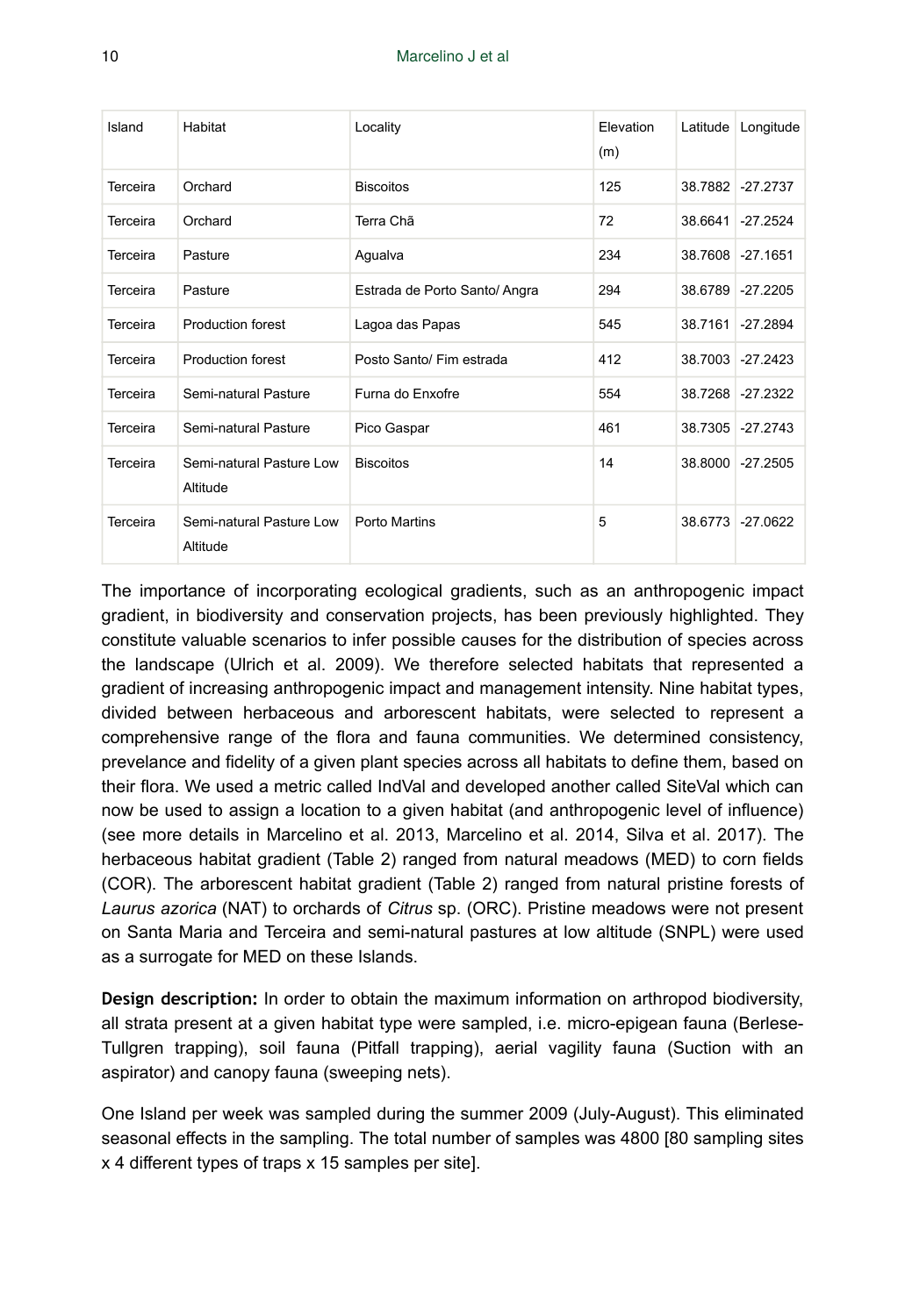#### Table 2.

Increasing gradients of anthropogenic influence in herbaceous communities (1-5) and arborescent communities (1-4). Description and characteristic plant species communities. Note: \* - Semi-natural pastures, at low altitude (SNPL), replaced Meadow habitats (MED) in Santa Maria and Terceira Islands due to the lack of sampling sites of the latter community type in these Islands.

| <b>Gradient of</b><br><b>HERBACEOUS</b><br>communities       | Composition                                                                                                                       | <b>Plant species communities</b>                                                                                                                                                                                  |
|--------------------------------------------------------------|-----------------------------------------------------------------------------------------------------------------------------------|-------------------------------------------------------------------------------------------------------------------------------------------------------------------------------------------------------------------|
| 1. Natural meadows<br>(MED)                                  | Indigenous taxa. Low<br>management intensity and<br>anthropogenic influence                                                       | Holcus rigidus, Festuca spp., Deschampsia foliosa,<br>Leontodon spp., Tolpis azorica                                                                                                                              |
| 2. Semi-natural<br>pastures at low<br>altitude<br>$(SNPL)^*$ | Annual populations of Daucus<br>carota. Low management<br>intensity and anthropogenic<br>impact                                   | Sporobolus indicus, Briza minor, Lotus subbiflorus                                                                                                                                                                |
| 3. Semi-natural<br>pastures at high<br>altitude<br>(SNP)     | Non-indigenous taxa with<br>seldom indigenous taxa. Low<br>management intensity and<br>anthropogenic influence                    | Holcus lanatus, Agrostis castellana, Polytrichum<br>commune, Ranunculus repens, Juncus effusus,<br>Selaginella kraussiana, Sibthorpia europeia, Eleocharis<br>multicaulis, Sherardia arvensis, Anagallis arvensis |
| 4. Artificial pastures<br>(PAS)                              | Introduced taxa. High human-<br>management intensity and<br>anthropogenic influence                                               | Lolium perenne, Bromus willdenowii, Trifolium repens,<br>Poa spp., Holcus lanatus, Rumex obtusifolius, Plantago<br>lanceolata, Dactylis glomerata, Sporobolus indicus                                             |
| 5. Crops<br>(COR)                                            | Introduced taxa. High human-<br>management intensity, high<br>anthropogenic influence, as well<br>as pesticide and fertiliser use | Zea mays, weeds and ruderal plants                                                                                                                                                                                |
| <b>Gradient of</b><br><b>ARBORESCENT</b><br>communities      | Composition                                                                                                                       | Main species                                                                                                                                                                                                      |
| 1. Natural Forests<br>(NAT)                                  | Indigenous taxa. Low<br>management intensity and<br>anthropogenic influence                                                       | Laurus azorica, Juniperus brevifolia, Erica azorica, Ilex<br>perado subsp. azorica, Morella faya                                                                                                                  |
| 2. Exotic forests<br>(INV)                                   | Non-indigenous invasive taxa.<br>Low to medium management<br>intensity and anthropogenic<br>influence                             | Pittosporum undulatum, Acacia melanoxylon,<br>Eucalyptus globulus, Pinus pinaster, Solanum<br>mauritianum                                                                                                         |
| 3. Production Forest<br>(PRO)                                | Human intentionally introduced<br>taxa. High management intensity<br>and anthropogenic influence                                  | Cryptomeria japonica (monocultural stands)                                                                                                                                                                        |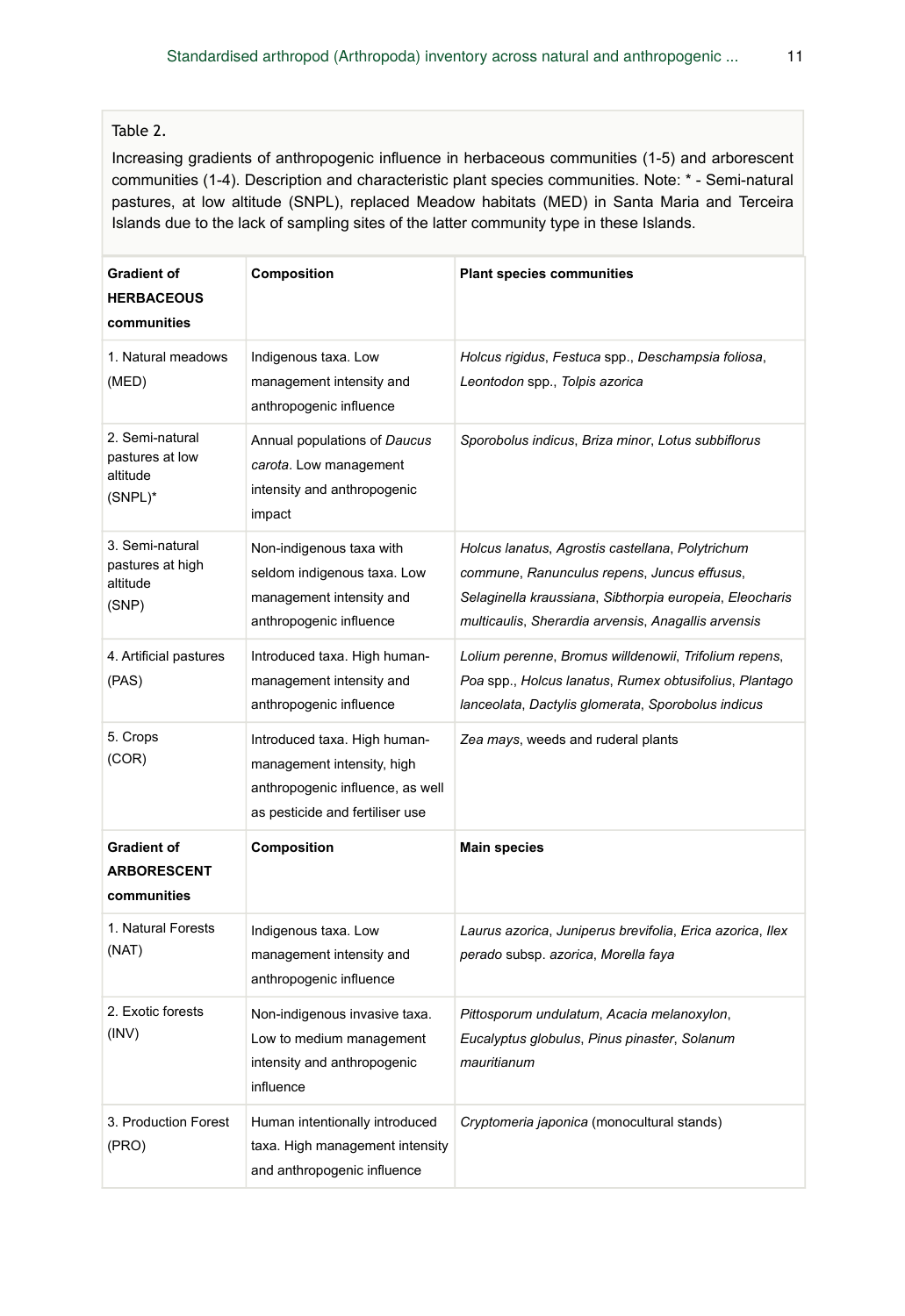| <b>Gradient of</b><br><b>HERBACEOUS</b><br>communities | <b>Composition</b>                                                             | <b>Plant species communities</b>                                                                        |
|--------------------------------------------------------|--------------------------------------------------------------------------------|---------------------------------------------------------------------------------------------------------|
| 4. Orchards<br>(ORC)                                   | Introduced taxa. Medium<br>management intensity and<br>anthropogenic influence | Citrus sinensis, Mallus domestica, Prunus spp., other<br>crops, weeds, ornamentals and rudereal species |

The samples were subsequently processed in laboratory facilities and assigned to morphospecies groups, progressing to higher taxonomic degrees of identifications. Species richness and abundance were recorded. Species accumulation curves were performed for inventory completeness using EstimateS (using the ratio of observed to the estimated species richness with the non-parametric estimator Jackknife) (Colwell 2013). Inventory completeness was 70-75% for Staphylinidae and Collembola (Marcelino et al. 2011, Marcelino et al. 2016), reaching 80% for Araneae and Hymenoptera parasitoids (data not published).

**Funding:** This study was financially supported by FLAD – Fundação Luso-Americana para o Desenvolvimento and by the Direção Regional da Ciência e Tecnologia (DRCT) & PROEMPREGO, of the Azores. This study was also financed by FEDER in 85% and by Azorean Public funds by 15% through Operational Programme Azores 2020, under the following projects AZORESBIOPORTAL –PORBIOTA (ACORES-01-0145-FEDER-000072), and under the project ECO<sup>2</sup>-TUTA (ACORES-01-0145-FEDER-000081).

# **Sampling methods**

**Study extent:** Five Islands of the Azores: Santa Maria, São Miguel, Terceira, Pico and Flores.

**Sampling description:** Suction (SU), sweeping (SW) and soil (BT) sampling were obtained in parallel with the pitfall traps (PF) in the sites previously listed (Table 1), in equal numbers of samples and distance.

SU and SW were done to record species at strata other than the epigeic stratum. SU was made with a hand-held aspirator (Stihl BG55), collecting the arthropods in shrubs, when available. SU was made individually for ca. 8 seconds, at each of four exposures (i.e. N, S, W, E) of the shrub or agro-culture plant. The specimens from all four cardinal exposures were transferred to a single cup for each SU and SW sampling spot, respectively. SW was made by gently sweeping with a 64 cm diameter sweeping net.

Berlese-Tullgreen sampling (BT) was made by collecting ca. 100 grams of soil litter per sampling unit (15 samples for each transect established at PF sampling spots). Samples were immediately stored in a cooler to avoid proliferation of saprophytic *fungi* and sent by air transportation to the Department of Biology, University of the Azores, Ponta Delgada where they were placed in a cooling chamber at 4°C for subsequent processing in BT traps. BT trap units consisted of two plastic darkened containers, assembled together to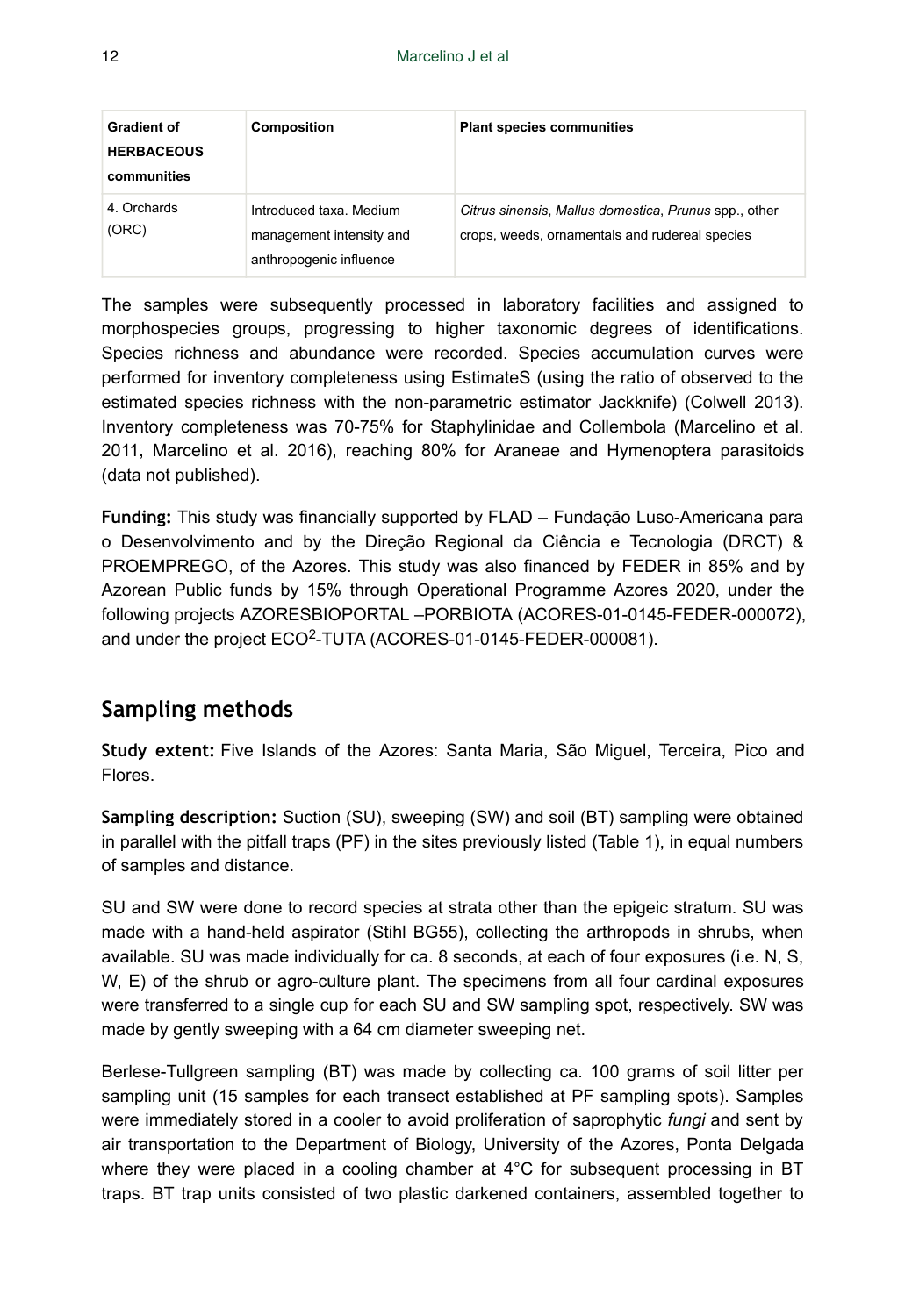provide an upper vented area (14 cm diameter x 11.5 cm high) with 4 openings (1 cm diameter covered with a 0.3 x 0.3 mm diameter mesh) and coupled with a 15 W lamp on top. The lower collecting area (13 cm diameter x 10 cm high) was partially filled with ca. 80 ml of the same mixture used in PF. Litter samples were placed on a 1.8 x 1.8 mm mesh, attached to a plastic funnel positioned in the assembling zone between the two halves of the device. In order to avoid heat and dryness, Collembola and other micro-arthropods crawled downwards to the littler sample and dropped through the funnel into the collecting mixture. Litter samples remained for 72 h in BT before specimen sorting at laboratory facilities.

Two parallel transects with fifteen pitfall traps (PF) were placed in 150  $\times$  150 m georeferenced plots. PF consisted of plastic cylinder cups 78 mm deep and 42 mm diameter filled with ca. 80 ml of a mixture of 96% Ethanol and 0.05% liquid detergent. PFs were buried in the soil so that the lid was flush with the surface and covered with a plastic plate at ca. 3 cm height, to avoid desiccation, flooding or insectivore predation. Traps remained in the soil for 7 days prior to collection. For each habitat type and Island, two replicate sites were monitored (with a minimum distance of 5 km apart), for a total of 80 sampling sites (i.e. 5 Islands x 8 habitat types per Island x 2 sites for each habitat type).

All specimens where stored in 96% EtOH in order to maintain viability for future genetic and/or taxonomic work, as well as voucher exchanges with other institutions.

**Quality control:** Identifications were conducted in a progressive higher degree of taxonomy resolution, i.e. 1) morphospecies were generated and, concomitantly, an ongoing web-based image gallery stock was created (at [www.eden-azores.webs.com\)](http://www.eden-azores.webs.com). This secured consistency in assigning specimens to morpho-species without duplications; 2) voucher specimens of all morphospecies were taxonomically assigned to a genus and, if possible, to species level; 3) species of Collembola and Staphylinidae were genetically profiled to match genetic and morphological IDs; 4) All voucher specimens where sent to taxonomist referees in the respective Order, family, genus or group (taxonomists listed in the Personnel section of this report), which corroborated identifications from steps 1, 2 and 3.

#### **Geographic coverage**

**Description:** Azores (Portugal). Islands of Santa Maria, São Miguel, Terceira, Pico and Flores

**Coordinates:** 36.906 and 39.589 Latitude; -31.311 and -24.961 Longitude.

#### **Taxonomic coverage**

**Description:** Widely distributed Arthropoda groups are reported, i.e. Araneae, Collembola, Hymenopteran parasitoids and beneficial Coleoptera (e.g. Carabidae, Coccinellidae, Staphylinidae). In addition, Dermaptera, Hemiptera, Neuroptera, Orthoptera, Psocoptera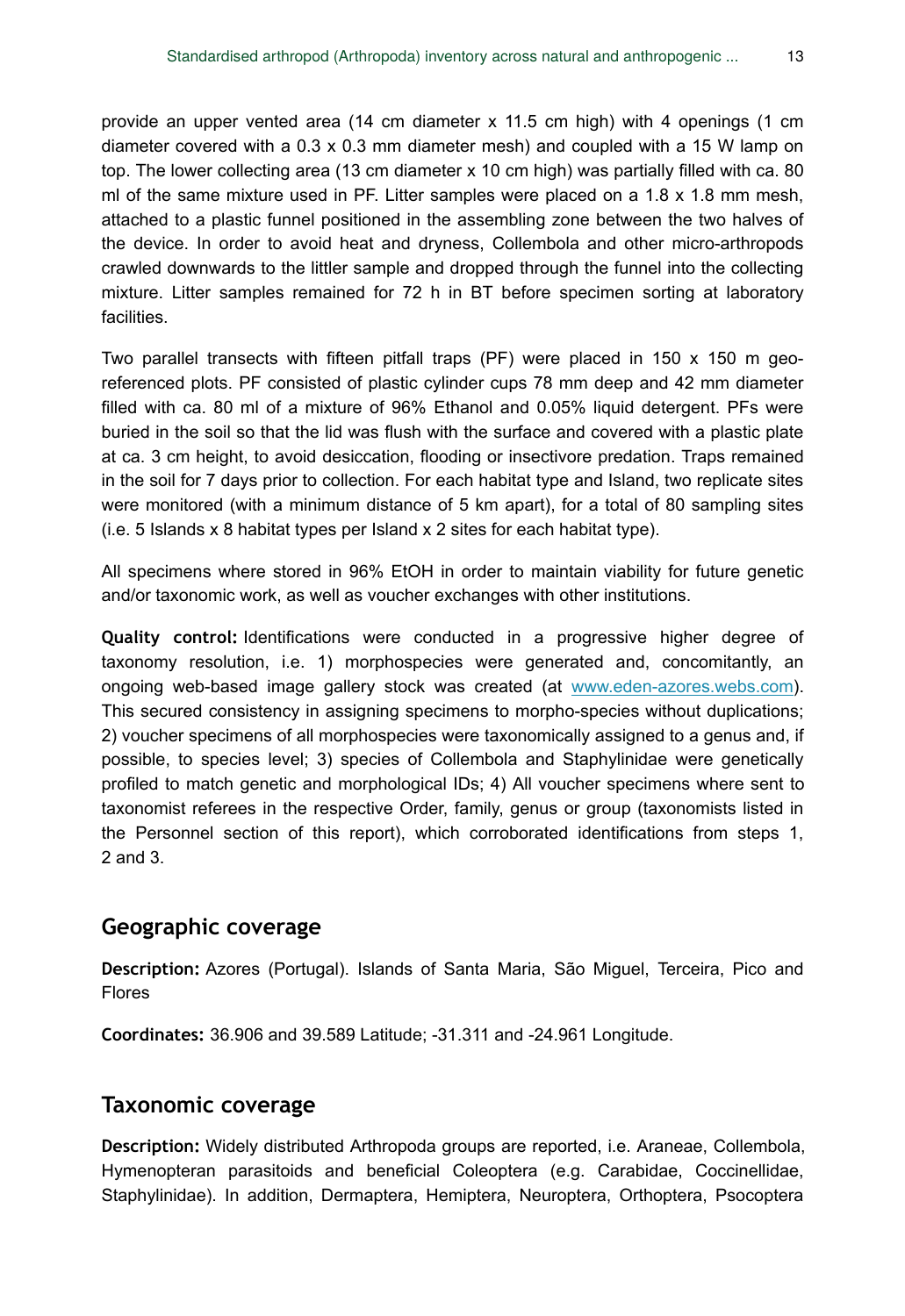and Thysanoptera. Information can be retrieved in the data resources below (Table of Species Occurrence).

|  |  | Taxa included: |  |
|--|--|----------------|--|
|--|--|----------------|--|

| Rank    | <b>Scientific Name</b> | <b>Common Name</b>             |
|---------|------------------------|--------------------------------|
| order   | Araneae                | Spiders                        |
| order   | Collembola             | Springtails                    |
| kingdom | Dermaptera             | Earwigs                        |
| order   | Orthoptera             | Grasshopper                    |
| order   | Thysanoptera           | <b>Thrips</b>                  |
| kingdom | Hemiptera              | Tru bugs                       |
| order   | Psocoptera             | <b>Booklice</b>                |
| order   | Coleoptera             | <b>Beetles</b>                 |
| family  | Neuroptera             | Net-winged insects (lacewings) |
| order   | Hymenoptera            | Wasps, ants                    |

# **Temporal coverage**

**Notes:** Vegetation landcover and Arthropoda biodiversity were sampled during the summer of 2009 (July-August).

# **Collection data**

**Collection name:** Arthropoteca of the University of the Azores at Ponta Delgada, São **Miguel** 

**Collection identifier:** EDEN Azores

**Specimen preservation method:** All specimens were preserved in 96% ethanol.

**Curatorial unit:** EDEN Azores Arthropoteca at the University of the Azores

## **Usage licence**

**Usage licence:** Creative Commons Public Domain Waiver (CC-Zero)

### **Data resources**

**Data package title:** EDEN Arthropod Azores Database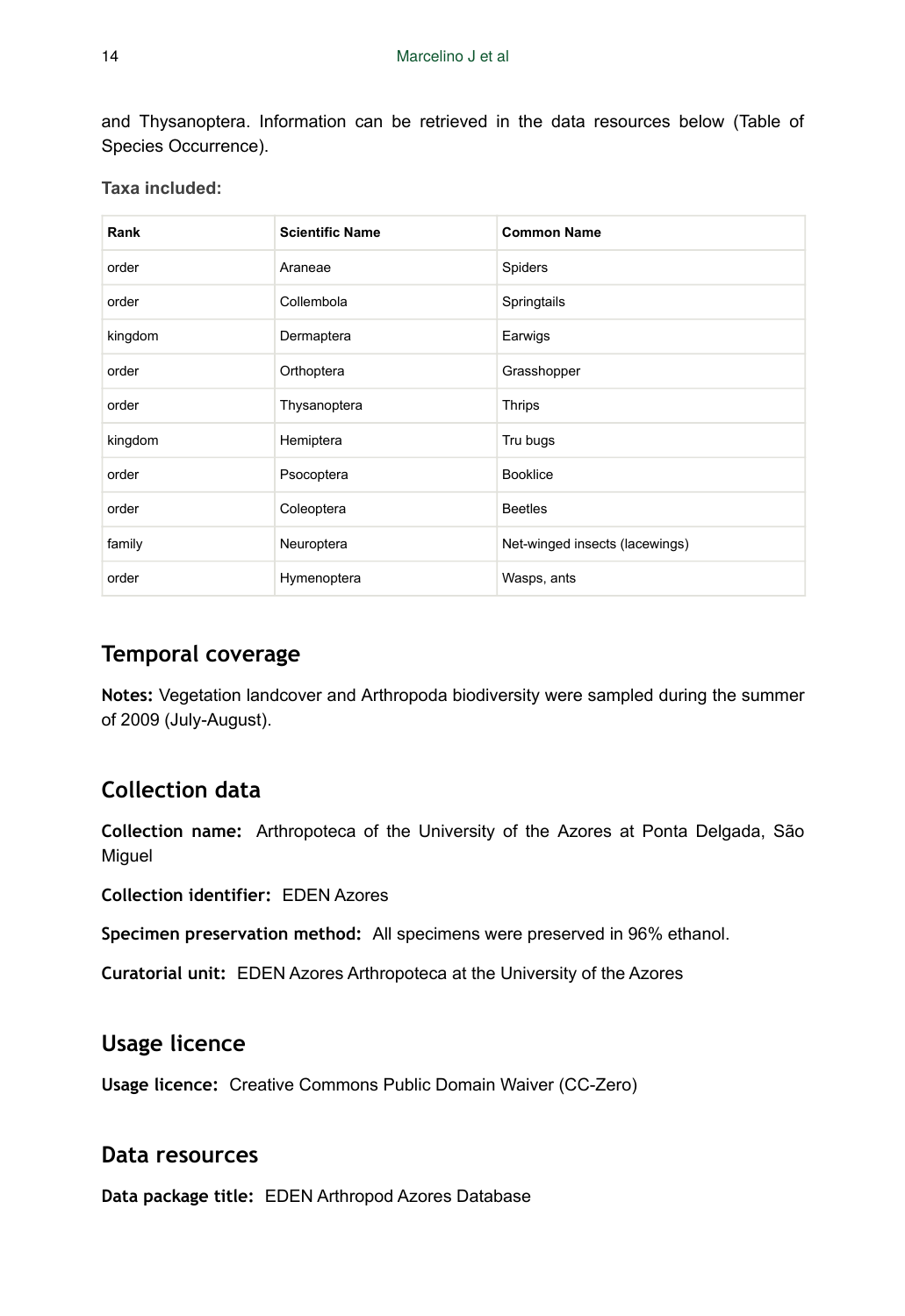**Resource link:** <https://www.gbif.org/dataset/5cc85d78-4313-4959-b17d-cd3dc32cc155>

**Alternative identifiers:** [http://ipt.gbif.pt/ipt/resource?r=eden\\_arthropod\\_database\\_azores](http://ipt.gbif.pt/ipt/resource?r=eden_arthropod_database_azores)

**Number of data sets:** 1

**Data set name:** EDEN Arthropod Azores Database

**Download URL:** [http://ipt.gbif.pt/ipt/resource?r=eden\\_arthropod\\_database\\_azores](http://ipt.gbif.pt/ipt/resource?r=eden_arthropod_database_azores)

**Data format:** Darwin Core Archive

**Data format version:** Version 1

**Description:** The following data table includes all the records for which a taxonomic identification of the species was possible. The dataset submitted to GBIF is structured as a sample event dataset, with two tables: event (as core) and occurrences. The data in this sampling event resource have been published as a Darwin Core Archive (DwCA), which is a standardised format for sharing biodiversity data as a set of one or more data tables. The core data file contains 3214 records (eventID) and the occurrences file 19555 records (occurrenceID). This IPT archives the data and thus serves as the data repository. The data and resource metadata are available for download from Marcelino et al. (2020).

| Column label                  | <b>Column description</b>                                                                                                                                        |
|-------------------------------|------------------------------------------------------------------------------------------------------------------------------------------------------------------|
| Table of Sampling Events      | Table with sampling events data (beginning of table)                                                                                                             |
| eventID                       | Identifier of the events, unique for the dataset                                                                                                                 |
| stateProvince                 | Name of the region of the sampling site                                                                                                                          |
| islandGroup                   | Name of archipelago                                                                                                                                              |
| island                        | Name of the Island                                                                                                                                               |
| country                       | Country of the sampling site                                                                                                                                     |
| countryCode                   | ISO code of the country of the sampling site                                                                                                                     |
| <b>locationRemarks</b>        | Details on the locality site                                                                                                                                     |
| decimalLatitude               | Approximate centre point decimal latitude of the field site in GPS coordinates                                                                                   |
| decimalLongitude              | Approximate centre point decimal longitude of the field site in GPS coordinates                                                                                  |
| qeodeticDatum                 | The ellipsoid, geodetic datum or spatial reference system (SRS) upon which the<br>geographic coordinates given in decimalLatitude and decimalLongitude are based |
| coordinateUncertaintyInMetres | Uncertainty of the coordinates of the centre of the sampling plot                                                                                                |
| coordinatePrecision           | A decimal representation of the precision of the coordinates given in the<br>decimalLatitude and decimalLongitude                                                |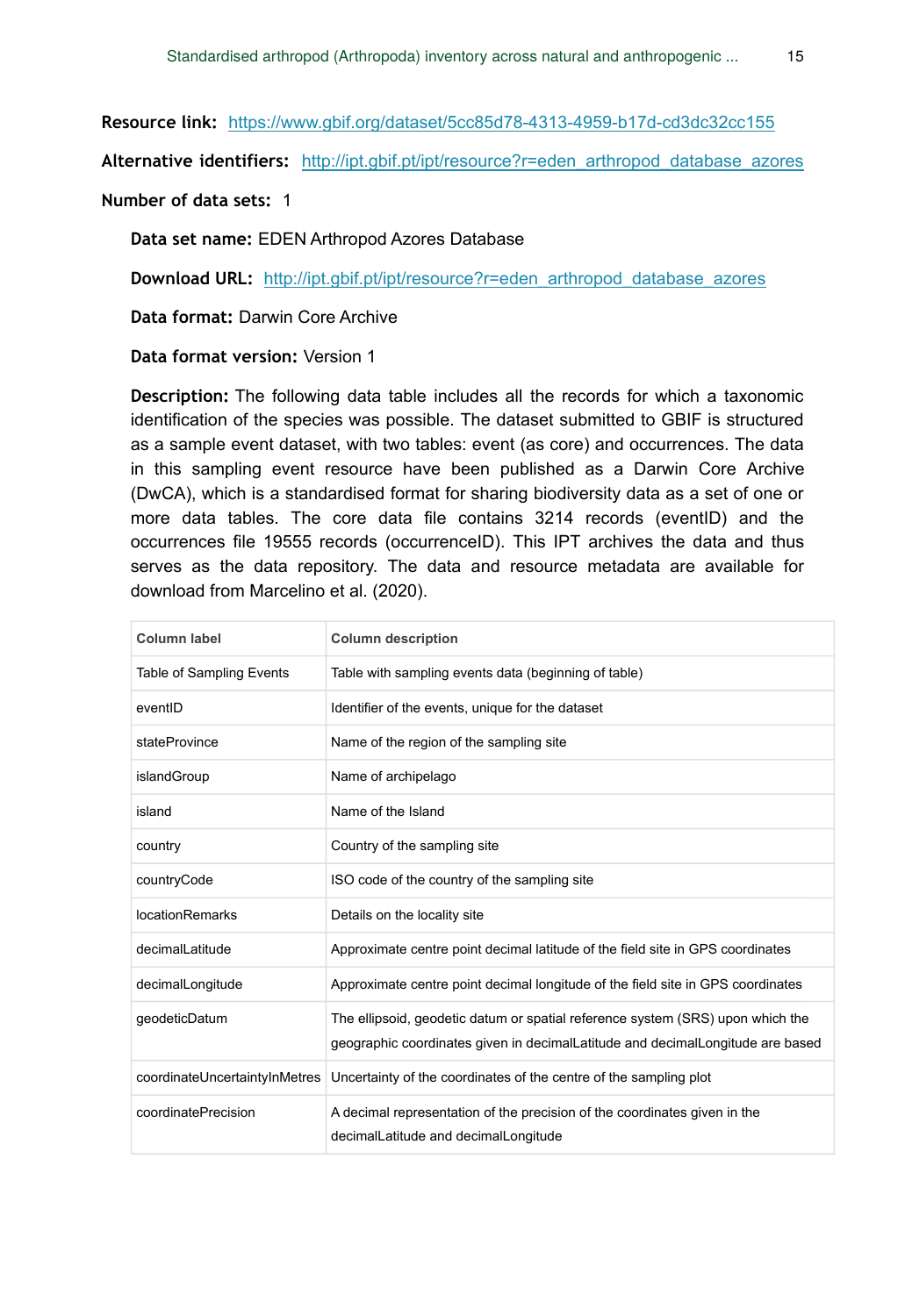| georeferenceSources         | A list (concatenated and separated) of maps, gazetteers or other resources used<br>to georeference the Location, described specifically enough to allow anyone in the<br>future to use the same resources |
|-----------------------------|-----------------------------------------------------------------------------------------------------------------------------------------------------------------------------------------------------------|
| verbatimElevation           | Elevation in metres                                                                                                                                                                                       |
| fieldNumber                 | With a code for the sample                                                                                                                                                                                |
| samplingProtocol            | The sampling protocol used to capture the species                                                                                                                                                         |
| eventDate                   | Date or date range the record was collected                                                                                                                                                               |
| year                        | Year of the event                                                                                                                                                                                         |
| month                       | Month of the event                                                                                                                                                                                        |
| day                         | Day of the event                                                                                                                                                                                          |
| habitat                     | The surveyed habitat                                                                                                                                                                                      |
| eventRemarks                | Comments or notes about the type of habitat                                                                                                                                                               |
| locationID                  | Identifier of the location                                                                                                                                                                                |
| Table of Species Occurrence | Table with species abundance data                                                                                                                                                                         |
| type                        | Type of the record, as defined by the Public Core standard                                                                                                                                                |
| licence                     | Reference to the licence under which the record is published                                                                                                                                              |
| institutionID               | The identity of the institution publishing the data                                                                                                                                                       |
| collectionID                | The identity of the collection publishing the data                                                                                                                                                        |
| institutionCode             | The code of the institution publishing the data                                                                                                                                                           |
| collectionCode              | The code of the collection where the specimens are conserved                                                                                                                                              |
| datasetName                 | Name of the dataset                                                                                                                                                                                       |
| basisOfRecord               | The nature of the data record                                                                                                                                                                             |
| occurrenceID                | Identifier of the record, coded as a global unique identifier                                                                                                                                             |
| catalogNumber               | Record number of the specimen in the collection                                                                                                                                                           |
| recordedBy                  | Name of the person who performed the sampling of the specimens                                                                                                                                            |
| individualCount             | Total number of individuals captured                                                                                                                                                                      |
| establishmentMeans          | The process of establishment of the species in the location, using a controlled<br>vocabulary: 'native', 'introduced', 'endemic'                                                                          |
| eventID                     | Identifier of the events, unique for the dataset                                                                                                                                                          |
| identifiedBy                | The names of taxonomists who assigned the Taxon to the subject                                                                                                                                            |
| dateIdentified              | The date on which the subject was determined as representing the taxon                                                                                                                                    |
| identificationRemarks       | Comments or notes about the Identification                                                                                                                                                                |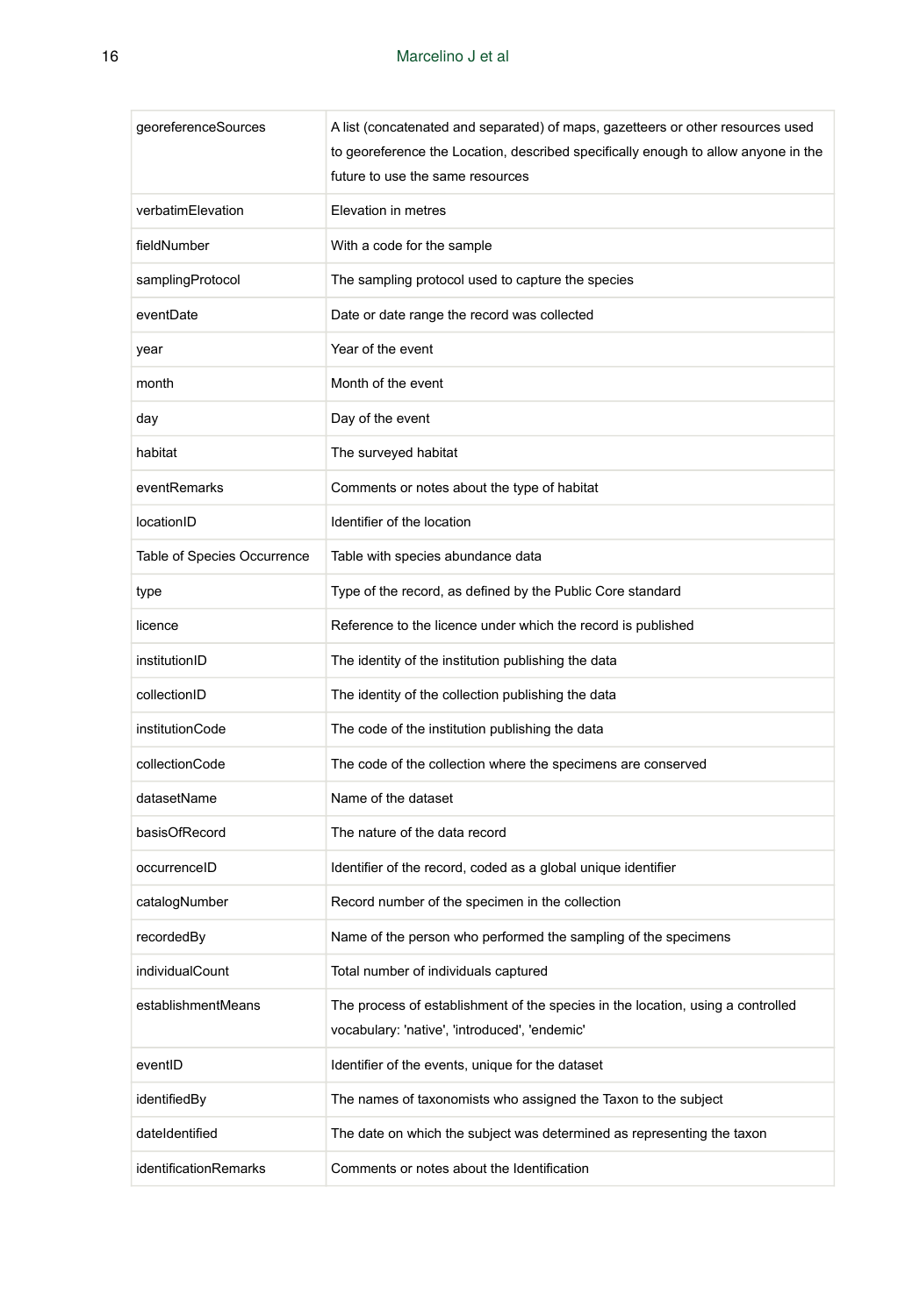| scientificName           | Complete scientific name including author and year                 |
|--------------------------|--------------------------------------------------------------------|
| kingdom                  | Kingdom name                                                       |
| phylum                   | Phylum name                                                        |
| class                    | Class name                                                         |
| order                    | Order name                                                         |
| family                   | Family name                                                        |
| genus                    | Genus name                                                         |
| specificEpithet          | Specific epithet                                                   |
| infraspecificEpithet     | Subspecies name                                                    |
| taxonRank                | Lowest taxonomic rank of the record                                |
| scientificNameAuthorship | Name of the author of the lowest taxon rank included in the record |

# **Additional information**

We collected a total of 116,523 specimens belonging to 483 species and subspecies of selected groups of arthropods. Due to the unavailability of taxonomic expertise, these represent a sub-set of the Arthropoda recorded during the monitoring programme EDEN (2008-2014) carried out in the Azores archipelago. Hymenoptera, mostly parasitoids (193 species and mophospecies), Coleoptera (95 species); Collembola (89 species); and Araneae (72 species) are the most represented taxa (Table 3). A total of 28 species are endemic to the Azores archipelago (2511 specimens), 59 are native non-endemic (26,139 specimens) and 161 are introduced (54,601 specimens). For 238 taxa identified as morphospecies (mostly Collembola and Hymenoptera), the colonisation status is unknown (33,272 specimens) (see Table 3).

Table 3.

List of species and morphospecies with information on the colonisation status (CS) and abundance (n). The taxa are listed following the alphabetical sequence of classes, orders within classes, families within orders and finally species within families. When a species is a new record for a given Island, we add that information (codes for Islands as follows: FLO - Flores; PIC - Pico; TER - Terceira; SMG - S. Miguel; SMR - S. Maria). The top ten most abundant species are marked with an \*.

| Class     | Order   | Family     | <b>Species</b>                         | СS         | n |
|-----------|---------|------------|----------------------------------------|------------|---|
| Arachnida | Araneae | Agelenidae | Lycosoides coarctata (Dufour,<br>1831) | Introduced | 9 |
| Arachnida | Araneae | Agelenidae | Malthonica sp.                         | Introduced |   |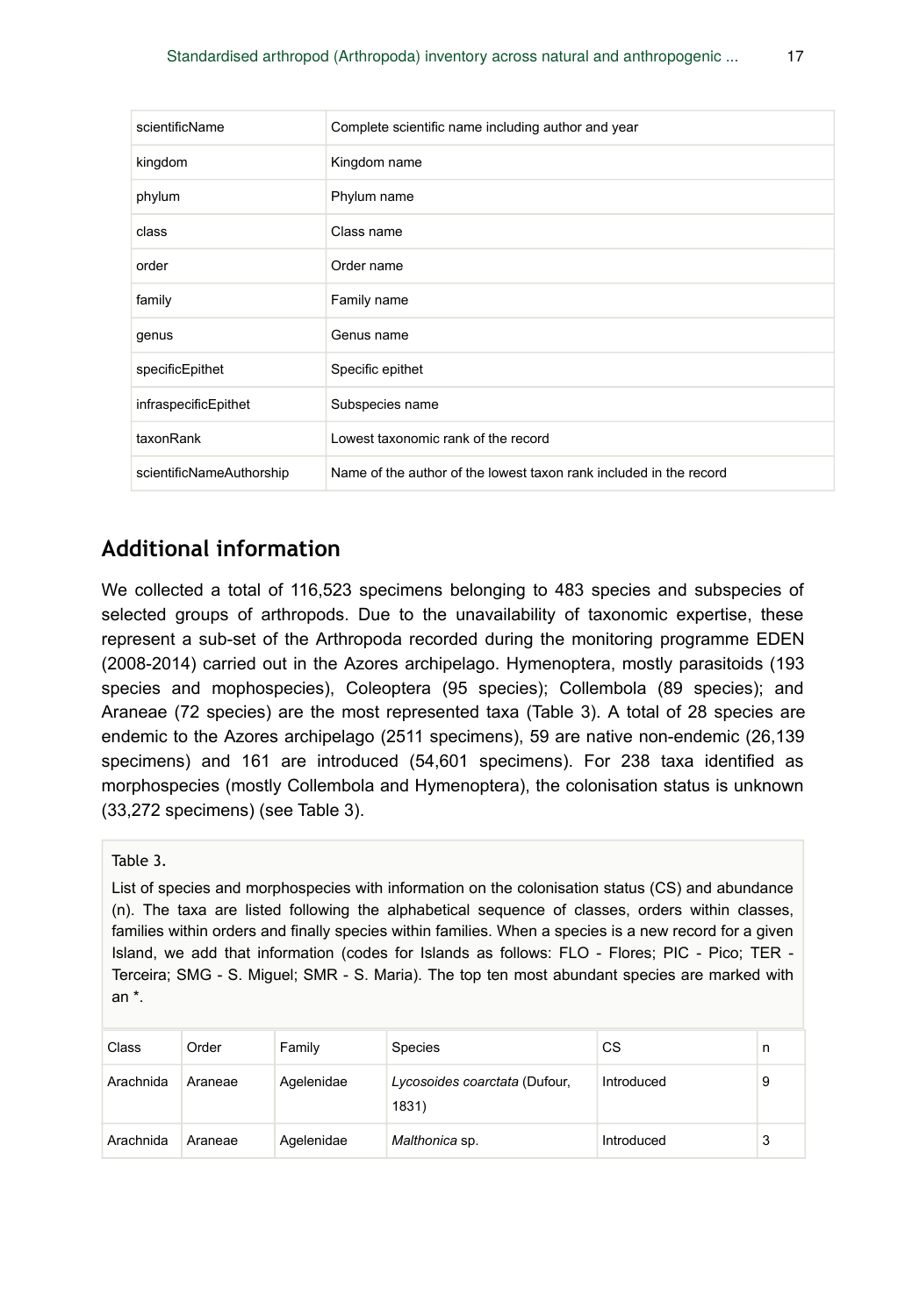| Class     | Order   | Family           | Species                                        | СS                              | n   |
|-----------|---------|------------------|------------------------------------------------|---------------------------------|-----|
| Arachnida | Araneae | Agelenidae       | Tegenaria domestica (Clerck,<br>1757)          | Introduced (New to PIC)         | 7   |
| Arachnida | Araneae | Agelenidae       | Textrix caudata L. Koch, 1872                  | Introduced                      | 3   |
| Arachnida | Araneae | Araneidae        | Gibbaranea occidentalis<br>Wunderlich, 1989    | Endemic                         | 45  |
| Arachnida | Araneae | Araneidae        | Mangora acalypha (Walckenaer,<br>1802)         | Introduced                      | 12  |
| Arachnida | Araneae | Cheiracanthiidae | Cheiracanthium erraticum<br>(Walckenaer, 1802) | Introduced                      | 1   |
| Arachnida | Araneae | Cheiracanthiidae | Cheiracanthium floresense<br>Wunderlich, 2008  | Endemic                         | 4   |
| Arachnida | Araneae | Clubionidae      | Clubiona terrestris Westring,<br>1851          | Introduced                      | 87  |
| Arachnida | Araneae | Clubionidae      | Porrhoclubiona decora<br>(Blackwall, 1859)     | Native                          | 5   |
| Arachnida | Araneae | Clubionidae      | Porrhoclubiona genevensis (L.<br>Koch, 1866)   | Introduced (New to FLO,<br>SMG) | 90  |
| Arachnida | Araneae | Dictynidae       | Emblyna acoreensis Wunderlich,<br>1992         | Endemic (New to SMG,<br>SMR)    | 40  |
| Arachnida | Araneae | Dictynidae       | Lathys dentichelis (Simon, 1883)               | Native                          | 133 |
| Arachnida | Araneae | Dictynidae       | Nigma puella (Simon, 1870)                     | Introduced                      | 59  |
| Arachnida | Araneae | Dysderidae       | Dysdera crocata C.L. Koch, 1838                | Introduced                      | 168 |
| Arachnida | Araneae | Gnaphosidae      | Haplodrassus signifer (C.L.<br>Koch, 1839)     | Introduced                      | 19  |
| Arachnida | Araneae | Gnaphosidae      | Marinarozelotes Iyonneti<br>(Audouin, 1826)    | Introduced (New to FLO,<br>PIC) | 9   |
| Arachnida | Araneae | Gnaphosidae      | Zelotes tenuis (L. Koch, 1866)                 | Introduced (New to FLO,<br>PIC) | 24  |
| Arachnida | Araneae | Linyphiidae      | Agyneta depigmentata<br>Wunderlich, 2008       | Endemic                         | 12  |
| Arachnida | Araneae | Linyphiidae      | Agyneta fuscipalpa (C.L. Koch,<br>1836)        | Introduced                      | 642 |
| Arachnida | Araneae | Linyphiidae      | Agyneta sp.                                    |                                 | 10  |
| Arachnida | Araneae | Linyphiidae      | Canariphantes acoreensis<br>(Wunderlich, 1992) | Endemic                         | 27  |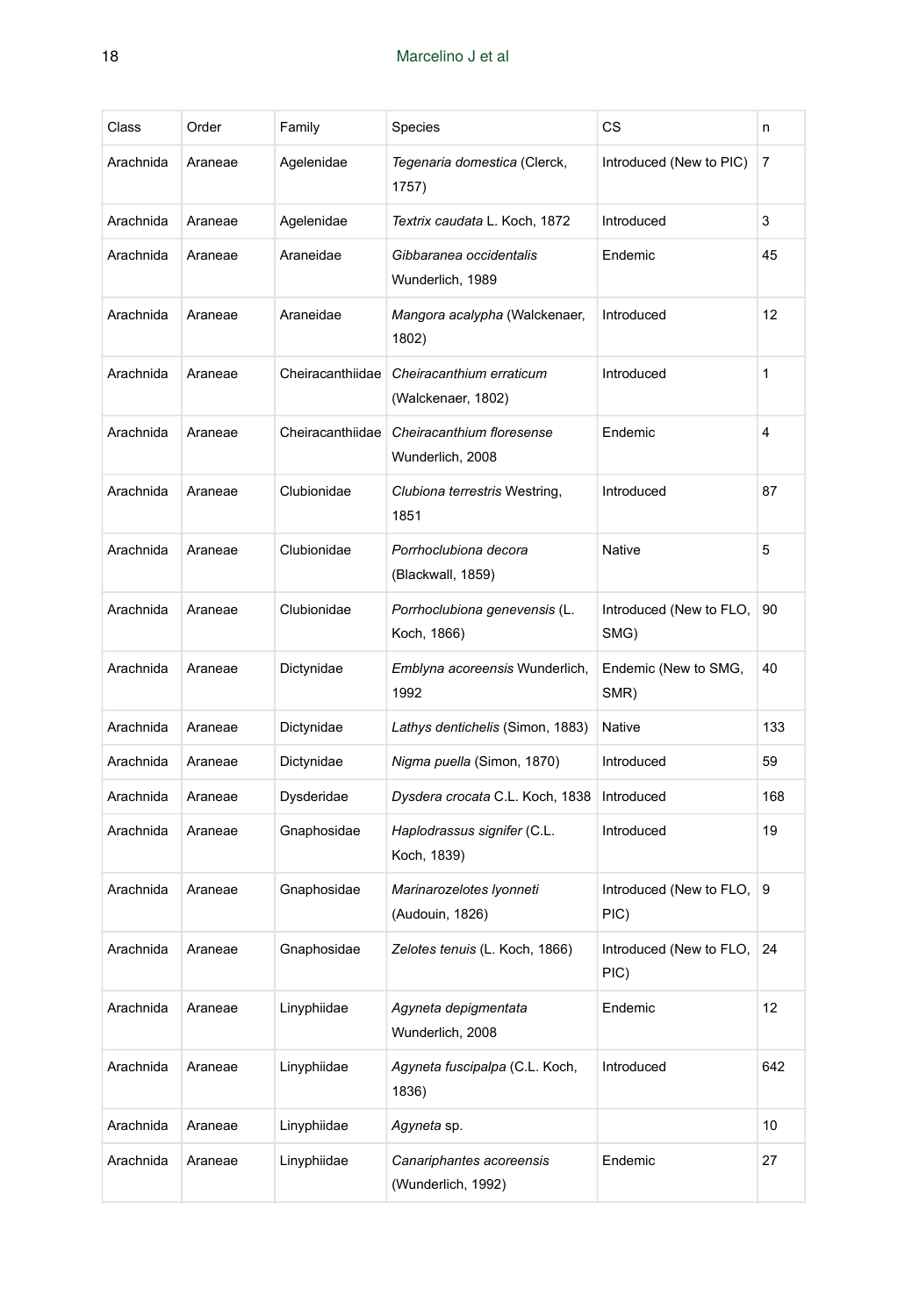| Class     | Order   | Family      | Species                                                  | СS                      | n    |
|-----------|---------|-------------|----------------------------------------------------------|-------------------------|------|
| Arachnida | Araneae | Linyphiidae | Entelecara schmitzi Kulczynski,<br>1905                  | Native                  | 11   |
| Arachnida | Araneae | Linyphiidae | Erigone atra Blackwall, 1833                             | Introduced              | 348  |
| Arachnida | Araneae | Linyphiidae | Erigone autumnalis Emerton,<br>1882                      | Introduced              | 882  |
| Arachnida | Araneae | Linyphiidae | Erigone dentipalpis (Wider, 1834)                        | Introduced              | 257  |
| Arachnida | Araneae | Linyphiidae | Erigone sp.                                              |                         | 7    |
| Arachnida | Araneae | Linyphiidae | Mermessus bryantae (Ivie &<br>Barrows, 1935)             | Introduced (New to FLO) | 49   |
| Arachnida | Araneae | Linyphiidae | Mermessus fradeorum (Berland,<br>1932)                   | Introduced              | 190  |
| Arachnida | Araneae | Linyphiidae | Microctenonyx subitaneus (O.<br>Pickard-Cambridge, 1875) | Introduced              | 1    |
| Arachnida | Araneae | Linyphiidae | Microlinyphia johnsoni<br>(Blackwall, 1859)              | Native                  | 33   |
| Arachnida | Araneae | Linyphiidae | Minicia floresensis Wunderlich,<br>1992                  | Endemic (New to SMR)    | 8    |
| Arachnida | Araneae | Linyphiidae | Neriene clathrata (Sundevall,<br>1830)                   | Introduced              | 3    |
| Arachnida | Araneae | Linyphiidae | Oedothorax fuscus (Blackwall,<br>1834)                   | Introduced *            | 1991 |
| Arachnida | Araneae | Linyphiidae | Ostearius melanopygius (O.<br>Pickard-Cambridge, 1879)   | Introduced              | 129  |
| Arachnida | Araneae | Linyphiidae | Palliduphantes schmitzi<br>(Kulczynski, 1899)            | Native                  | 174  |
| Arachnida | Araneae | Linyphiidae | Pelecopsis parallela (Wider,<br>1834)                    | Introduced              | 74   |
| Arachnida | Araneae | Linyphiidae | Prinerigone vagans (Audouin,<br>1826)                    | Introduced              | 221  |
| Arachnida | Araneae | Linyphiidae | Savigniorrhipis acoreensis<br>Wunderlich, 1992           | Endemic                 | 467  |
| Arachnida | Araneae | Linyphiidae | Tenuiphantes miguelensis<br>(Wunderlich, 1992)           | Native                  | 417  |
| Arachnida | Araneae | Linyphiidae | Tenuiphantes tenuis (Blackwall,<br>1852)                 | Introduced              | 1234 |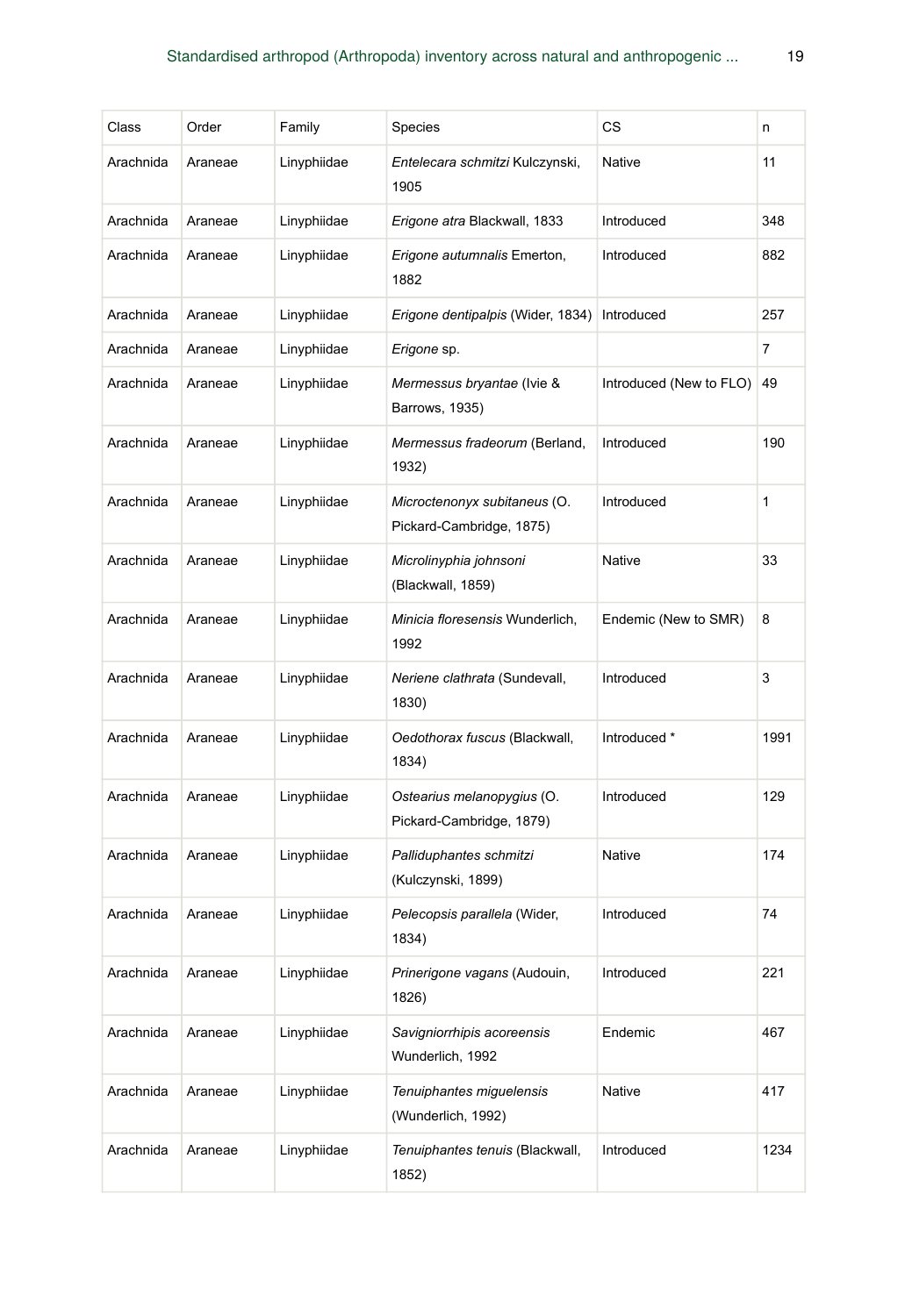| Class     | Order   | Family         | Species                                       | СS                              | n   |
|-----------|---------|----------------|-----------------------------------------------|---------------------------------|-----|
| Arachnida | Araneae | Linyphiidae    | Walckenaeria grandis<br>(Wunderlich, 1992)    | Endemic                         | 4   |
| Arachnida | Araneae | Lycosidae      | Arctosa perita (Latreille, 1799)              | Introduced (new PIC,<br>SMR)    | 27  |
| Arachnida | Araneae | Lycosidae      | Pardosa acorensis Simon, 1883                 | Endemic                         | 499 |
| Arachnida | Araneae | Mimetidae      | Ero furcata (Villers, 1789)                   | Introduced                      | 3   |
| Arachnida | Araneae | Nesticidae     | Eidmannella pallida (Emerton,<br>1875)        | Introduced                      | 1   |
| Arachnida | Araneae | Oecobiidae     | Oecobius similis Kulczynski,<br>1909          | Native (New to PIC)             | 11  |
| Arachnida | Araneae | Phrurolithidae | Liophrurillus flavitarsis (Lucas,<br>1846)    | Introduced                      | 5   |
| Arachnida | Araneae | Phrurolithidae | Phrurolinillus lisboensis<br>Wunderlich, 1995 | Introduced                      | 4   |
| Arachnida | Araneae | Pisauridae     | Pisaura acoreensis Wunderlich,<br>1992        | Endemic                         | 2   |
| Arachnida | Araneae | Salticidae     | Chalcoscirtus infimus (Simon,<br>1868)        | Introduced                      | 9   |
| Arachnida | Araneae | Salticidae     | Heliophanus kochii Simon, 1868                | Introduced                      | 15  |
| Arachnida | Araneae | Salticidae     | Macaroeris cata (Blackwall,<br>1867)          | Native                          | 61  |
| Arachnida | Araneae | Salticidae     | Macaroeris diligens (Blackwall,<br>1867)      | Native (New to FLO)             | 13  |
| Arachnida | Araneae | Salticidae     | Neon acoreensis Wunderlich,<br>2008           | Endemic                         | 6   |
| Arachnida | Araneae | Salticidae     | Pseudeuophrys vafra (Blackwall,<br>1867)      | Introduced                      | 12  |
| Arachnida | Araneae | Salticidae     | <i>Salticus mutabilis</i> Lucas, 1846         | Introduced (New to PIC)         | 29  |
| Arachnida | Araneae | Salticidae     | Synageles venator (Lucas, 1836)               | Introduced                      | 2   |
| Arachnida | Araneae | Tetragnathidae | Metellina merianae (Scopoli,<br>1763)         | Introduced                      | 17  |
| Arachnida | Araneae | Tetragnathidae | Pachygnatha degeeri Sundevall,<br>1830        | Introduced (New to FLO,<br>PIC) | 31  |
| Arachnida | Araneae | Tetragnathidae | Sancus acoreensis (Wunderlich,<br>1992)       | Endemic                         | 7   |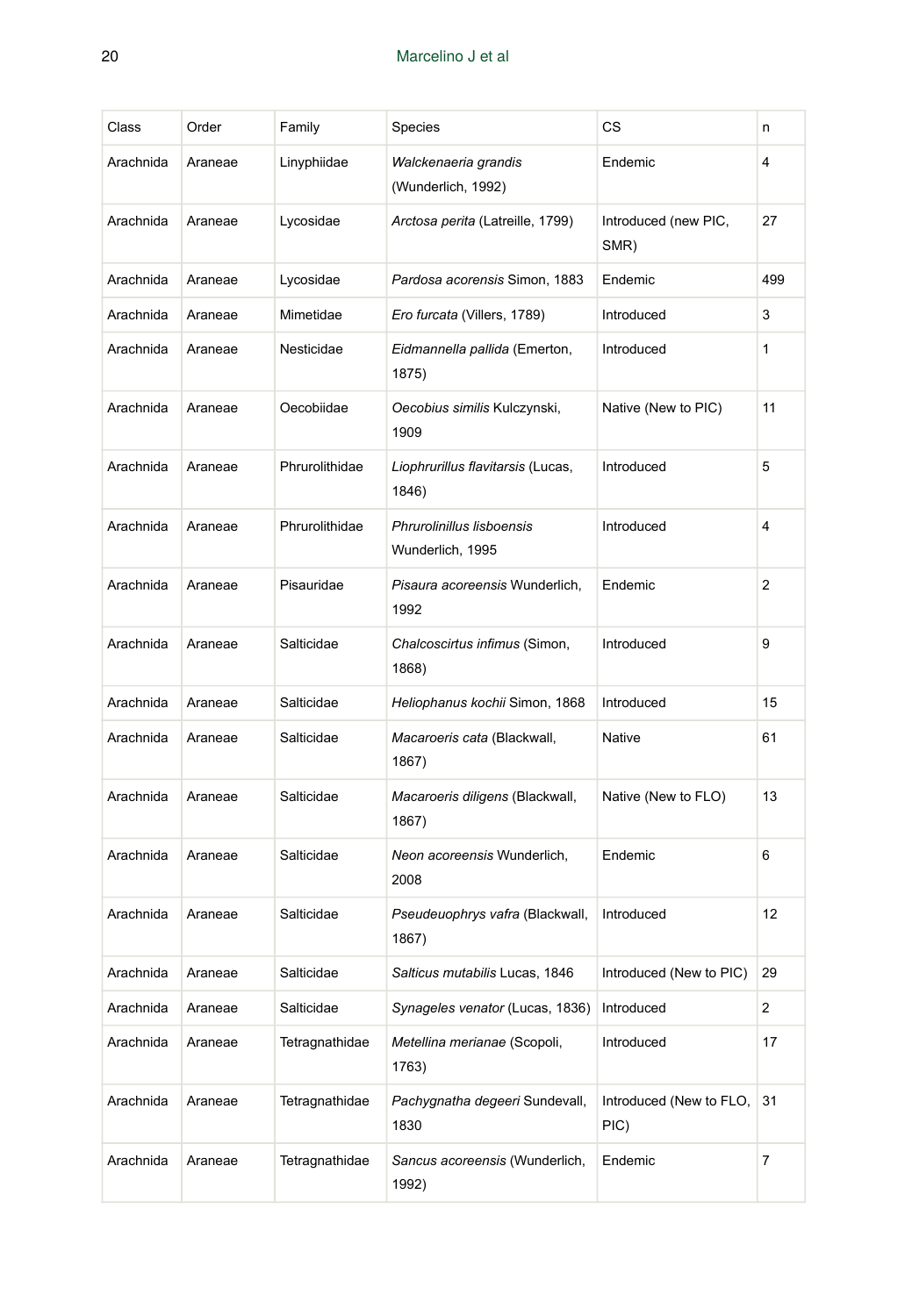| Class      | Order                   | Family        | Species                                          | СS                                 | n    |
|------------|-------------------------|---------------|--------------------------------------------------|------------------------------------|------|
| Arachnida  | Araneae                 | Theridiidae   | Cryptachaea blattea (Urquhart,<br>1886)          | Introduced                         | 7    |
| Arachnida  | Araneae                 | Theridiidae   | Lasaeola oceanica Simon, 1883                    | Endemic                            | 90   |
| Arachnida  | Araneae                 | Theridiidae   | Neottiura bimaculata (Linnaeus,<br>1767)         | Introduced (New to FLO)            | 14   |
| Arachnida  | Araneae                 | Theridiidae   | Rugathodes acoreensis<br>Wunderlich, 1992        | Endemic                            | 72   |
| Arachnida  | Araneae                 | Theridiidae   | Steatoda grossa (C.L. Koch,<br>1838)             | Introduced                         | 63   |
| Arachnida  | Araneae                 | Theridiidae   | Theridion melanurum Hahn,<br>1831                | Introduced (New to FLO,<br>TER)    | 19   |
| Arachnida  | Araneae                 | Theridiidae   | Theridion musivivum Schmidt,<br>1956             | Native                             | 5    |
| Arachnida  | Araneae                 | Thomisidae    | Xysticus cor Canestrini, 1873                    | Native                             | 26   |
| Arachnida  | Araneae                 | Thomisidae    | Xysticus nubilus Simon, 1875                     | Introduced                         | 69   |
| Arachnida  | Araneae                 | Zodariidae    | Zodarion atlanticum Pekár &<br>Cardoso, 2005     | Introduced (New to FLO)            | 130  |
| Arachnida  | Araneae                 | Zoropsidae    | Zoropsis spinimana (Dufour,<br>1820)             | Introduced (New to PIC)            | 1    |
| Entognatha | Collembola              | Entomobryidae | Entomobrya albocincta<br>(Templeton, 1835)       | Introduced (New to FLO)            | 602  |
| Entognatha | Collembola              | Entomobryidae | Entomobrya atrocincta Schött,<br>1897            | Introduced                         | 113  |
|            | Entognatha Collembola   | Entomobryidae | Entomobrya multifasciata<br>(Tullberg, 1871)     | Introduced *                       | 7162 |
|            | Entognatha Collembola   | Entomobryidae | Entomobrya nivalis (Linnaeus,<br>1758)           | Introduced                         | 1621 |
|            | Entognatha   Collembola | Entomobryidae | <i>Entomobrya regularis</i> Stach,<br>1963       | Introduced (New to<br>Azores: SMG) | 5    |
| Entognatha | Collembola              | Entomobryidae | Entomobrya spp. (Potentially<br>several species) | *                                  | 1885 |
| Entognatha | Collembola              | Entomobryidae | Entomobryidae sp. Nr. 1                          |                                    | 105  |
| Entognatha | Collembola              | Entomobryidae | Entomobryidae sp. Nr. 2                          |                                    | 397  |
| Entognatha | Collembola              | Entomobryidae | Entomobryidae sp. Nr. 3                          |                                    | 91   |
| Entognatha | Collembola              | Entomobryidae | Entomobryidae sp. Nr. 4                          |                                    | 1    |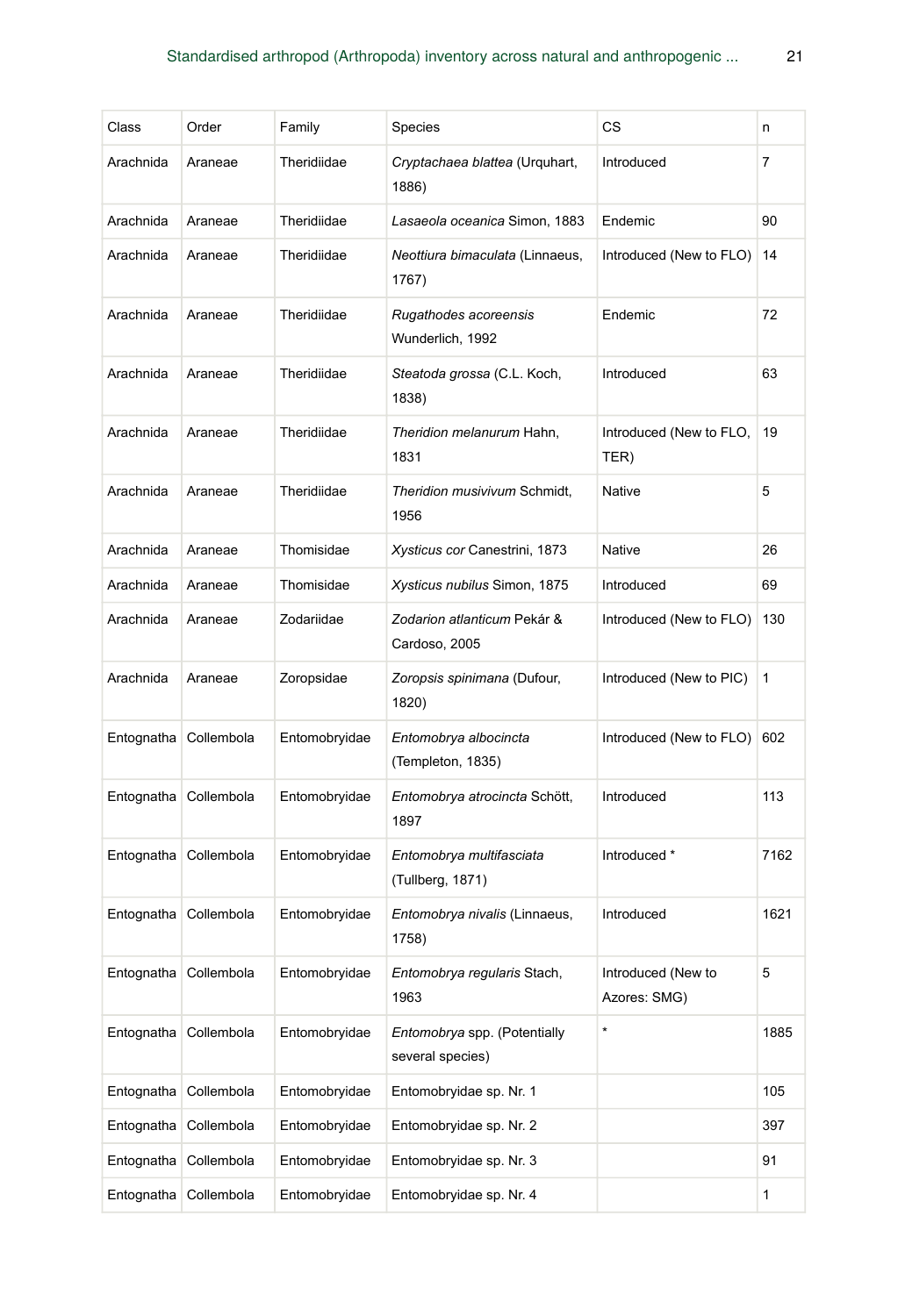| Class                 | Order                   | Family          | Species                                                     | СS                                              | n     |
|-----------------------|-------------------------|-----------------|-------------------------------------------------------------|-------------------------------------------------|-------|
| Entognatha            | Collembola              | Entomobryidae   | Entomobryidae sp. Nr. 5                                     |                                                 | 19    |
| Entognatha            | Collembola              | Entomobryidae   | Entomobryidae sp. Nr. 6                                     |                                                 | 96    |
| Entognatha            | Collembola              | Entomobryidae   | Entomobryidae sp. Nr. 7                                     |                                                 | 41    |
| Entognatha            | Collembola              | Entomobryidae   | Entomobryidae sp. Nr. 8                                     |                                                 | 70    |
| Entognatha            | Collembola              | Entomobryidae   | Entomobryidae sp. Nr. 9                                     |                                                 | 4     |
| Entognatha            | Collembola              | Entomobryidae   | Entomobryidae sp. Nr. 10                                    |                                                 | 31    |
| Entognatha            | Collembola              | Entomobryidae   | Entomobryidae sp. Nr. 11                                    |                                                 | 60    |
| Entognatha            | Collembola              | Entomobryidae   | Entomobryidae sp. Nr. 12                                    |                                                 | 222   |
| Entognatha            | Collembola              | Entomobryidae   | Entomobryidae sp. Nr. 13                                    |                                                 | 723   |
|                       | Entognatha Collembola   | Entomobryidae   | Entomobryidae sp. Nr. 14                                    |                                                 | 97    |
|                       | Entognatha Collembola   | Entomobryidae   | Entomobryidae sp. Nr. 15                                    |                                                 | 12    |
|                       | Entognatha Collembola   | Entomobryidae   | Entomobryidae sp. Nr. 16                                    |                                                 | 955   |
|                       | Entognatha Collembola   | Entomobryidae   | Heteromurus sp.                                             | $\star$                                         | 8430  |
|                       | Entognatha Collembola   | Entomobryidae   | Himalanura sp.                                              | Introduced (New genus<br>to Azores)             | 45    |
|                       |                         |                 |                                                             |                                                 |       |
|                       | Entognatha Collembola   | Entomobryidae   | Lepidocyrtus curvicollis Bourlet,<br>1839                   | Introduced *                                    | 2844  |
|                       | Entognatha Collembola   | Entomobryidae   | Lepidocyrtus cyaneus Tullberg,<br>1871                      | Introduced (New to FLO,<br>PIC, TER)            | 773   |
|                       | Entognatha   Collembola | Entomobryidae   | Lepidocyrtus Iusitanicus<br>piezoensis (Simón-Benito, 2007) | Introduced (New to<br>Azores: TER, SMG,<br>SMR) | 237   |
| Entognatha            | Collembola              | Entomobryidae   | Lepidocyrtus sp.                                            |                                                 | 39    |
|                       | Entognatha   Collembola | Entomobryidae   | Pogonognathellus longicornis<br>(Müller, 1776)              | Introduced (New to FLO,<br>TER, SMR) *          | 2007  |
| Entognatha Collembola |                         | Hypogastruridae | Ceratophysella denticulata<br>(Bagnall, 1941)               | Introduced (New to<br>SMR) *                    | 15403 |
|                       | Entognatha Collembola   | Isotomidae      | Desoria sp.                                                 | Introduced                                      | 230   |
|                       | Entognatha Collembola   | Isotomidae      | Desoria trispinata (MacGillivray,<br>1896)                  | Introduced (New to<br>$SMR)$ *                  | 4085  |
|                       | Entognatha Collembola   | Isotomidae      | Folsomia sp.                                                |                                                 | 780   |
|                       | Entognatha Collembola   | Isotomidae      | Folsomides sp.                                              |                                                 | 1170  |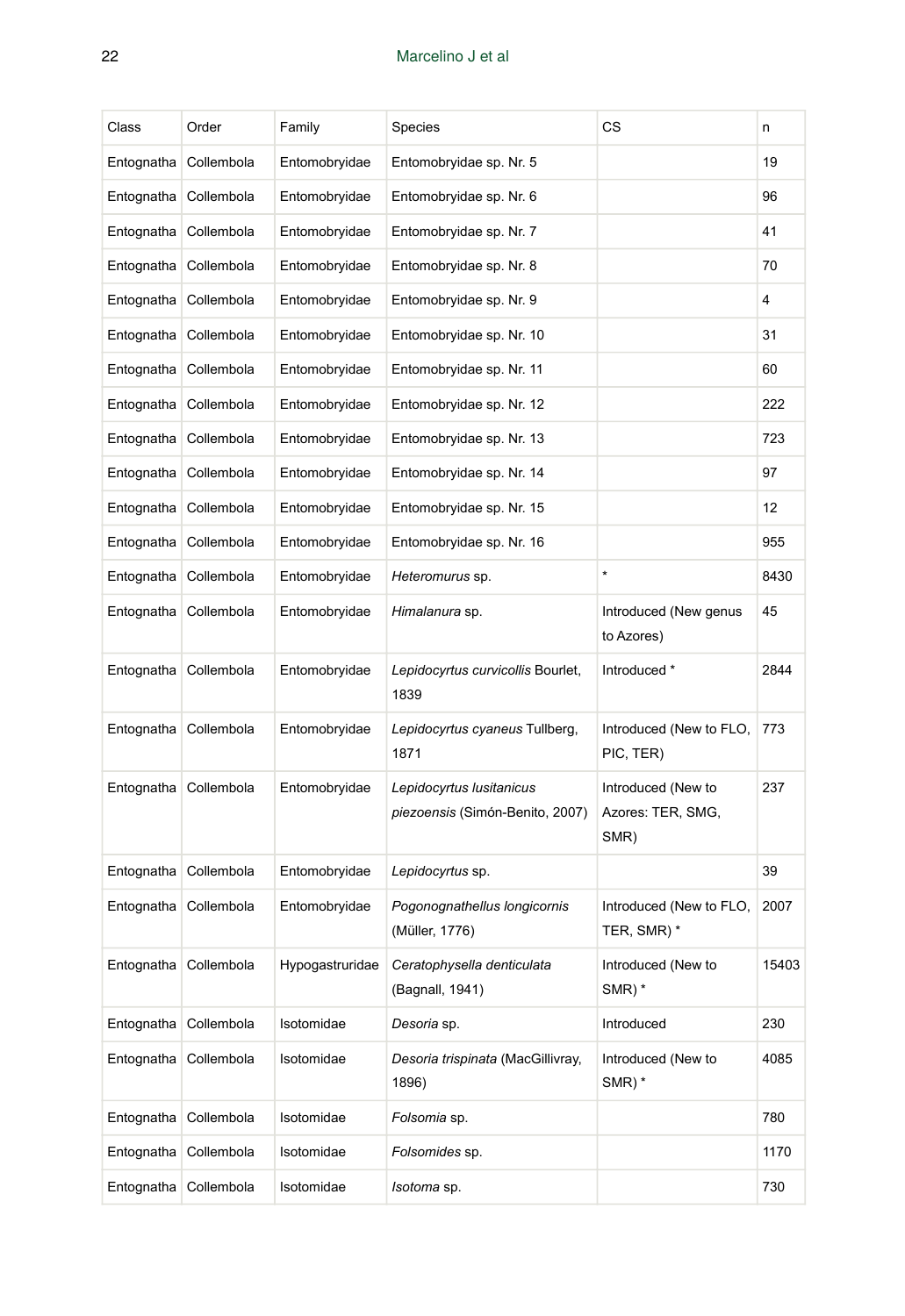| Class      | Order                 | Family       | Species                                                | СS                                                        | n    |
|------------|-----------------------|--------------|--------------------------------------------------------|-----------------------------------------------------------|------|
| Entognatha | Collembola            | Isotomidae   | Isotomidae sp. Nr. 1                                   |                                                           | 291  |
| Entognatha | Collembola            | Isotomidae   | Isotomurus palustris (Müller,<br>1776)                 | Introduced (New to<br>SMR)                                | 113  |
| Entognatha | Collembola            | Isotomidae   | Isotomurus spp. (potentially<br>several species)       |                                                           | 1644 |
| Entognatha | Collembola            | Isotomidae   | Folsomia sp.                                           |                                                           | 9    |
|            | Entognatha Collembola | Katiannidae  | Sminthurinus aureus (Lubbock,<br>1862)                 | Introduced                                                | 16   |
|            | Entognatha Collembola | Katiannidae  | Sminthurinus elegans (Fitch,<br>1863)                  | Introduced (New to FLO,<br>PIC, SMR)                      | 256  |
| Entognatha | Collembola            | Katiannidae  | Sminthurinus quadrimaculatus<br>(Ryder, 1879)          | Introduced (New to<br>Azores: TER, SMR)                   | 6    |
| Entognatha | Collembola            | Neanuridae   | Neanuridae sp. Nr. 1                                   |                                                           | 20   |
| Entognatha | Collembola            | Neanuridae   | Neanuridae sp. Nr. 2                                   |                                                           | 17   |
| Entognatha | Collembola            | Onychiuridae | Onychiurus spp. (potentially<br>more than one species) |                                                           | 1311 |
| Entognatha | Collembola            | Onychiuridae | Protophorura sp.                                       | Introduced (New genus<br>to Azores)                       | 57   |
| Entognatha | Collembola            | Poduridae    | Neanura sp.                                            | Introduced                                                | 54   |
| Entognatha | Collembola            | Sminthuridae | Bourletiella sp.                                       | Introduced                                                | 594  |
| Entognatha | Collembola            | Sminthuridae | Dicyrtomina minuta (O.<br>Fabricius, 1783)             | Introduced                                                | 208  |
| Entognatha | Collembola            | Sminthuridae | Dicyrtomina ornata (Nicolet,<br>1842)                  | Introduced (New to FLO,<br>PIC, TER. SMR)                 | 286  |
| Entognatha | Collembola            | Sminthuridae | Dicyrtomina sp.                                        | Introduced                                                | 776  |
| Entognatha | Collembola            | Sminthuridae | Jordanathrix articulata (Ellis,<br>1974)               | Introduced (New to<br>Azores: FLO, PIC, TER,<br>SMG, SMR) | 1170 |
| Entognatha | Collembola            | Sminthuridae | Jordanathrix sp.                                       |                                                           | 321  |
| Entognatha | Collembola            | Sminthuridae | Lipothrix sp.                                          |                                                           | 136  |
| Entognatha | Collembola            | Sminthuridae | Sminthuridae sp. Nr. 1                                 |                                                           | 46   |
| Entognatha | Collembola            | Sminthuridae | Sminthuridae sp. Nr. 2                                 |                                                           | 249  |
| Entognatha | Collembola            | Sminthuridae | Sminthuridae sp. Nr. 3                                 |                                                           | 374  |
| Entognatha | Collembola            | Sminthuridae | Sminthuridae sp. Nr. 4                                 |                                                           | 49   |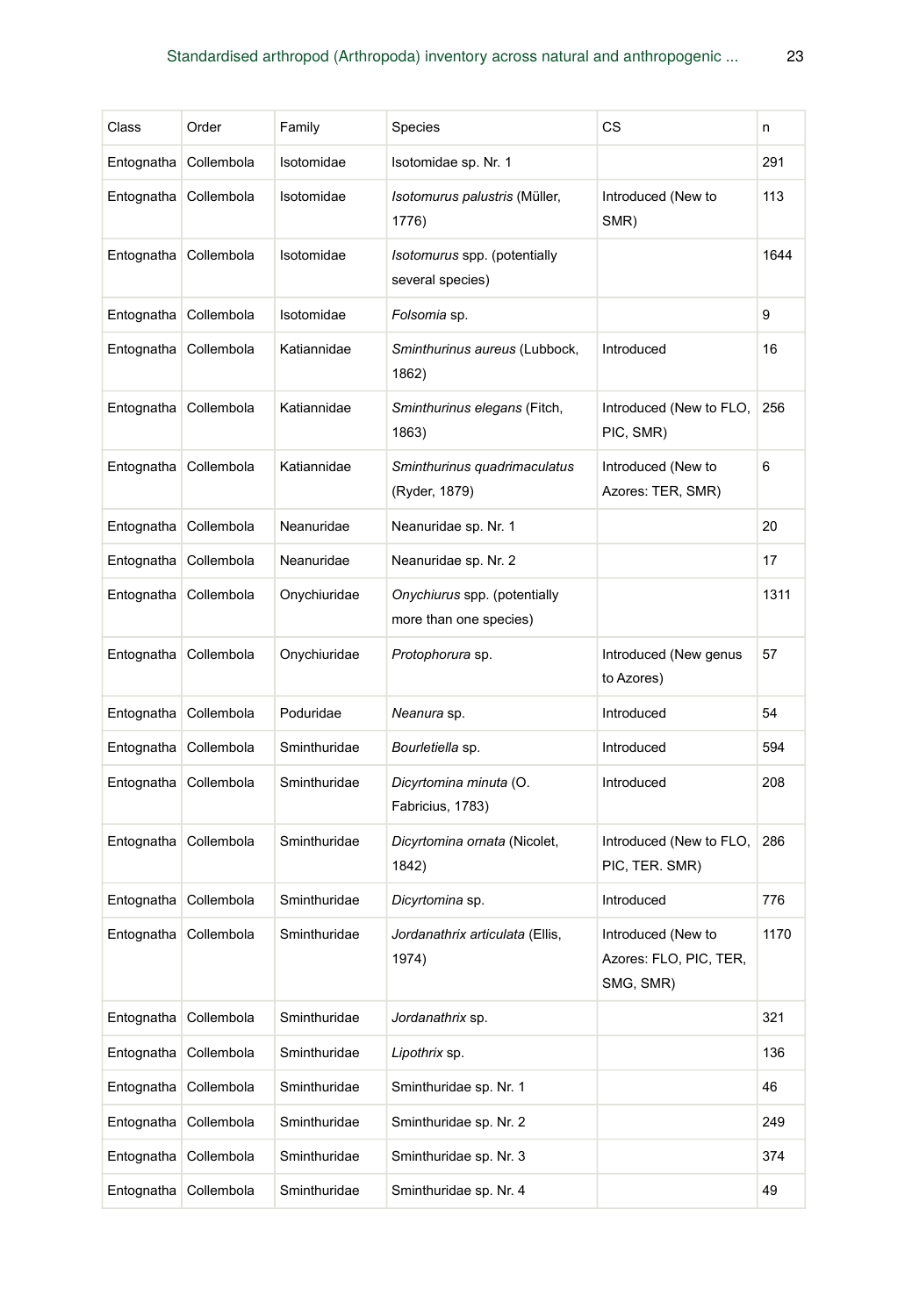| Class      | Order      | Family       | Species                 | CS | n              |
|------------|------------|--------------|-------------------------|----|----------------|
| Entognatha | Collembola | Sminthuridae | Sminthuridae sp. Nr. 5  |    | $\overline{4}$ |
| Entognatha | Collembola | Sminthuridae | Sminthuridae sp. Nr. 6  |    | 304            |
| Entognatha | Collembola | Sminthuridae | Sminthuridae sp. Nr. 7  |    | 994            |
| Entognatha | Collembola | Sminthuridae | Sminthuridae sp. Nr. 8  |    | 32             |
| Entognatha | Collembola | Sminthuridae | Sminthuridae sp. Nr. 9  |    | 15             |
| Entognatha | Collembola | Sminthuridae | Sminthuridae sp. Nr. 10 |    | 40             |
| Entognatha | Collembola | Sminthuridae | Sminthuridae sp. Nr. 11 |    | 16             |
| Entognatha | Collembola | Sminthuridae | Sminthuridae sp. Nr. 12 |    | 508            |
| Entognatha | Collembola | Sminthuridae | Sminthuridae sp. Nr. 13 |    | 134            |
| Entognatha | Collembola | Sminthuridae | Sminthuridae sp. Nr. 14 |    | 1              |
| Entognatha | Collembola | Sminthuridae | Sminthuridae sp. Nr. 15 |    | 9              |
| Entognatha | Collembola | Sminthuridae | Sminthuridae sp. Nr. 16 |    | 374            |
| Entognatha | Collembola | Sminthuridae | Sminthuridae sp. Nr. 17 |    | 23             |
| Entognatha | Collembola | Sminthuridae | Sminthuridae sp. Nr. 18 |    | 12             |
| Entognatha | Collembola | Sminthuridae | Sminthuridae sp. Nr. 19 |    | 109            |
| Entognatha | Collembola | Sminthuridae | Sminthuridae sp. Nr. 20 |    | 189            |
| Entognatha | Collembola | Sminthuridae | Sminthuridae sp. Nr. 21 |    | 31             |
| Entognatha | Collembola | Sminthuridae | Sminthuridae sp. Nr. 22 |    | 11             |
| Entognatha | Collembola | Sminthuridae | Sminthuridae sp. Nr. 23 |    | 4              |
| Entognatha | Collembola | Sminthuridae | Sminthuridae sp. Nr. 24 |    | 2              |
| Entognatha | Collembola | Sminthuridae | Sminthuridae sp. Nr. 25 |    | $\overline{7}$ |
| Entognatha | Collembola | Sminthuridae | Sminthuridae sp. Nr. 26 |    | 1              |
| Entognatha | Collembola | Sminthuridae | Sminthuridae sp. Nr. 27 |    | 521            |
| Entognatha | Collembola | Sminthuridae | Sminthuridae sp. Nr. 28 |    | 63             |
| Entognatha | Collembola | Sminthuridae | Sminthuridae sp. Nr. 29 |    | 72             |
| Entognatha | Collembola | Sminthuridae | Sminthuridae sp. Nr. 30 |    | 130            |
| Entognatha | Collembola | Sminthuridae | Sminthuridae sp. Nr. 31 |    | 13             |
| Entognatha | Collembola | Sminthuridae | Sminthuridae sp. Nr. 32 |    | 9              |
| Entognatha | Collembola | Sminthuridae | Sminthuridae sp. Nr. 33 |    | 1              |
| Entognatha | Collembola | Sminthuridae | Sminthuridae sp. Nr. 34 |    | 3              |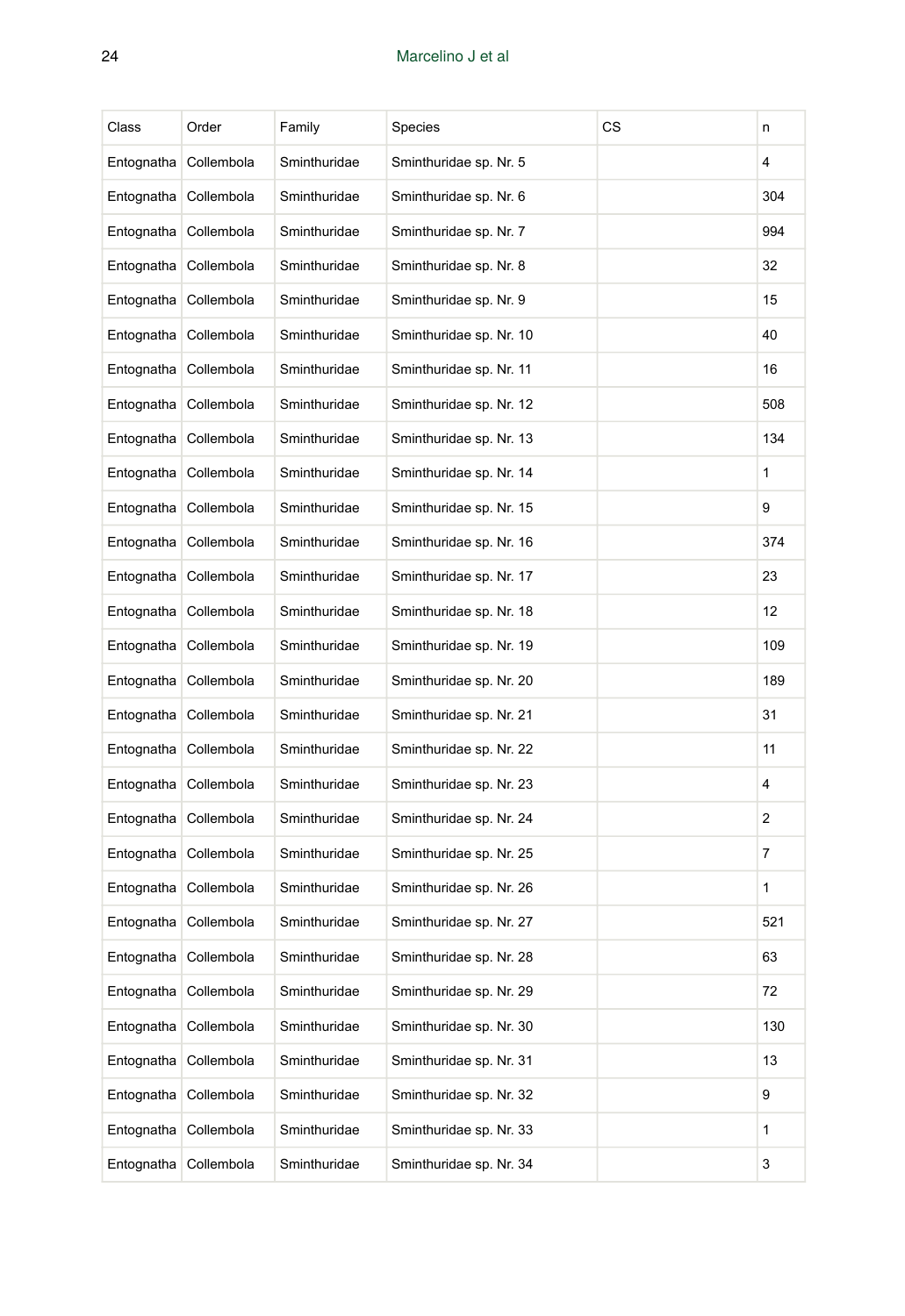| Class      | Order      | Family        | Species                                                        | СS                                   | n   |
|------------|------------|---------------|----------------------------------------------------------------|--------------------------------------|-----|
| Entognatha | Collembola | Sminthuridae  | Sminthurus viridis (Linnaeus,<br>1758)                         | Introduced (New to FLO,<br>PIC, TER) | 775 |
| Insecta    | Coleoptera | Anobiidae     | Anobium punctatum (De Geer,<br>1774)                           | Introduced                           | 52  |
| Insecta    | Coleoptera | Anthicidae    | Hirticollis quadriguttatus (Rossi,<br>1794)                    | Native (New to PIC)                  | 94  |
| Insecta    | Coleoptera | Anthicidae    | Hirticomus sp.                                                 |                                      | 35  |
| Insecta    | Coleoptera | Carabidae     | Agonum muelleri muelleri<br>(Herbst, 1784)                     | Introduced                           | 2   |
| Insecta    | Coleoptera | Carabidae     | Amara aenea (De Geer, 1774)                                    | Introduced                           | 10  |
| Insecta    | Coleoptera | Carabidae     | Anisodactylus binotatus<br>(Fabricius, 1787)                   | Introduced                           | 3   |
| Insecta    | Coleoptera | Carabidae     | Asaphidion flavipes (Linnaeus,<br>1761)                        | Introduced (New to<br>Azores: SMG)   | 1   |
| Insecta    | Coleoptera | Carabidae     | Harpalus distinguendus<br>distinguendus (Duftschmidt,<br>1812) | Introduced                           | 1   |
| Insecta    | Coleoptera | Carabidae     | Harpalus sp.                                                   | Introduced                           | 5   |
| Insecta    | Coleoptera | Carabidae     | Microlestes negrita negrita<br>(Wollaston, 1854)               | Native (New to FLO,<br>PIC)          | 15  |
| Insecta    | Coleoptera | Carabidae     | Notiophilus quadripunctatus<br>Dejean, 1826                    | Native (New to FLO,<br>PIC)          | 3   |
| Insecta    | Coleoptera | Carabidae     | Ocys harpaloides (Audinet-<br>Serville, 1821)                  | Native                               | 58  |
| Insecta    | Coleoptera | Carabidae     | Pseudoophonus rufipes (De<br>Geer, 1774)                       | Introduced                           | 138 |
| Insecta    | Coleoptera | Carabidae     | Pterostichus vernalis (Panzer,<br>1796)                        | Introduced                           | 26  |
| Insecta    | Coleoptera | Carabidae     | Stenolophus teutonus (Schrank,<br>1781)                        | Native                               | 1   |
| Insecta    | Coleoptera | Chrysomelidae | Chaetocnema hortensis<br>(Fourcroy, 1785)                      | Introduced                           | 41  |
| Insecta    | Coleoptera | Chrysomelidae | Chrysolina bankii (Fabricius,<br>1775)                         | Native                               | 81  |
| Insecta    | Coleoptera | Chrysomelidae | Epitrix sp.                                                    |                                      | 43  |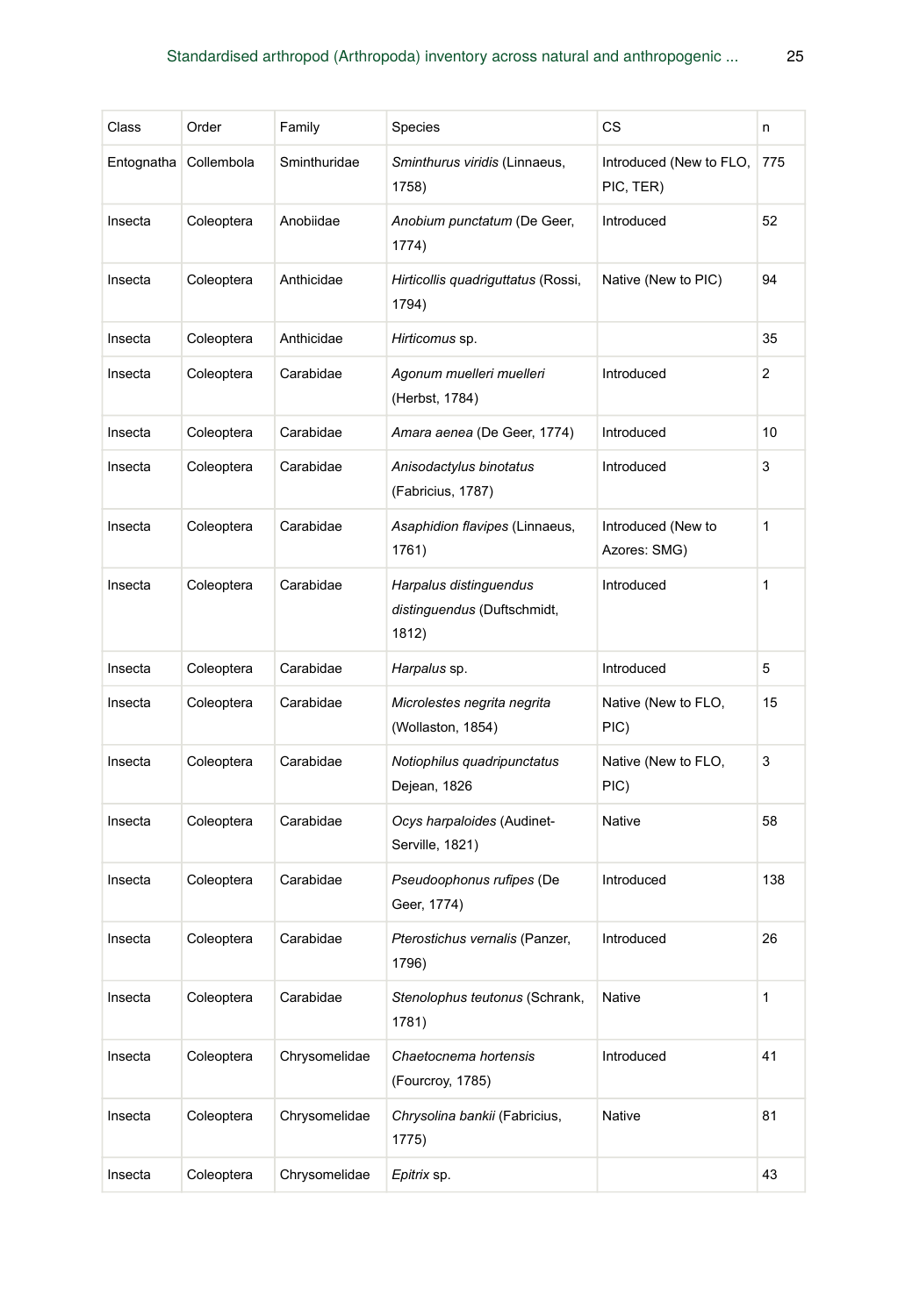| Class   | Order      | Family        | Species                                                              | CS                              | n              |
|---------|------------|---------------|----------------------------------------------------------------------|---------------------------------|----------------|
| Insecta | Coleoptera | Chrysomelidae | Longitarsus kutscherae (Rye,<br>1872)                                | Introduced (New to PIC)         | 38             |
| Insecta | Coleoptera | Chrysomelidae | Longitarsus lateripunctatus<br>lateripunctatus (Rosenhauer,<br>1856) | Introduced                      | 6              |
| Insecta | Coleoptera | Coccinellidae | Adalia decempunctata<br>(Linnaeus, 1758)                             | Introduced                      | 1              |
| Insecta | Coleoptera | Coccinellidae | Clitostethus arcuatus (Rossi,<br>1794)                               | Introduced (New to PIC)         | 41             |
| Insecta | Coleoptera | Coccinellidae | Coccinella undecimpunctata<br>undecimpunctata Linnaeus, 1758         | Introduced                      | $\overline{4}$ |
| Insecta | Coleoptera | Coccinellidae | Nephus sp.                                                           |                                 | 4              |
| Insecta | Coleoptera | Coccinellidae | Nephus voeltzkowi (Weise,<br>1910)                                   | Introduced                      | 4              |
| Insecta | Coleoptera | Coccinellidae | Rodolia cardinalis (Mulsant,<br>1850)                                | Introduced                      | 14             |
| Insecta | Coleoptera | Coccinellidae | Scymnus interruptus (Goeze,<br>1777)                                 | <b>Native</b>                   | 24             |
| Insecta | Coleoptera | Coccinellidae | Scymnus sp.                                                          |                                 | 427            |
| Insecta | Coleoptera | Coccinellidae | Stethorus pusillus (Herbst, 1979)                                    | Native (New to FLO,<br>PIC)     | 71             |
| Insecta | Coleoptera | Corylophidae  | Sericoderus lateralis (Gyllenhal,<br>1827)                           | Introduced                      | 903            |
| Insecta | Coleoptera | Curculionidae | Calacalles subcarinatus<br>(Israelson, 1984)                         | Endemic                         | 21             |
| Insecta | Coleoptera | Curculionidae | Coccotrypes carpophagus<br>(Hornung, 1842)                           | Introduced                      | 66             |
| Insecta | Coleoptera | Curculionidae | <i>Drouetius</i> sp.                                                 | Endemic                         | 51             |
| Insecta | Coleoptera | Curculionidae | Mecinus pascuorum Gyllenhal,<br>1813                                 | Introduced (New to FLO,<br>SMG) | 30             |
| Insecta | Coleoptera | Curculionidae | Orthochaetes insignis (Aubé,<br>1863)                                | Native                          | $\overline{7}$ |
| Insecta | Coleoptera | Curculionidae | Otiorhynchus cribricollis<br>Gyllenhal, 1834                         | Introduced                      | 109            |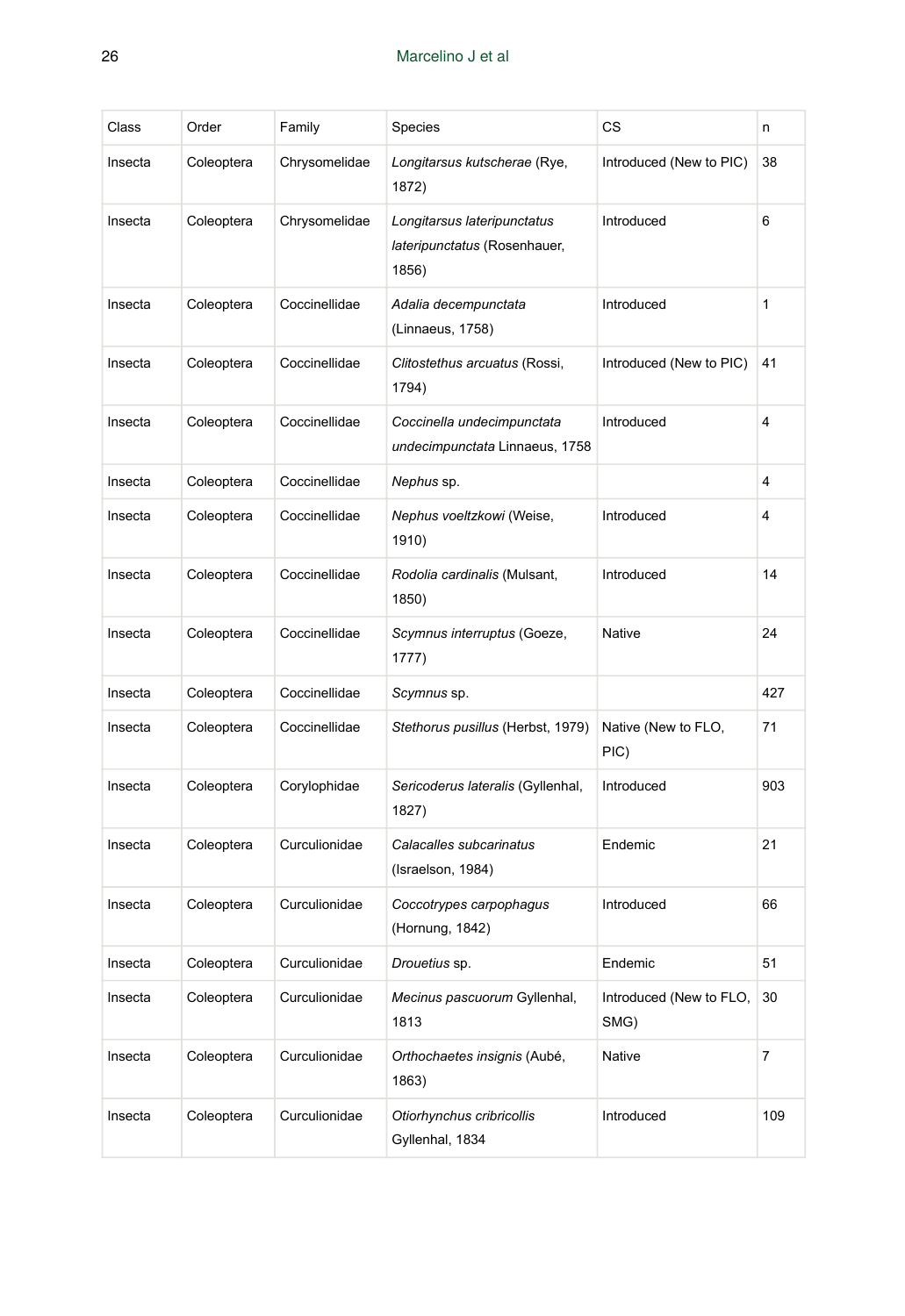| Class   | Order      | Family         | <b>Species</b>                                       | СS         | n   |
|---------|------------|----------------|------------------------------------------------------|------------|-----|
| Insecta | Coleoptera | Curculionidae  | Pseudechinosoma nodosum<br>Hustache, 1936            | Endemic    | 5   |
| Insecta | Coleoptera | Curculionidae  | Pseudocaulotrupis parvus<br>(Israelson, 1985)        | Endemic    | 25  |
| Insecta | Coleoptera | Curculionidae  | Pseudocaulotrupis sp.                                | Endemic    | 15  |
| Insecta | Coleoptera | Curculionidae  | Xyleborus alni Nijima, 1909                          | Introduced | 14  |
| Insecta | Coleoptera | Dryophthoridae | Sitophilus sp.                                       | Introduced | 39  |
| Insecta | Coleoptera | Elateridae     | Heteroderes azoricus (Tarnier,<br>1860)              | Endemic    | 234 |
| Insecta | Coleoptera | Hydrophilidae  | Cercyon haemorrhoidalis<br>(Fabricius, 1775)         | Introduced | 7   |
| Insecta | Coleoptera | Latridiidae    | Metophthalmus occidentalis<br>Israelson, 1984        | Endemic    | 4   |
| Insecta | Coleoptera | Mycetophagidae | Typhaea stercorea (Linnaeus,<br>1758)                | Introduced | 97  |
| Insecta | Coleoptera | Nitidulidae    | <b>Brassicogethes aeneus</b><br>(Fabricius, 1775)    | Introduced | 5   |
| Insecta | Coleoptera | Nitidulidae    | Carpophilus fumatus (Boheman,<br>1851)               | Introduced | 10  |
| Insecta | Coleoptera | Nitidulidae    | Carpophilus hemipterus<br>(Linnaeus, 1758)           | Introduced | 3   |
| Insecta | Coleoptera | Nitidulidae    | Carpophilus spp. (possibly more<br>than one species) | Introduced | 20  |
| Insecta | Coleoptera | Nitidulidae    | Epuraea biguttata (Thunberg,<br>1784)                | Introduced | 703 |
| Insecta | Coleoptera | Nitidulidae    | Epuraea sp.                                          | Introduced | 51  |
| Insecta | Coleoptera | Nitidulidae    | Stelidota geminata (Say, 1825)                       | Introduced | 35  |
| Insecta | Coleoptera | Phalacridae    | Stilbus testaceus (Panzer, 1797)                     | Native     | 84  |
| Insecta | Coleoptera | Ptiliidae      | Ptenidium pusillum (Gyllenhal,<br>1808)              | Introduced | 36  |
| Insecta | Coleoptera | Ptinidae       | Sphaericus sp.                                       | (blank)    | 1   |
| Insecta | Coleoptera | Scarabaeidae   | Calamosternus granarius<br>(Linnaeus, 1767)          | Introduced | 19  |
| Insecta | Coleoptera | Scarabaeidae   | Onthophagus taurus (Schreber,<br>1759)               | Introduced | 4   |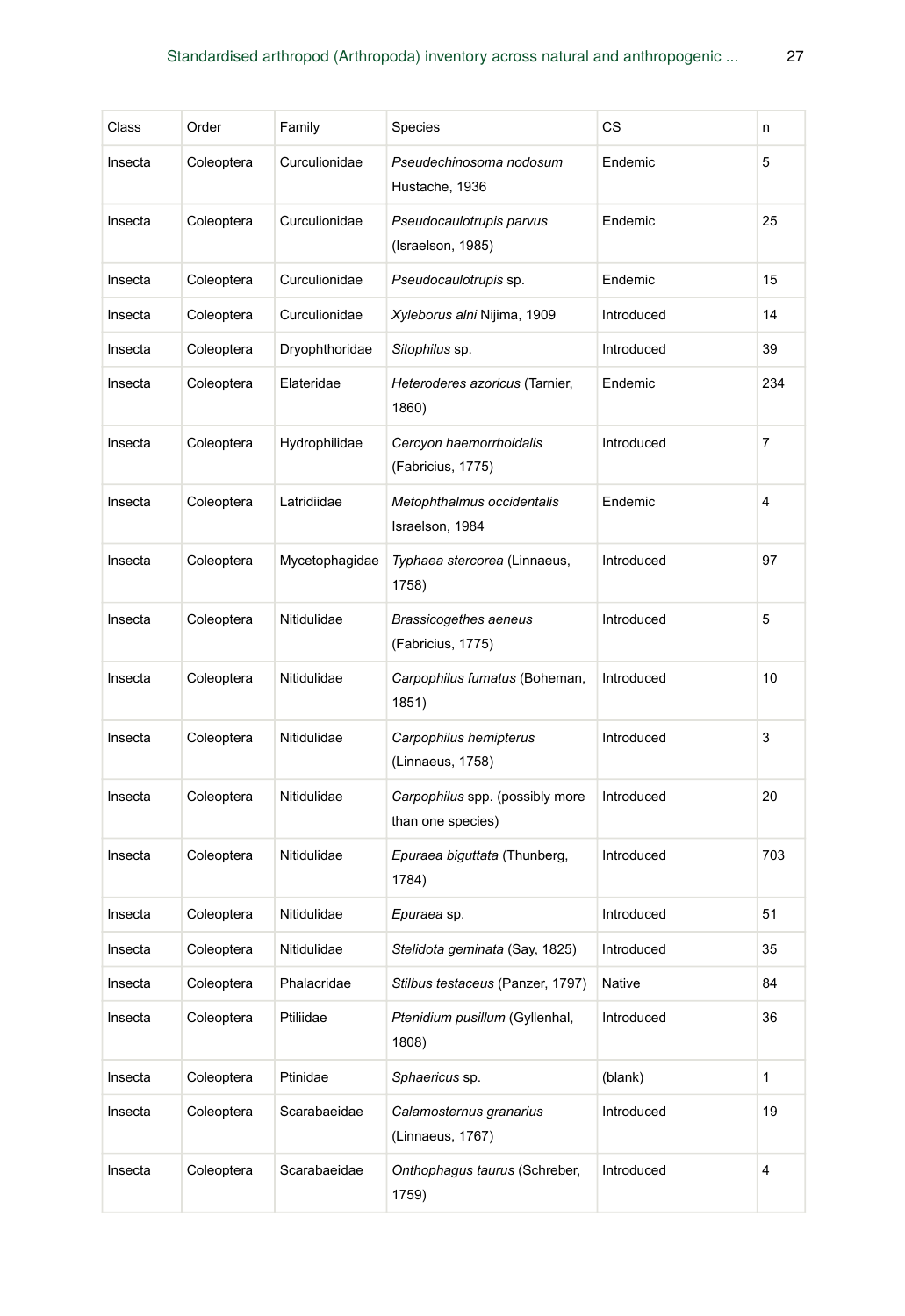| Class   | Order      | Family        | <b>Species</b>                                        | CS                              | n              |
|---------|------------|---------------|-------------------------------------------------------|---------------------------------|----------------|
| Insecta | Coleoptera | Scarabaeidae  | Popillia japonica Newman, 1838                        | Introduced (New to PIC)         | 168            |
| Insecta | Coleoptera | Scraptiidae   | Anaspis proteus Wollaston, 1854                       | Native                          | 46             |
| Insecta | Coleoptera | Scydmaenidae  | Euconnus sp.                                          |                                 | 18             |
| Insecta | Coleoptera | Silvanidae    | Cryptamorpha desjardinsii<br>(Guérin-Méneville, 1844) | Introduced                      | 94             |
| Insecta | Coleoptera | Silvanidae    | Silvanus sp.                                          |                                 | 36             |
| Insecta | Coleoptera | Staphylinidae | Aleochara clavicornis<br>Redtenbacher, 1849           | Introduced                      | 4              |
| Insecta | Coleoptera | Staphylinidae | Aleochara sp.                                         |                                 | 18             |
| Insecta | Coleoptera | Staphylinidae | Anotylus nitidifrons (Wollaston,<br>1871)             | Introduced                      | 360            |
| Insecta | Coleoptera | Staphylinidae | Astenus Iyonessius (Joy, 1908)                        | <b>Native</b>                   | $\overline{7}$ |
| Insecta | Coleoptera | Staphylinidae | Atheta atramentaria (Gyllenhal,<br>1810)              | Introduced                      | 39             |
| Insecta | Coleoptera | Staphylinidae | Atheta fungi (Gravenhorst, 1806)                      | Introduced                      | 573            |
| Insecta | Coleoptera | Staphylinidae | Atheta sp. (possibly more than<br>one species)        |                                 | 77             |
| Insecta | Coleoptera | Staphylinidae | Carpelimus corticinus<br>(Gravenhorst, 1806)          | <b>Native</b>                   | 2              |
| Insecta | Coleoptera | Staphylinidae | Coproporus pulchellus (Erichson,<br>1839)             | Introduced                      | $\overline{7}$ |
| Insecta | Coleoptera | Staphylinidae | Cordalia obscura (Gravenhorst,<br>1802)               | Introduced                      | 58             |
| Insecta | Coleoptera | Staphylinidae | Euplectus infirmus (Raffray,<br>1910)                 | Introduced (New to PIC,<br>SMR) | 5              |
| Insecta | Coleoptera | Staphylinidae | Gabrius nigritulus (Gravenhorst,<br>1802)             | Introduced                      | 58             |
| Insecta | Coleoptera | Staphylinidae | Gyrohypnus fracticornis (Müller,<br>1776)             | Introduced                      | 7              |
| Insecta | Coleoptera | Staphylinidae | Medon sp.                                             |                                 | 4              |
| Insecta | Coleoptera | Staphylinidae | Ocypus aethiops (Waltl, 1835)                         | Native                          | 15             |
| Insecta | Coleoptera | Staphylinidae | Ocypus olens (Müller, 1764)                           | Native                          | 11             |
| Insecta | Coleoptera | Staphylinidae | Oligota pumilio Kiesenwetter,<br>1858                 | Native (New to FLO,<br>PIC)     | 42             |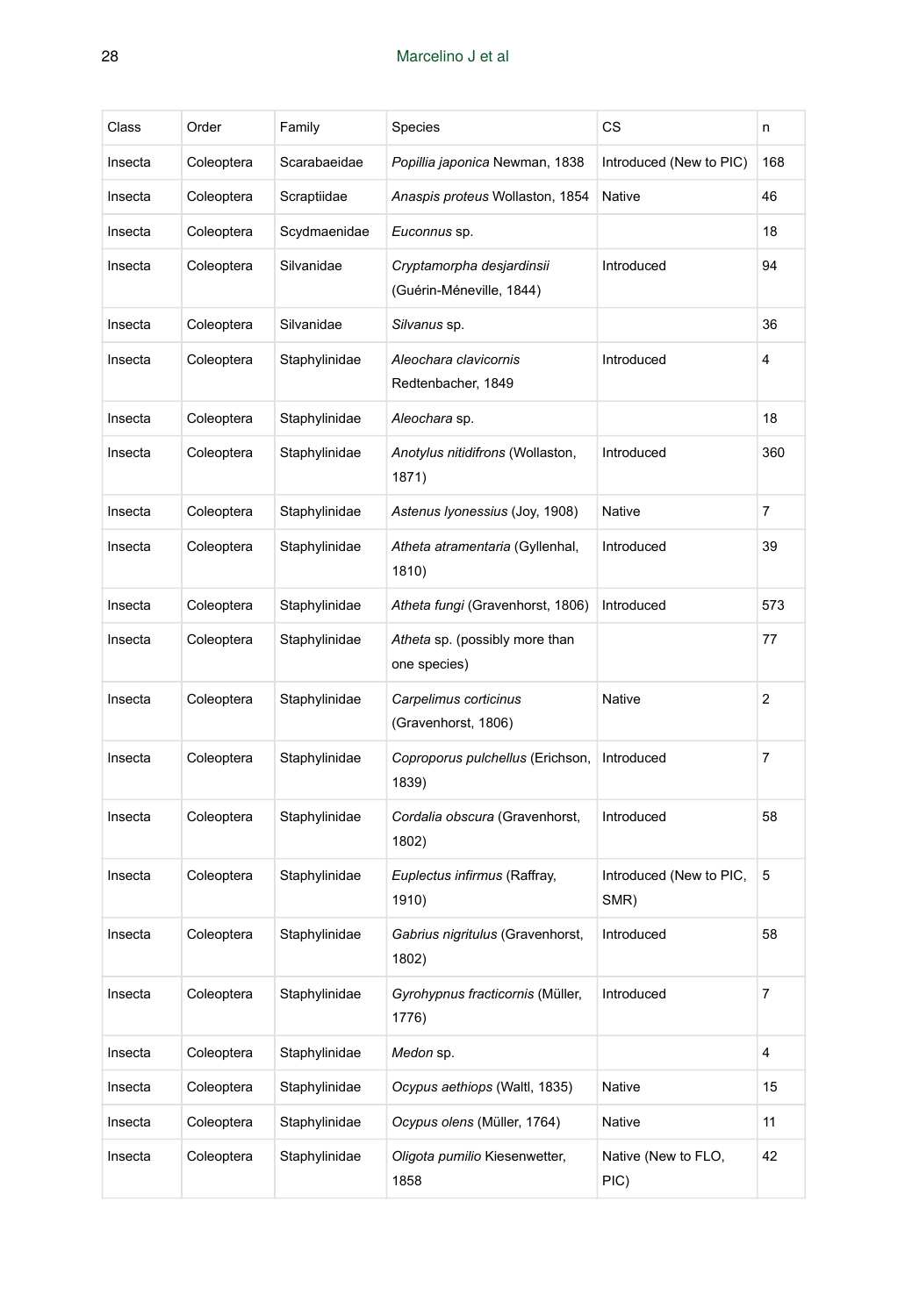| Class   | Order      | Family        | Species                                        | СS                                      | n   |
|---------|------------|---------------|------------------------------------------------|-----------------------------------------|-----|
| Insecta | Coleoptera | Staphylinidae | Oligota sp.                                    |                                         | 3   |
| Insecta | Coleoptera | Staphylinidae | Oxytelus sculptus Gravenhorst,<br>1806         | Introduced (New to PIC)                 | 29  |
| Insecta | Coleoptera | Staphylinidae | Philonthus sp.                                 |                                         | 8   |
| Insecta | Coleoptera | Staphylinidae | Phloeonomus punctipennis<br>Thomson, 1867      | Native                                  | 1   |
| Insecta | Coleoptera | Staphylinidae | Phloeonomus sp.                                | (blank)                                 | 75  |
| Insecta | Coleoptera | Staphylinidae | Proteinus atomarius Erichson,<br>1840          | Native                                  | 45  |
| Insecta | Coleoptera | Staphylinidae | Quedius curtipennis Bernhauer,<br>1908         | Native (New to PIC)                     | 22  |
| Insecta | Coleoptera | Staphylinidae | Quedius simplicifrons Fairmaire,<br>1862       | Native (New to FLO,<br>SMG)             | 42  |
| Insecta | Coleoptera | Staphylinidae | Rugilus orbiculatus (Paykull,<br>1789)         | <b>Native</b>                           | 113 |
| Insecta | Coleoptera | Staphylinidae | Sepedophilus Iusitanicus<br>Hammond, 1973      | Native                                  | 9   |
| Insecta | Coleoptera | Staphylinidae | Tachyporus chrysomelinus<br>(Linnaeus, 1758)   | Introduced                              | 8   |
| Insecta | Coleoptera | Staphylinidae | Tachyporus dispar (Paykull,<br>1789)           | Introduced (New to<br>Azores: FLO, SMG) | 5   |
| Insecta | Coleoptera | Staphylinidae | Tachyporus nitidulus (Fabricius,<br>1781)      | Introduced                              | 6   |
| Insecta | Coleoptera | Staphylinidae | Xantholinus longiventris Heer,<br>1839         | Introduced (New to FLO) 7               |     |
| Insecta | Coleoptera | Zopheridae    | Tarphius floresensis Borges &<br>Serrano, 2017 | Endemic                                 | 1   |
| Insecta | Coleoptera | Zopheridae    | Tarphius rufonodulosus<br>Israelson, 1984      | Endemic                                 | 1   |
| Insecta | Dermaptera | Anisolabidae  | Euborellia annulipes (Lucas,<br>1847)          | Introduced                              | 540 |
| Insecta | Dermaptera | Forficulidae  | Forficula auricularia Linnaeus,<br>1758        | Introduced                              | 32  |
| Insecta | Hemiptera  | Aphididae     | Aphis fabae Scopoli, 1763                      | Introduced (New to PIC)                 | 333 |
| Insecta | Hemiptera  | Aphididae     | Aphis gossypii Glover, 1877                    | Native                                  | 19  |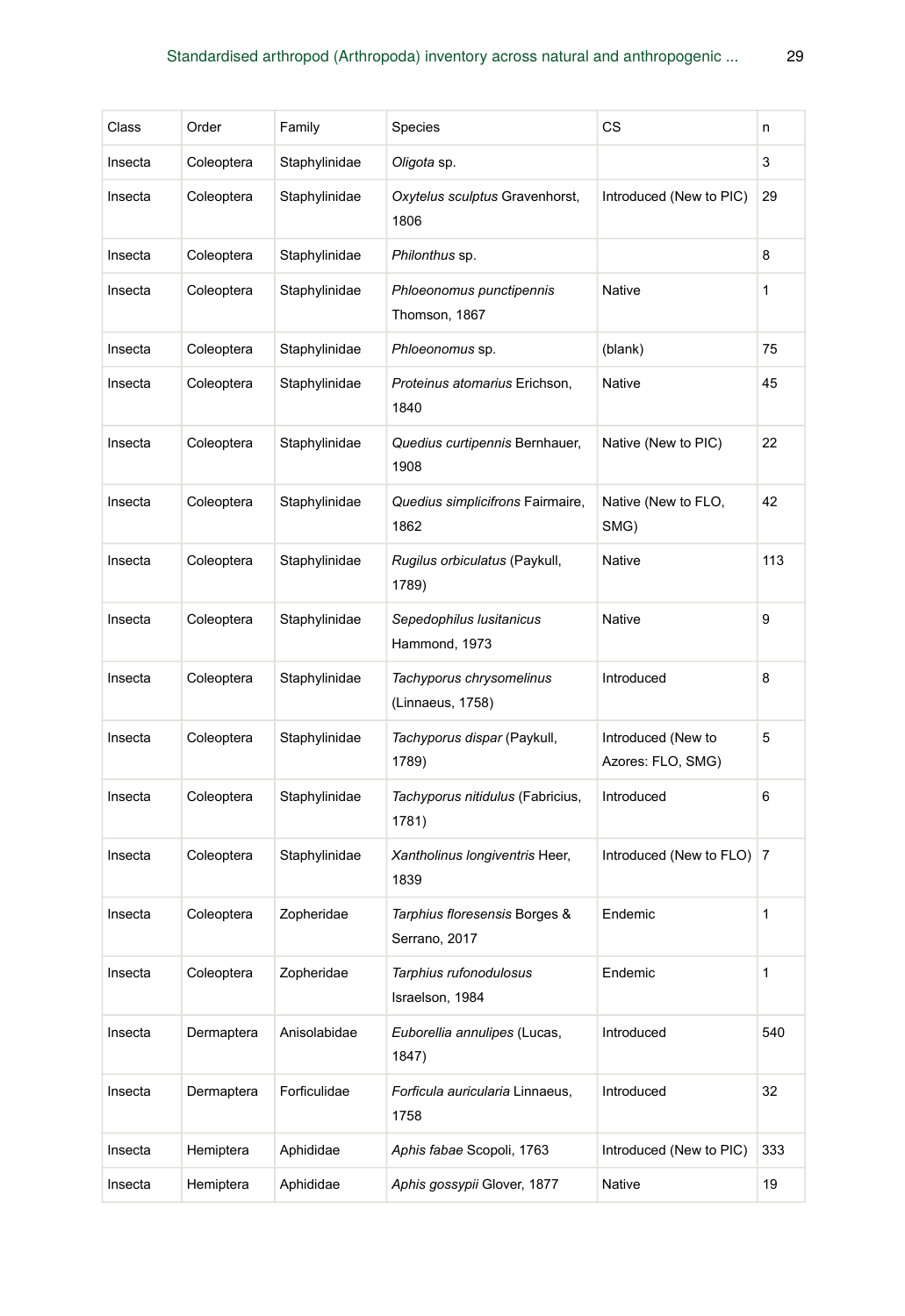| Class   | Order     | Family          | Species                                                   | CS                                      | n              |
|---------|-----------|-----------------|-----------------------------------------------------------|-----------------------------------------|----------------|
| Insecta | Hemiptera | Aphididae       | Aulacorthum solani (Kaltenbach,<br>1843)                  | Native (New to PIC)                     | 1566           |
| Insecta | Hemiptera | Aphididae       | Cinara juniperi (De Geer, 1773)                           | Native *                                | 4261           |
| Insecta | Hemiptera | Cicadellidae    | Anoscopus albifrons (Linnaeus,<br>1758)                   | <b>Native</b>                           | 59             |
| Insecta | Hemiptera | Cicadellidae    | Aphrodes hamiltoni Quartau &<br>Borges, 2003              | Endemic                                 | 100            |
| Insecta | Hemiptera | Cixiidae        | Cixius spp. (several potential<br>species and subspecies) | Endemic                                 | 674            |
| Insecta | Hemiptera | Coccidae        | Protopulvinaria pyriformis<br>(Cockerell, 1894)           | Introduced                              | 361            |
| Insecta | Hemiptera | Cydnidae        | Geotomus punctulatus (A. Costa,<br>1847)                  | <b>Native</b>                           | 32             |
| Insecta | Hemiptera | Delphacidae     | Megamelodes quadrimaculatus<br>(Signoret, 1865)           | Native                                  | 220            |
| Insecta | Hemiptera | Diaspididae     | Aspidiotus nerii Bouché, 1833                             | Introduced                              | 2              |
| Insecta | Hemiptera | Diaspididae     | Chrysomphalus pinnulifer<br>(Maskell, 1891)               | Native (New to PIC,<br>SMR)             | 116            |
| Insecta | Hemiptera | Flatidae        | Cyphopterum adcendens<br>(Herrich-Schaeffer, 1835)        | <b>Native</b>                           | 1219           |
| Insecta | Hemiptera | Lygaeidae       | Kleidocerys ericae (Horváth,<br>1908)                     | Native                                  | 18             |
| Insecta | Hemiptera | Margarodidae    | Icerya purchasi Maskell, 1878                             | Introduced (New to FLO,<br>SMR)         | 609            |
| Insecta | Hemiptera | Miridae         | Monalocoris filicis (Linnaeus,<br>1758)                   | <b>Native</b>                           | 254            |
| Insecta | Hemiptera | Miridae         | Pinalitus oromii J. Ribes, 1992                           | Endemic                                 | 88             |
| Insecta | Hemiptera | Pentatomidae    | Acrosternum heegeri Fieber,<br>1861                       | Introduced (New to<br>Azores: FLO, TER) | 6              |
| Insecta | Hemiptera | Reduviidae      | Empicoris rubromaculatus<br>(Blackburn, 1889)             | Introduced (New to FLO)                 | 27             |
| Insecta | Hemiptera | Stenocephalidae | Dicranocephalus agilis (Scopoli,<br>1763)                 | Native (New to PIC)                     | $\overline{c}$ |
| Insecta | Hemiptera | Triozidae       | Trioza laurisilvae Hodkinson,<br>1990                     | <b>Native</b>                           | 70             |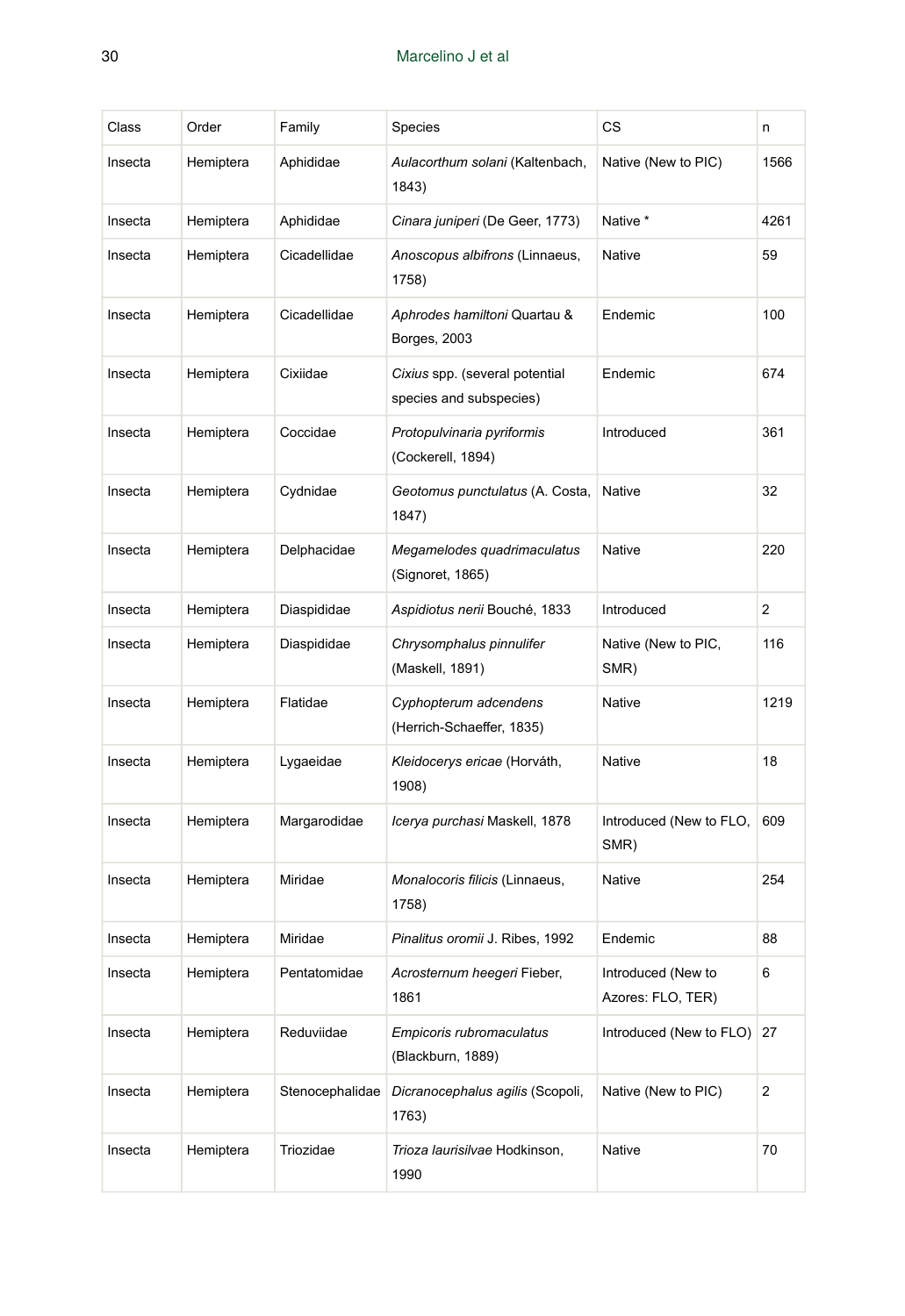| Class   | Order       | Family            | Species                                       | CS                                                   | n   |
|---------|-------------|-------------------|-----------------------------------------------|------------------------------------------------------|-----|
| Insecta | Hymenoptera | Aphelinidae       | Aphelinidae sp. Nr. 1                         |                                                      | 72  |
| Insecta | Hymenoptera | Aphelinidae       | Aphelinidae sp. Nr. 2                         |                                                      | 4   |
| Insecta | Hymenoptera | Aphelinidae       | Aphelinidae sp. Nr. 3                         |                                                      | 3   |
| Insecta | Hymenoptera | Aphelinidae       | Aphelinidae sp. Nr. 4                         |                                                      | 44  |
| Insecta | Hymenoptera | Aphelinidae       | Aphelinidae sp. Nr. 5                         |                                                      | 43  |
| Insecta | Hymenoptera | Aphelinidae       | Encarsia citrina (Crawford, 1891)             | Native (New to FLO,<br>PIC)                          | 5   |
| Insecta | Hymenoptera | Aphelinidae       | Encarsia sp.                                  |                                                      | 2   |
| Insecta | Hymenoptera | Apidae            | Apis mellifera Linnaeus, 1758                 | Introduced                                           | 9   |
| Insecta | Hymenoptera | Apidae            | Bombus ruderatus (Fabricius,<br>1775)         | Introduced                                           | 6   |
| Insecta | Hymenoptera | Argidae           | Argidae sp.                                   |                                                      | 3   |
| Insecta | Hymenoptera | Bethylidae        | Gen. sp.                                      |                                                      | 2   |
| Insecta | Hymenoptera | <b>Braconidae</b> | Aphaereta difficilis Nixon, 1939              | Native (New to FLO,<br>PIC, TER, SMR)                | 615 |
| Insecta | Hymenoptera | <b>Braconidae</b> | Aphaereta sp.1                                |                                                      | 36  |
| Insecta | Hymenoptera | Braconidae        | Aphaereta sp.2                                |                                                      | 30  |
| Insecta | Hymenoptera | Braconidae        | Aphaereta sp.3                                |                                                      | 46  |
| Insecta | Hymenoptera | <b>Braconidae</b> | Aphidius colemani Viereck, 1912               | Introduced (New to<br>Azores: PIC, TER, SMG)         | 13  |
| Insecta | Hymenoptera | <b>Braconidae</b> | Aphidius ervi Haliday, 1834                   | Introduced (New to<br>Azores: PIC, TER)              | 33  |
| Insecta | Hymenoptera | <b>Braconidae</b> | Aphidius matricariae Viereck,<br>1912         | Introduced (New to<br>Azores: PIC, TER)              | 6   |
| Insecta | Hymenoptera | <b>Braconidae</b> | Aphidius rhopalosiphi Stefani-<br>Perez, 1902 | Introduced (New to<br>Azores: PIC, TER, SMG,<br>SMR) | 18  |
| Insecta | Hymenoptera | Braconidae        | Aphidius rosae (Haliday, 1834)                | Introduced (New to<br>Azores: PIC)                   | 1   |
| Insecta | Hymenoptera | Braconidae        | Aphidius sp.                                  |                                                      | 21  |
| Insecta | Hymenoptera | Braconidae        | Aphidius urticae Haliday, 1834                | Introduced (New to<br>Azores: FLO, PIC, TER,<br>SMG) | 15  |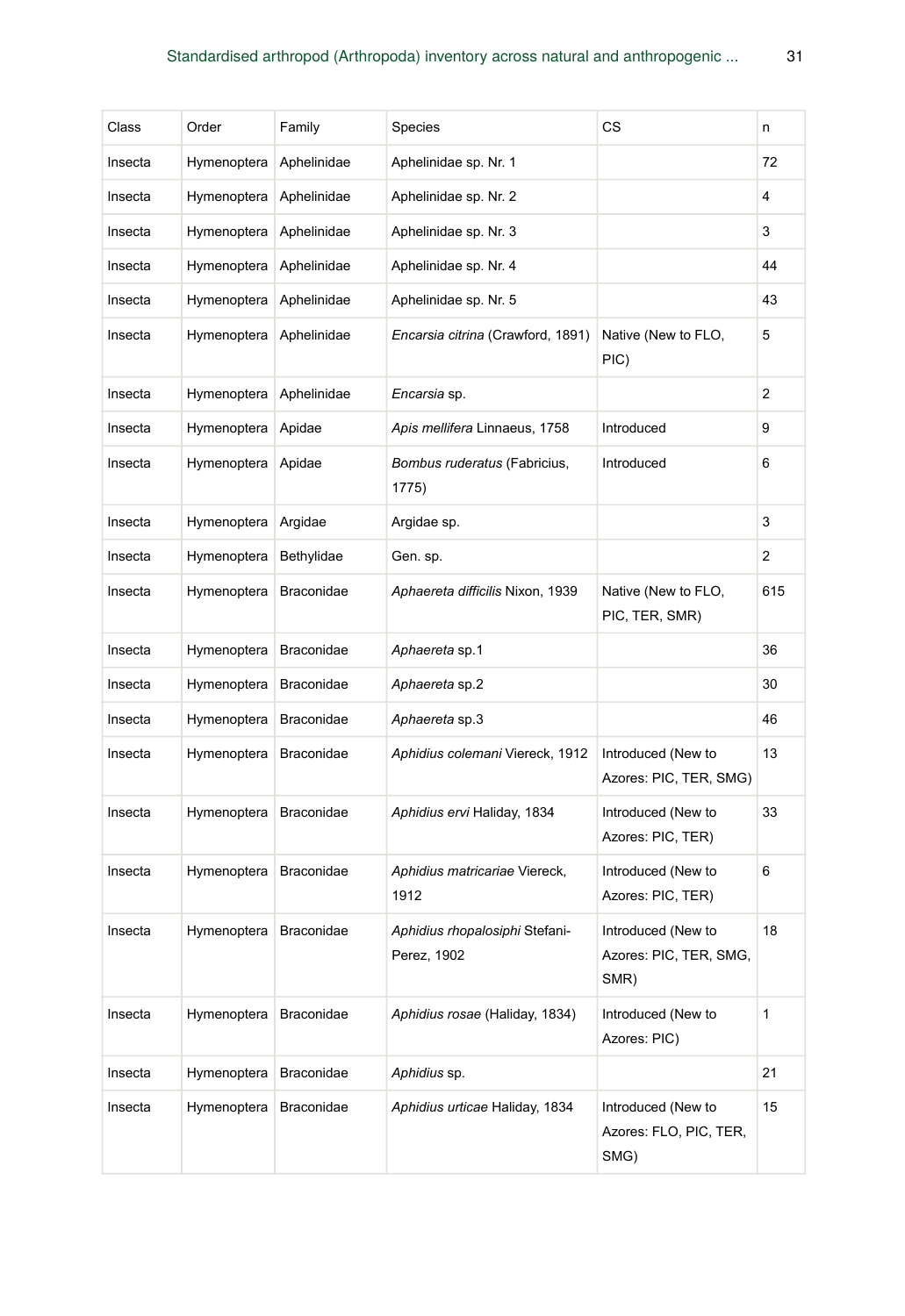| Class   | Order       | Family            | Species                                                   | CS                                                   | n              |
|---------|-------------|-------------------|-----------------------------------------------------------|------------------------------------------------------|----------------|
| Insecta | Hymenoptera | <b>Braconidae</b> | Aspilota spp. (potentially four<br>species)               | Introduced (New genus<br>to Azores)                  | 49             |
| Insecta | Hymenoptera | <b>Braconidae</b> | Bassus rugulosus (Nees, 1834)                             | Native (New to FLO,<br>PIC)                          | 10             |
| Insecta | Hymenoptera | <b>Braconidae</b> | Bracon intercessor Nees, 1834                             | Native (New to PIC)                                  | $\overline{7}$ |
| Insecta | Hymenoptera | Braconidae        | Braconidae sp. Nr. 1                                      |                                                      | 1              |
| Insecta | Hymenoptera | Braconidae        | Braconidae sp. Nr. 2                                      |                                                      | 13             |
| Insecta | Hymenoptera | Braconidae        | Centistidea ectoedemiae<br>Rohwer, 1914                   | Introduced (New to<br>Azores: FLO, PIC, TER,<br>SMR) | 10             |
| Insecta | Hymenoptera | Braconidae        | Chorebus spp. (Potentially four<br>species)               | Introduced (New genus<br>to Azores)                  | 175            |
| Insecta | Hymenoptera | Braconidae        | Dapsilarthra sp.                                          | Introduced                                           | 1              |
| Insecta | Hymenoptera | <b>Braconidae</b> | Dinotrema sp.                                             | Introduced                                           | 29             |
| Insecta | Hymenoptera | <b>Braconidae</b> | Braconidae sp.                                            |                                                      | 5              |
| Insecta | Hymenoptera | <b>Braconidae</b> | Homolobus sp.                                             | Introduced                                           | 9              |
| Insecta | Hymenoptera | <b>Braconidae</b> | Lodbrokia sp.                                             | Introduced (New genus<br>to Azores)                  | 13             |
| Insecta | Hymenoptera | Braconidae        | Lysiphlebus fabarum (Marshall,<br>1896)                   | Native (New to FLO,<br>PIC)                          | 16             |
| Insecta | Hymenoptera | <b>Braconidae</b> | Lysiphlebus testaceipes<br>(Cresson, 1880)                | Native (New to FLO,<br>PIC, SMG)                     | 19             |
| Insecta | Hymenoptera | <b>Braconidae</b> | Macrocentrus collaris (Spinola,<br>1808)                  | Native (New to PIC,<br>TER)                          | 5              |
| Insecta | Hymenoptera | Braconidae        | Meteorus collaris (Spin.) Hal. -<br>Ruschka, Fulmek, 1915 | Introduced (New to<br>Azores: PIC, TER)              | 3              |
| Insecta | Hymenoptera | Braconidae        | Meteorus unicolor (Wesmael,<br>1835)                      | Introduced (New to<br>Azores: FLO, PIC, TER)         | 18             |
| Insecta | Hymenoptera | Braconidae        | Microgaster sp.                                           | New genus to Azores                                  | 5              |
| Insecta | Hymenoptera | Braconidae        | Opius sp.                                                 | Introduced                                           | 109            |
| Insecta | Hymenoptera | Braconidae        | Orthostigmceratoa cratospilum<br>(Thomson, 1895)          | Introduced (New to<br>Azores: PIC, TER, SMG)         | 5              |
| Insecta | Hymenoptera | Braconidae        | Orthostigma latriventris<br>Ratzeburg, 1844               | Introduced (New to<br>Azores: PIC, TER, SMR)         | 8              |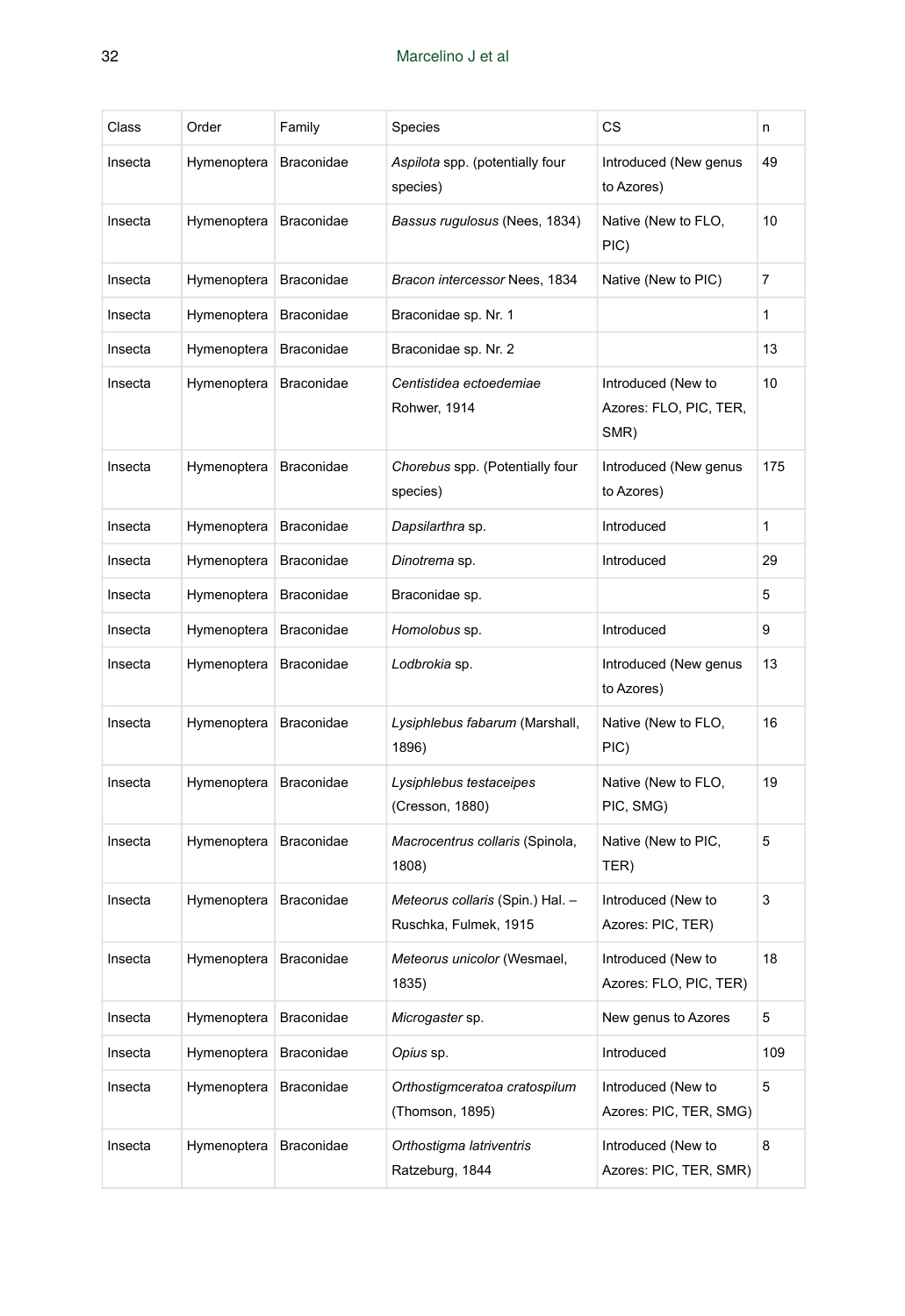| Class   | Order       | Family            | Species                                             | СS                                                | n   |
|---------|-------------|-------------------|-----------------------------------------------------|---------------------------------------------------|-----|
| Insecta | Hymenoptera | <b>Braconidae</b> | Orthostigma spp.                                    | Introduced (Potentially<br>new records to Azores) | 179 |
| Insecta | Hymenoptera | Braconidae        | Pentapleura pumilio (Nees,<br>1812)                 | Introduced (New to FLO,<br>PIC; SMG)              | 295 |
| Insecta | Hymenoptera | <b>Braconidae</b> | Pentapleura spp. (Potentially<br>several species)   | Introduced                                        | 39  |
| Insecta | Hymenoptera | <b>Braconidae</b> | Pseudopezomachus<br>bituberculatus (Marshall, 1905) | Introduced (New to<br>Azores: PIC, SMG)           | 2   |
| Insecta | Hymenoptera | <b>Braconidae</b> | Tanycarpa punctata (van<br>Achterberg, 1976)        | Introduced (New to<br>Azores: SMG)                | 1   |
| Insecta | Hymenoptera | Chalcididae       | Gen. sp.                                            |                                                   | 10  |
| Insecta | Hymenoptera | Chalcidoidea      | Chalcidoidea sp. Nr. 1                              |                                                   | 273 |
| Insecta | Hymenoptera | Chalcidoidea      | Chalcidoidea sp. Nr. 10                             |                                                   | 7   |
| Insecta | Hymenoptera | Chalcidoidea      | Chalcidoidea sp. Nr. 11                             |                                                   | 6   |
| Insecta | Hymenoptera | Chalcidoidea      | Chalcidoidea sp. Nr. 12                             |                                                   | 1   |
| Insecta | Hymenoptera | Chalcidoidea      | Chalcidoidea sp. Nr. 2                              |                                                   | 112 |
| Insecta | Hymenoptera | Chalcidoidea      | Chalcidoidea sp. Nr. 3                              |                                                   | 52  |
| Insecta | Hymenoptera | Chalcidoidea      | Chalcidoidea sp. Nr. 4                              |                                                   | 38  |
| Insecta | Hymenoptera | Chalcidoidea      | Chalcidoidea sp. Nr. 5                              |                                                   | 4   |
| Insecta | Hymenoptera | Chalcidoidea      | Chalcidoidea sp. Nr. 6                              |                                                   | 2   |
| Insecta | Hymenoptera | Chalcidoidea      | Chalcidoidea sp. Nr. 7                              |                                                   | 167 |
| Insecta | Hymenoptera | Chalcidoidea      | Chalcidoidea sp. Nr. 8                              |                                                   | 26  |
| Insecta | Hymenoptera | Chalcidoidea      | Chalcidoidea sp. Nr. 9                              |                                                   | 273 |
| Insecta | Hymenoptera | Chrysididae       | Chrysis ignita ignita (Linnaeus,<br>1758)           | Native (New to FLO)                               | 1   |
| Insecta | Hymenoptera | Cynipidae         | Cynipidae sp. Nr. 2                                 |                                                   | 25  |
| Insecta | Hymenoptera | Cynipidae         | Cynipidae sp. Nr. 3                                 |                                                   | 86  |
| Insecta | Hymenoptera | Cynipidae         | Cynipidae ssp. Nr. 1                                |                                                   | 26  |
| Insecta | Hymenoptera | Diapriidae        | Diapriidae sp. Nr.                                  |                                                   | 4   |
| Insecta | Hymenoptera | Diapriidae        | Diapriidae sp. Nr. 1                                |                                                   | 242 |
| Insecta | Hymenoptera | Diapriidae        | Diapriidae sp. Nr. 10                               |                                                   | 25  |
| Insecta | Hymenoptera | Diapriidae        | Diapriidae sp. Nr. 2                                |                                                   | 57  |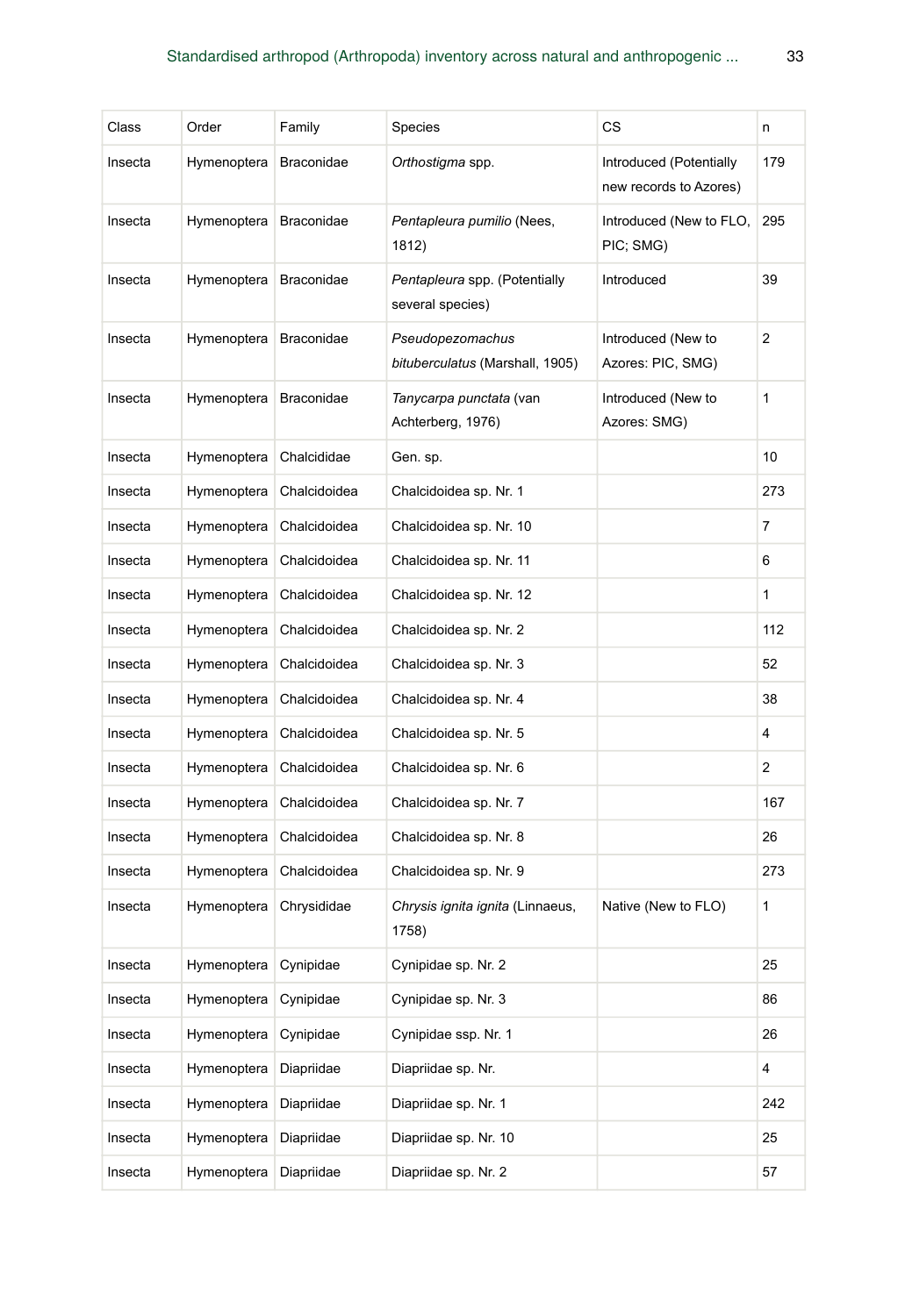| Class   | Order       | Family     | Species                                | CS                                 | n    |
|---------|-------------|------------|----------------------------------------|------------------------------------|------|
| Insecta | Hymenoptera | Diapriidae | Diapriidae sp. Nr. 3                   |                                    | 77   |
| Insecta | Hymenoptera | Diapriidae | Diapriidae sp. Nr. 4                   |                                    | 144  |
| Insecta | Hymenoptera | Diapriidae | Diapriidae sp. Nr. 5                   |                                    | 43   |
| Insecta | Hymenoptera | Diapriidae | Diapriidae sp. Nr. 6                   |                                    | 34   |
| Insecta | Hymenoptera | Diapriidae | Diapriidae sp. Nr. 7                   |                                    | 78   |
| Insecta | Hymenoptera | Diapriidae | Diapriidae sp. Nr. 8                   |                                    | 97   |
| Insecta | Hymenoptera | Diapriidae | Diapriidae sp. Nr. 9                   |                                    | 8    |
| Insecta | Hymenoptera | Dryinidae  | Gonatopus clavipes (Thunberg,<br>1827) | Introduced (New to<br>Azores: SMG) | 1    |
| Insecta | Hymenoptera | Elasmidae  | Gen. sp.                               |                                    | 26   |
| Insecta | Hymenoptera | Encyrtidae | Encyrtidae sp. Nr. 1                   |                                    | 13   |
| Insecta | Hymenoptera | Encyrtidae | Encyrtidae sp. Nr. 2                   |                                    | 1411 |
| Insecta | Hymenoptera | Encyrtidae | Encyrtidae sp. Nr. 3                   |                                    | 11   |
| Insecta | Hymenoptera | Encyrtidae | Encyrtidae sp. Nr. 4                   |                                    | 3    |
| Insecta | Hymenoptera | Encyrtidae | Encyrtidae sp. Nr. 5                   |                                    | 5    |
| Insecta | Hymenoptera | Encyrtidae | Encyrtidae sp. Nr. 6                   |                                    | 78   |
| Insecta | Hymenoptera | Encyrtidae | Encyrtidae sp. Nr. 7                   |                                    | 18   |
| Insecta | Hymenoptera | Encyrtidae | Encyrtidae sp. Nr. 8                   |                                    | 27   |
| Insecta | Hymenoptera | Encyrtidae | Encyrtidae sp. Nr. 9                   |                                    | 159  |
| Insecta | Hymenoptera | Encyrtidae | Encyrtidae sp. Nr. 10                  |                                    | 11   |
| Insecta | Hymenoptera | Encyrtidae | Encyrtidae sp. Nr. 11                  |                                    | 161  |
| Insecta | Hymenoptera | Encyrtidae | Encyrtidae sp. Nr. 12                  |                                    | 55   |
| Insecta | Hymenoptera | Encyrtidae | Encyrtidae sp. Nr. 13                  |                                    | 41   |
| Insecta | Hymenoptera | Encyrtidae | Encyrtidae sp. Nr. 14                  |                                    | 78   |
| Insecta | Hymenoptera | Encyrtidae | Encyrtidae sp. Nr. 15                  |                                    | 209  |
| Insecta | Hymenoptera | Encyrtidae | Encyrtidae sp. Nr. 16                  |                                    | 28   |
| Insecta | Hymenoptera | Encyrtidae | Encyrtidae sp. Nr. 17                  |                                    | 20   |
| Insecta | Hymenoptera | Encyrtidae | Encyrtidae sp. Nr. 18                  |                                    | 17   |
| Insecta | Hymenoptera | Encyrtidae | Encyrtidae sp. Nr. 19                  |                                    | 9    |
| Insecta | Hymenoptera | Encyrtidae | Encyrtidae sp. Nr. 20                  |                                    | 3    |
| Insecta | Hymenoptera | Encyrtidae | Encyrtidae sp. Nr. 21                  |                                    | 18   |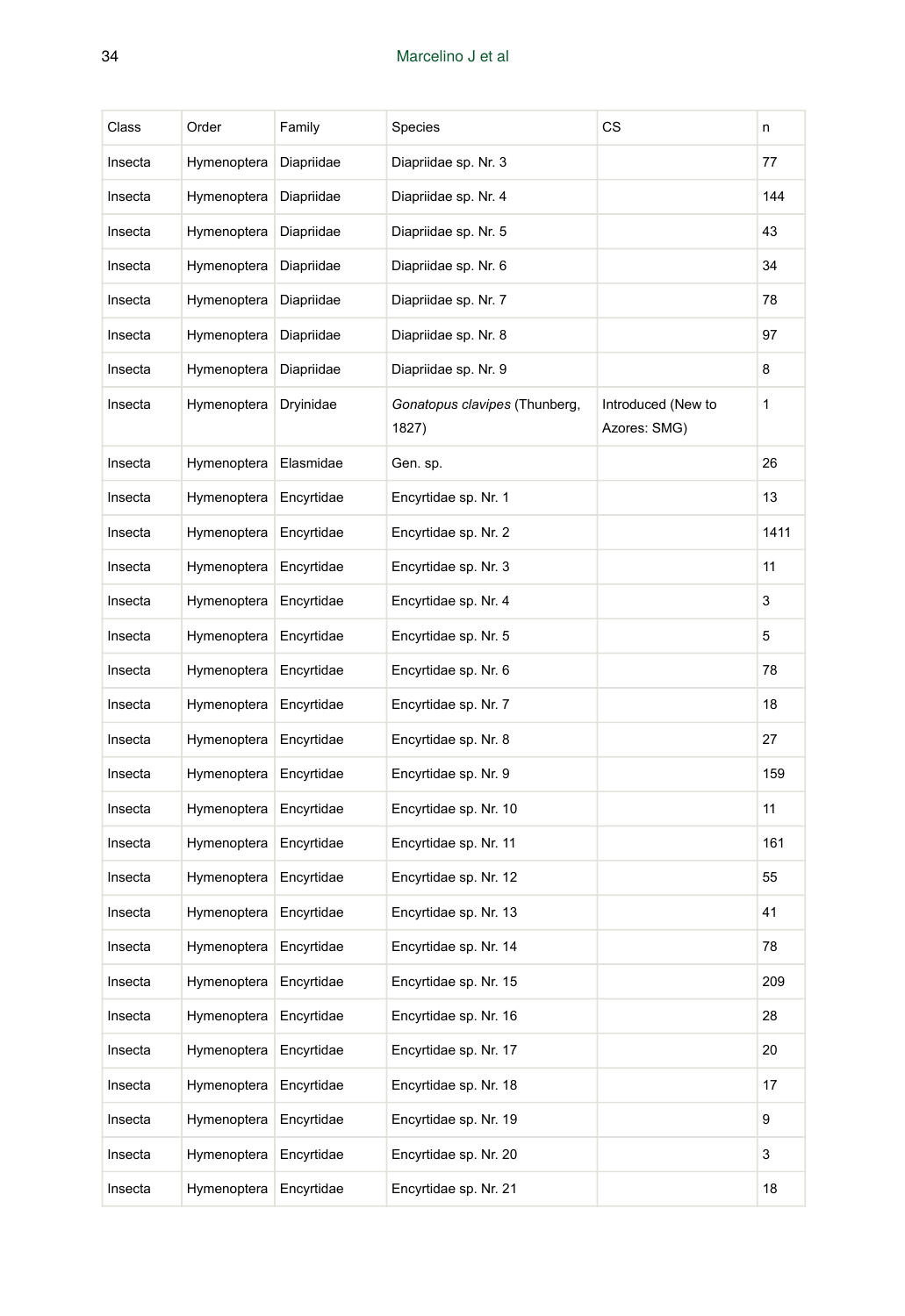| Class   | Order       | Family     | Species               | CS | n              |
|---------|-------------|------------|-----------------------|----|----------------|
| Insecta | Hymenoptera | Encyrtidae | Encyrtidae sp. Nr. 22 |    | 1              |
| Insecta | Hymenoptera | Encyrtidae | Encyrtidae sp. Nr. 23 |    | 62             |
| Insecta | Hymenoptera | Encyrtidae | Encyrtidae sp. Nr. 24 |    | 58             |
| Insecta | Hymenoptera | Encyrtidae | Encyrtidae sp. Nr. 25 |    | 3              |
| Insecta | Hymenoptera | Encyrtidae | Encyrtidae sp. Nr. 26 |    | 298            |
| Insecta | Hymenoptera | Encyrtidae | Encyrtidae sp. Nr. 27 |    | 16             |
| Insecta | Hymenoptera | Encyrtidae | Encyrtidae sp. Nr. 28 |    | 5              |
| Insecta | Hymenoptera | Encyrtidae | Encyrtidae sp. Nr. 29 |    | 51             |
| Insecta | Hymenoptera | Encyrtidae | Encyrtidae sp. Nr. 30 |    | 9              |
| Insecta | Hymenoptera | Encyrtidae | Encyrtidae sp. Nr. 31 |    | 58             |
| Insecta | Hymenoptera | Encyrtidae | Encyrtidae sp. Nr. 32 |    | 8              |
| Insecta | Hymenoptera | Encyrtidae | Encyrtidae sp. Nr. 33 |    | 8              |
| Insecta | Hymenoptera | Encyrtidae | Encyrtidae sp. Nr. 34 |    | 106            |
| Insecta | Hymenoptera | Encyrtidae | Encyrtidae sp. Nr. 35 |    | 1              |
| Insecta | Hymenoptera | Encyrtidae | Encyrtidae sp. Nr. 36 |    | 2              |
| Insecta | Hymenoptera | Encyrtidae | Encyrtidae sp. Nr. 37 |    | 9              |
| Insecta | Hymenoptera | Encyrtidae | Encyrtidae sp. Nr. 38 |    | 18             |
| Insecta | Hymenoptera | Encyrtidae | Encyrtidae sp. Nr. 39 |    | 46             |
| Insecta | Hymenoptera | Encyrtidae | Encyrtidae sp. Nr. 40 |    | 31             |
| Insecta | Hymenoptera | Encyrtidae | Encyrtidae sp. Nr. 41 |    | 60             |
| Insecta | Hymenoptera | Encyrtidae | Encyrtidae sp. Nr. 42 |    | 387            |
| Insecta | Hymenoptera | Encyrtidae | Encyrtidae sp. Nr. 43 |    | 2              |
| Insecta | Hymenoptera | Encyrtidae | Encyrtidae sp. Nr. 44 |    | 5              |
| Insecta | Hymenoptera | Encyrtidae | Encyrtidae sp. Nr. 45 |    | 89             |
| Insecta | Hymenoptera | Encyrtidae | Encyrtidae sp. Nr. 46 |    | 13             |
| Insecta | Hymenoptera | Encyrtidae | Encyrtidae sp. Nr. 47 |    | 16             |
| Insecta | Hymenoptera | Encyrtidae | Encyrtidae sp. Nr. 48 |    | $\overline{a}$ |
| Insecta | Hymenoptera | Encyrtidae | Encyrtidae sp. Nr. 49 |    | 26             |
| Insecta | Hymenoptera | Encyrtidae | Encyrtidae sp. Nr. 50 |    | 218            |
| Insecta | Hymenoptera | Encyrtidae | Eulophidae sp. Nr. 1  |    | 25             |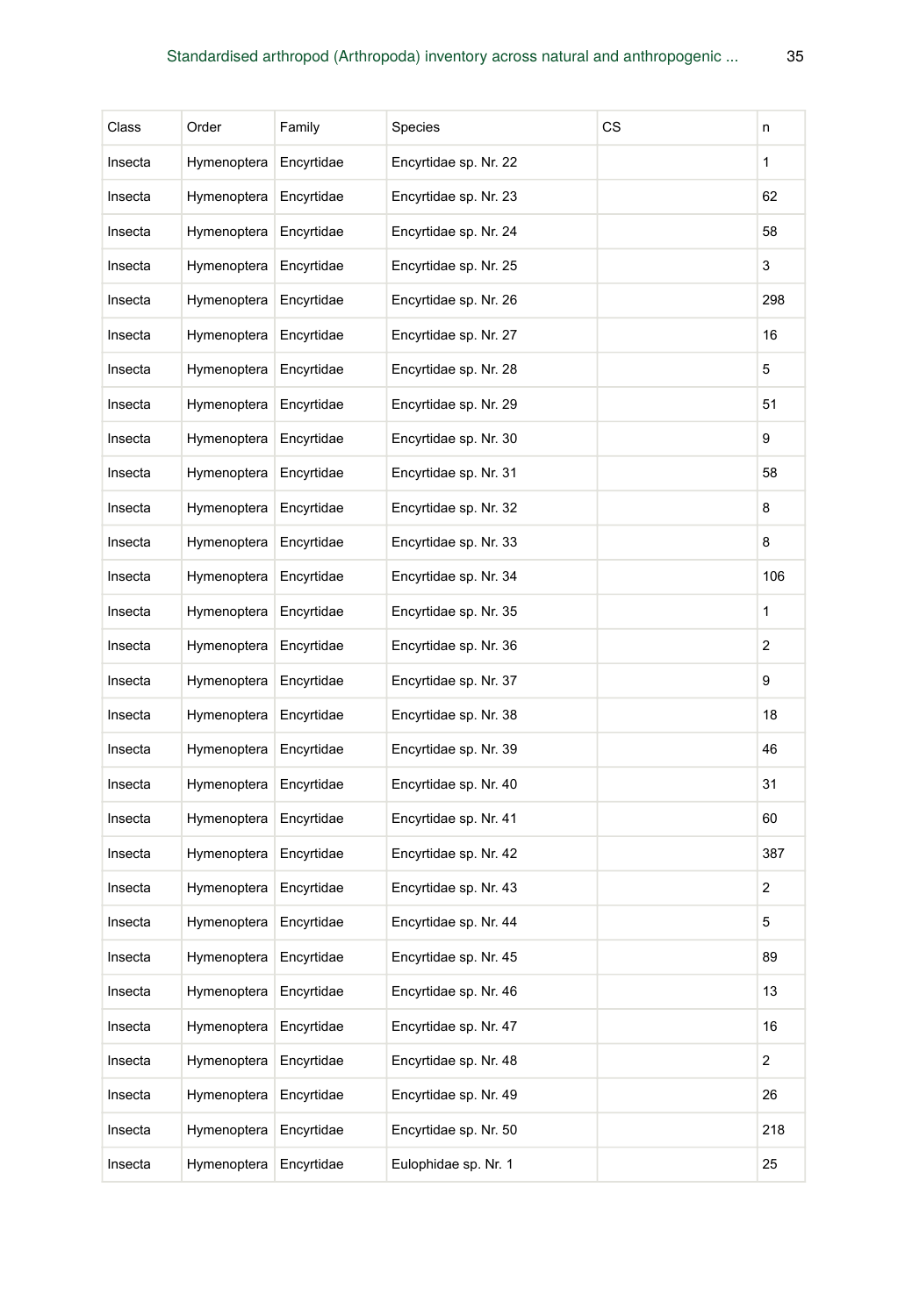| Class   | Order       | Family         | Species                                       | CS                                         | n              |
|---------|-------------|----------------|-----------------------------------------------|--------------------------------------------|----------------|
| Insecta | Hymenoptera | Encyrtidae     | Eulophidae sp. Nr. 2                          |                                            | $\overline{7}$ |
| Insecta | Hymenoptera | Encyrtidae     | Eulophidae sp. Nr. 3                          |                                            | 3              |
| Insecta | Hymenoptera | Encyrtidae     | Eulophidae sp. Nr. 4                          |                                            | 11             |
| Insecta | Hymenoptera | Eupelmidae     | Gen. sp.                                      |                                            | 131            |
| Insecta | Hymenoptera | Figitidae      | Gen. sp.                                      |                                            | 70             |
| Insecta | Hymenoptera | Formicidae     | Lasius grandis Forel, 1909                    | Native *                                   | 15469          |
| Insecta | Hymenoptera | Formicidae     | Temnothorax unifasciatus<br>(Latreille, 1798) | <b>Native</b>                              | 5              |
| Insecta | Hymenoptera | Ichneumonidae  | Gen. sp.                                      |                                            | 18             |
| Insecta | Hymenoptera | Ichneumonidae  | Ichneumonidae sp. Nr. 1                       |                                            | 94             |
| Insecta | Hymenoptera | Ichneumonidae  | Ichneumonidae sp. Nr. 2                       |                                            | 5              |
| Insecta | Hymenoptera | Ichneumonidae  | Ichneumonidae sp. Nr. 3                       |                                            | 10             |
| Insecta | Hymenoptera | Ichneumonidae  | Ichneumonidae sp. Nr. 4                       |                                            | 26             |
| Insecta | Hymenoptera | Ichneumonidae  | Ichneumonidae sp. Nr. 5                       |                                            | 24             |
| Insecta | Hymenoptera | Ichneumonidae  | Ichneumonidae sp. Nr. 6                       |                                            | 3              |
| Insecta | Hymenoptera | Ichneumonidae  | Ichneumonidae sp. Nr. 7                       |                                            | 6              |
| Insecta | Hymenoptera | Ichneumonidae  | Ichneumonidae sp. Nr. 8                       |                                            | 14             |
| Insecta | Hymenoptera | Ichneumonoidea | Ichneumonoidea sp. Nr. 1                      |                                            | 8              |
| Insecta | Hymenoptera | Ichneumonoidea | Ichneumonoidea sp. Nr. 2                      |                                            | 6              |
| Insecta | Hymenoptera | Ichneumonoidea | Ichneumonoidea sp. Nr. 3                      |                                            | 33             |
| Insecta | Hymenoptera | Ichneumonoidea | Ichneumonoidea sp. Nr. 4                      |                                            | 35             |
| Insecta | Hymenoptera | Ichneumonoidea | Ichneumonoidea sp. Nr. 5                      |                                            | 29             |
| Insecta | Hymenoptera | Ichneumonoidea | Ichneumonoidea sp. Nr. 6                      |                                            | 2              |
| Insecta | Hymenoptera | Ichneumonoidea | Ichneumonoidea sp. Nr. 7                      |                                            | 2              |
| Insecta | Hymenoptera | Ichneumonoidea | Ichneumonoidea sp. Nr. 8                      |                                            | 5              |
| Insecta | Hymenoptera | Megachilidae   | Gen. sp.                                      |                                            | 14             |
| Insecta | Hymenoptera | Megaspilidae   | Gen. sp.                                      |                                            | 26             |
| Insecta | Hymenoptera | Mymaridae      | Mymar taprobanicum Ward,<br>1875              | Native (New to FLO,<br>PIC, TER, SMG, SMR) | 289            |
| Insecta | Hymenoptera | Mymaridae      | Mymaridae sp. Nr. 1                           |                                            | 1              |
| Insecta | Hymenoptera | Mymaridae      | Mymaridae sp. Nr. 2                           |                                            | 23             |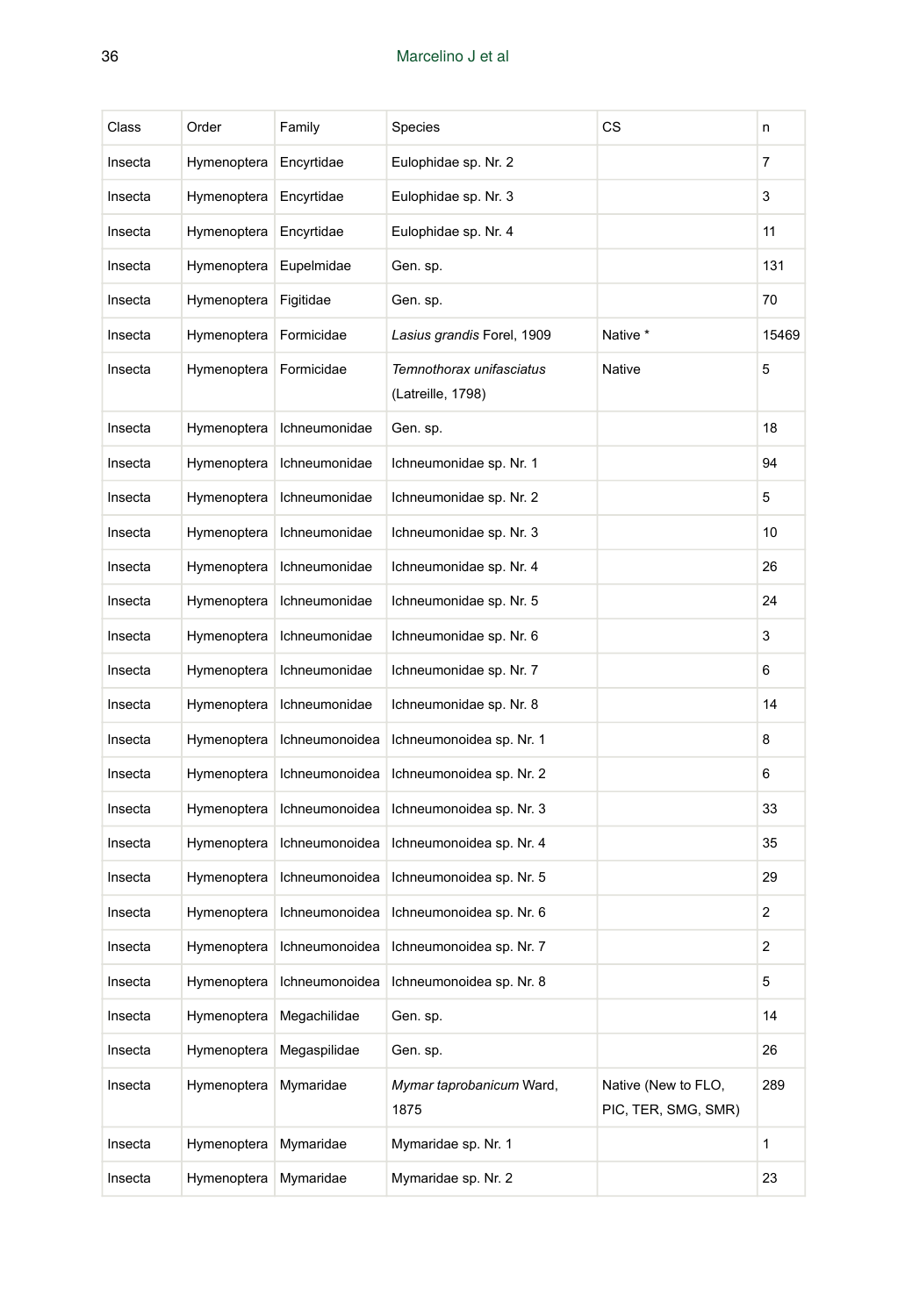| Class   | Order       | Family         | Species                  | CS | n   |
|---------|-------------|----------------|--------------------------|----|-----|
| Insecta | Hymenoptera | Mymaridae      | Mymaridae sp. Nr. 3      |    | 4   |
| Insecta | Hymenoptera | Mymaridae      | Mymaridae sp. Nr. 4      |    | 14  |
| Insecta | Hymenoptera | Mymaridae      | Mymaridae sp. Nr. 5      |    | 6   |
| Insecta | Hymenoptera | Mymaridae      | Mymaridae sp. Nr. 6      |    | 2   |
| Insecta | Hymenoptera | Proctotrupidae | Proctotrupidae sp. Nr. 1 |    | 48  |
| Insecta | Hymenoptera | Proctotrupidae | Proctotrupidae sp. Nr. 2 |    | 13  |
| Insecta | Hymenoptera | Proctotrupidae | Proctotrupidae sp. Nr. 3 |    | 2   |
| Insecta | Hymenoptera | Proctotrupidae | Proctotrupidae sp. Nr. 4 |    | 1   |
| Insecta | Hymenoptera | Proctotrupidae | Proctotrupidae sp. Nr. 5 |    | 7   |
| Insecta | Hymenoptera | Pteromalidae   | Pycnetron sp.            |    | 25  |
| Insecta | Hymenoptera | Scelionidae    | Scelionidae sp. Nr. 1    |    | 19  |
| Insecta | Hymenoptera | Scelionidae    | Scelionidae sp. Nr. 2    |    | 29  |
| Insecta | Hymenoptera | Scelionidae    | Scelionidae sp. Nr. 3    |    | 20  |
| Insecta | Hymenoptera | Scelionidae    | Scelionidae sp. Nr. 4    |    | 3   |
| Insecta | Hymenoptera | Scelionidae    | Scelionidae sp. Nr. 5    |    | 23  |
| Insecta | Hymenoptera | Scelionidae    | Scelionidae sp. Nr. 6    |    | 10  |
| Insecta | Hymenoptera | Scelionidae    | Scelionidae sp. Nr. 7    |    | 136 |
| Insecta | Hymenoptera | Scelionidae    | Scelionidae sp. Nr. 8    |    | 41  |
| Insecta | Hymenoptera | Scelionidae    | Scelionidae sp. Nr. 9    |    | 5   |
| Insecta | Hymenoptera | Scelionidae    | Scelionidae sp. Nr. 10   |    | 15  |
| Insecta | Hymenoptera | Scelionidae    | Scelionidae sp. Nr. 11   |    | 27  |
| Insecta | Hymenoptera | Scelionidae    | Scelionidae sp. Nr. 12   |    | 18  |
| Insecta | Hymenoptera | Scelionidae    | Scelionidae sp. Nr. 13   |    | 6   |
| Insecta | Hymenoptera | Scelionidae    | Scelionidae sp. Nr. 14   |    | 31  |
| Insecta | Hymenoptera | Scelionidae    | Scelionidae sp. Nr. 15   |    | 160 |
| Insecta | Hymenoptera | Scelionidae    | Scelionidae sp. Nr. 16   |    | 2   |
| Insecta | Hymenoptera | Scelionidae    | Scelionidae sp. Nr. 17   |    | 6   |
| Insecta | Hymenoptera | Scelionidae    | Scelionidae sp. Nr. 18   |    | 30  |
| Insecta | Hymenoptera | Scelionidae    | Scelionidae sp. Nr. 19   |    | 83  |
| Insecta | Hymenoptera | Scelionidae    | Scelionidae sp. Nr. 20   |    | 72  |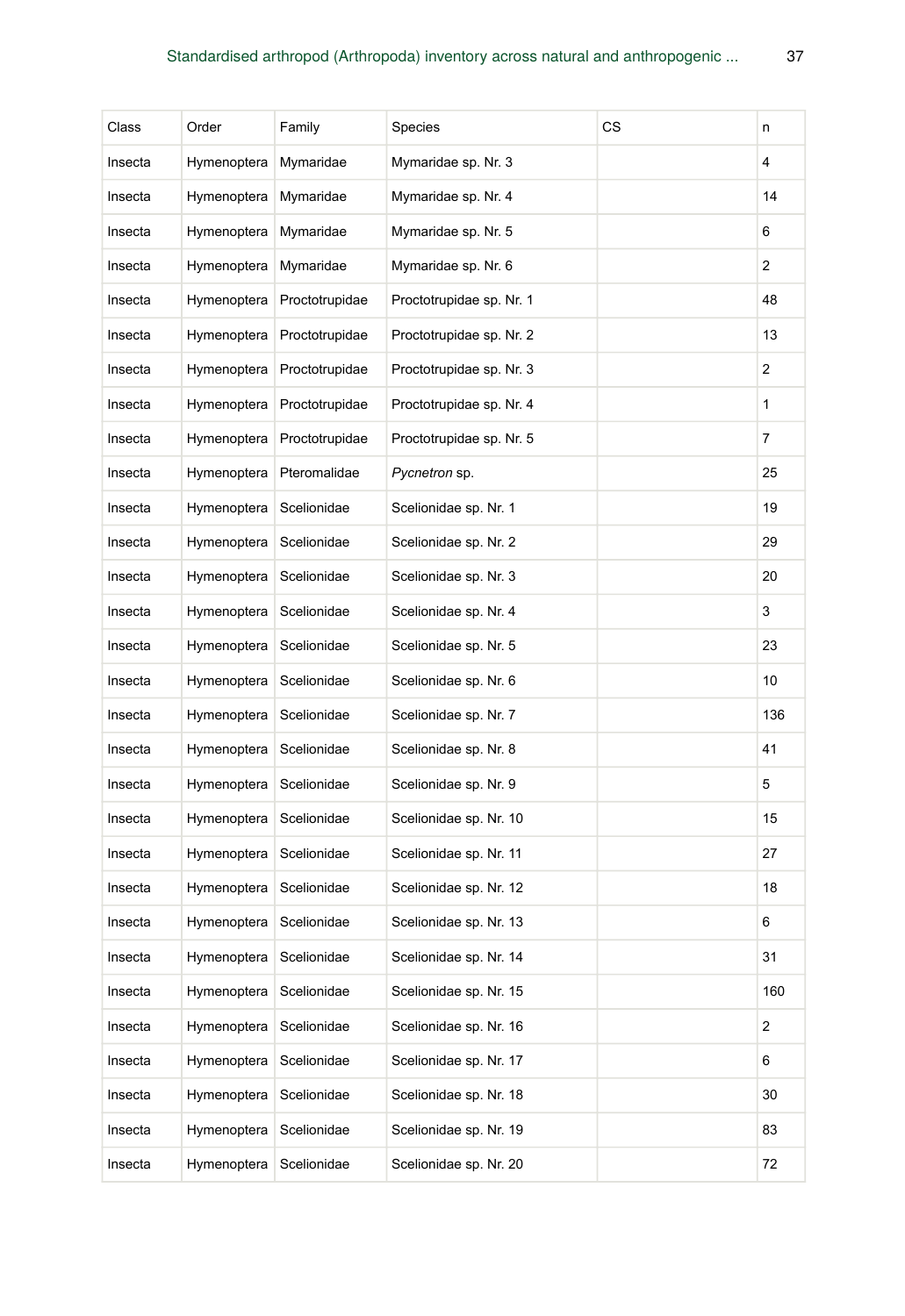| Class   | Order        | Family          | Species                                       | <b>CS</b>     | n   |
|---------|--------------|-----------------|-----------------------------------------------|---------------|-----|
| Insecta | Hymenoptera  | Sphecidae       | Gen. sp.                                      |               | 5   |
| Insecta | Hymenoptera  | Tetracampidae   | Gen. sp.                                      |               | 178 |
| Insecta | Neuroptera   | Chrysopidae     | Chrysoperla lucasina (Lacroix,<br>1912)       | Introduced    | 9   |
| Insecta | Neuroptera   | Hemerobiidae    | Hemerobius azoricus Tjeder,<br>1948           | Endemic       | 3   |
| Insecta | Neuroptera   | Hemerobiidae    | Hemerobius humulinus<br>Linnaeus, 1758        | <b>Native</b> | 55  |
| Insecta | Orthoptera   | Gryllidae       | Gryllus bimaculatus De Geer,<br>1773          | Introduced    | 5   |
| Insecta | Orthoptera   | Gryllidae       | Gryllus sp.                                   |               | 59  |
| Insecta | Orthoptera   | Tettigoniidae   | Neoconocephalus sp.                           |               | 16  |
| Insecta | Psocoptera   | Caeciliusidae   | Valenzuela flavidus (Stephens,<br>1836)       | <b>Native</b> | 86  |
| Insecta | Psocoptera   | Ectopsocidae    | Ectopsocus briggsi McLachlan,<br>1899         | Introduced    | 694 |
| Insecta | Psocoptera   | Elipsocidae     | Elipsocus brincki Badonnel, 1963              | Endemic       | 6   |
| Insecta | Psocoptera   | Trichopsocidae  | Trichopsocus clarus (Banks,<br>1908)          | <b>Native</b> | 39  |
| Insecta | Thysanoptera | Phlaeothripidae | Hoplothrips sp.                               |               | 446 |
| Insecta | Thysanoptera | Thripidae       | Heliothrips haemorrhoidalis<br>(Bouché, 1833) | Introduced    | 564 |

The ten most abundant species account for 54% of all the sampled specimens. These ten species include only two native non-endemic taxa, the ant *Lasius grandis* Forel, 1990 (that ranks as second) and the aphid *Cinara juniperi* (De Geer, 1773) (that ranks as fifth), a specialist species associated with the Azorean endemic tree *Juniperus bervifolia*. All the other dominant species include six introduced species and two morphospecies of unknown status (see Table 3).

The most relevant data reported in this study are the new non-native species for the Azores, i.e. two beetles (Coleoptera), one Hemiptera-Heteroptera: Pentatomidae, six Collembola and 29 Hymenoptera micro-parasitoids (see Table 3 and Borges et al. 2010). These 37 taxa were found in several Islands (see below) and correspond to the addition of five new species for Flores Island, 10 species for Pico Island, 12 species for Terceira Island, 19 species for S. Miguel Island and five species for S. Maria Island.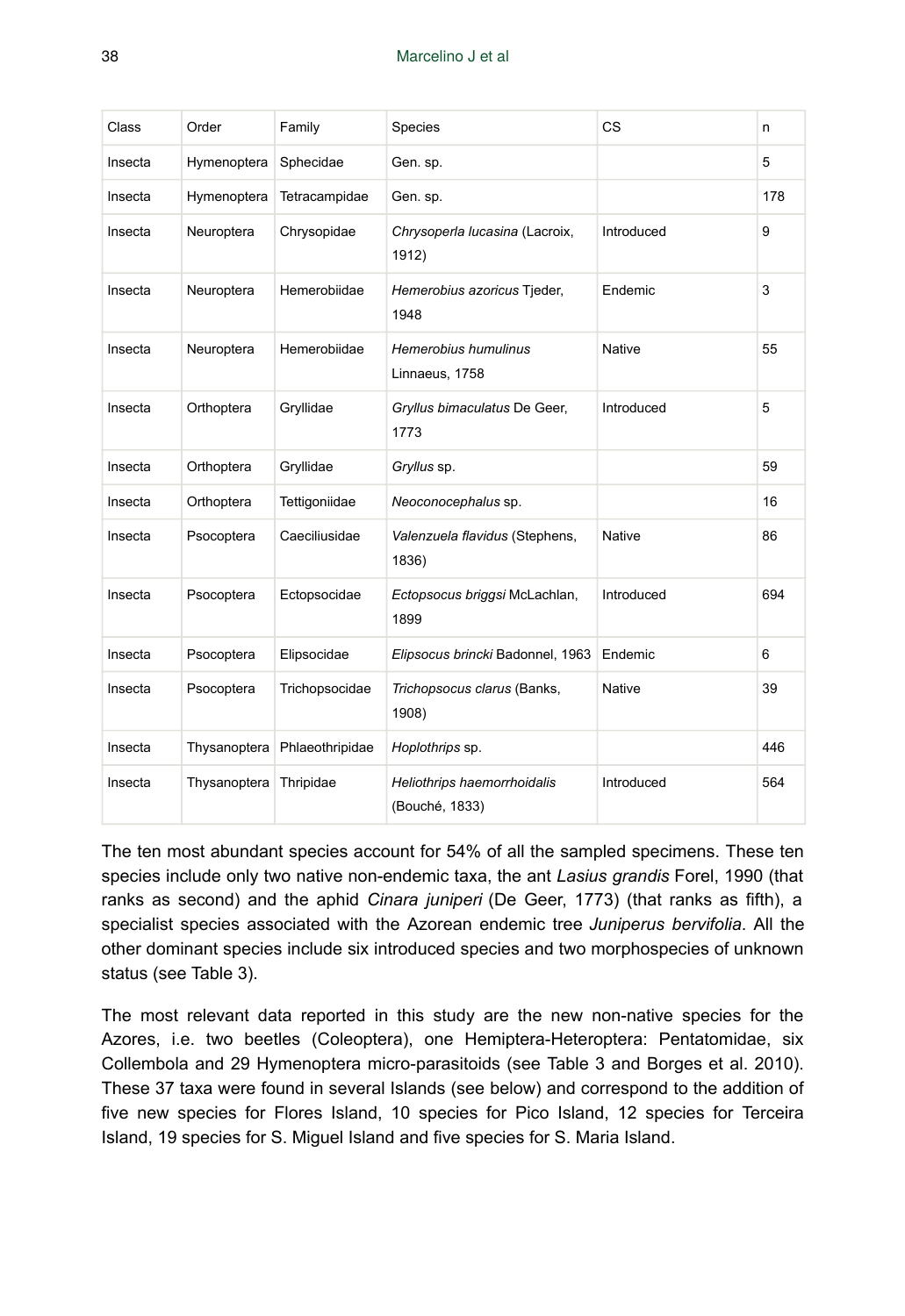Additional species records for the Islands included: Flores (5 Collembola; 9 Araneae; 2 Hemiptera; 8 Coleoptera; 8 Hymenoptera), Pico (4 Collembola; 7 Araneae; 4 Hemiptera; 11 Coleoptera; 9 Hymenoptera), Terceira (4 Collembola; 1 Araneae; 3 Hymenoptera), S. Miguel (1 Araneae; 2 Coleoptera; 3 Hymenoptera), S. Maria (5 Collembola; 3 Araneae; 2 Hemiptera; 2 Hymenoptera) (see Table 3).

The two species of beetles include a ground-beetle *Asaphidion flavipes* (Linnaeus, 1761) (Carabidae) found in an exotic forest (*Eucalyptus* spp. plantation) in S. Miguel Island and the rove-beetle *Tachyporus dispar* (Paykull, 1789) (Staphylinidae), found in Flores and S. Miguel Islands, in pasture land and also in *Cryptomeria japonica* plantations.

The bug *Acrosternum heegeri* Fieber, 1861 (Pentatomidae) was found in corn fields, pastures and orchards in the Islands of Flores and Terceira.

Concerning the Collembola, the new species, recorded to Azores, include: *Entomobrya regularis* Stach, 1963 (Entomobryidae) found in *Cryptomeria japonica* plantations from S. Miguel Island; *Lepidocyrtus lusitanicus piezoensis* (Simón-Benito, 2007) (Entomobryidae) found in pastures, corn fields and exotic forests in three Islands (Terceira, S. Miguel and S. Maria); *Sminthurinus quadrimaculatus* (Ryder, 1879) (Katiannidae) found in native forest and *Cryptomeria japonica* plantations in Terceira and S. Maria Islands and *Jordanathrix articulata* (Ellis, 1974) (Sminthuridae) found in all the studied Islands and in almost all sampled habitats, this being a very common species.

Two Collembola genera are also new records for Azores: *Himalanura* Baijal, 1958 (Entomobryidae) and *Protophorura* Absolon, 1901 (Onychiuridae). Further taxonomic resolution is needed to confirm their status and species assignation.

Concerning the Hymenoptera parasitoids, several species and genera are also new records for the Azores:

*Gonatopus clavipes* (Thunberg, 1827) (Dryinidae), sampled in corn fields in S. Miguel Island.

*Aphidius colemani* Viereck, 1912 (Braconidae), sampled in pastures, corn fields and native forest in Pico, Terceira and S. Miguel Islands.

*Aphidius ervi* Haliday, 1834 (Braconidae), sampled in pastures and corn fields in Pico and Terceira Islands.

*Aphidius matricariae* Viereck, 1912 (Braconidae), sampled in pastures and native forest in Pico and Terceira Islands.

*Aphidius rhopalosiphi* Stefani-Perez, 1902 (Braconidae), sampled in all types of pastures (i.e. low and high altitude), corn fields, orchards and native forest in Pico, Terceira, S. Miguel and S. Maria Islands.

*Aphidius rosae* (Haliday, 1834) (Braconidae), sampled in semi-natural pastures in Pico Island.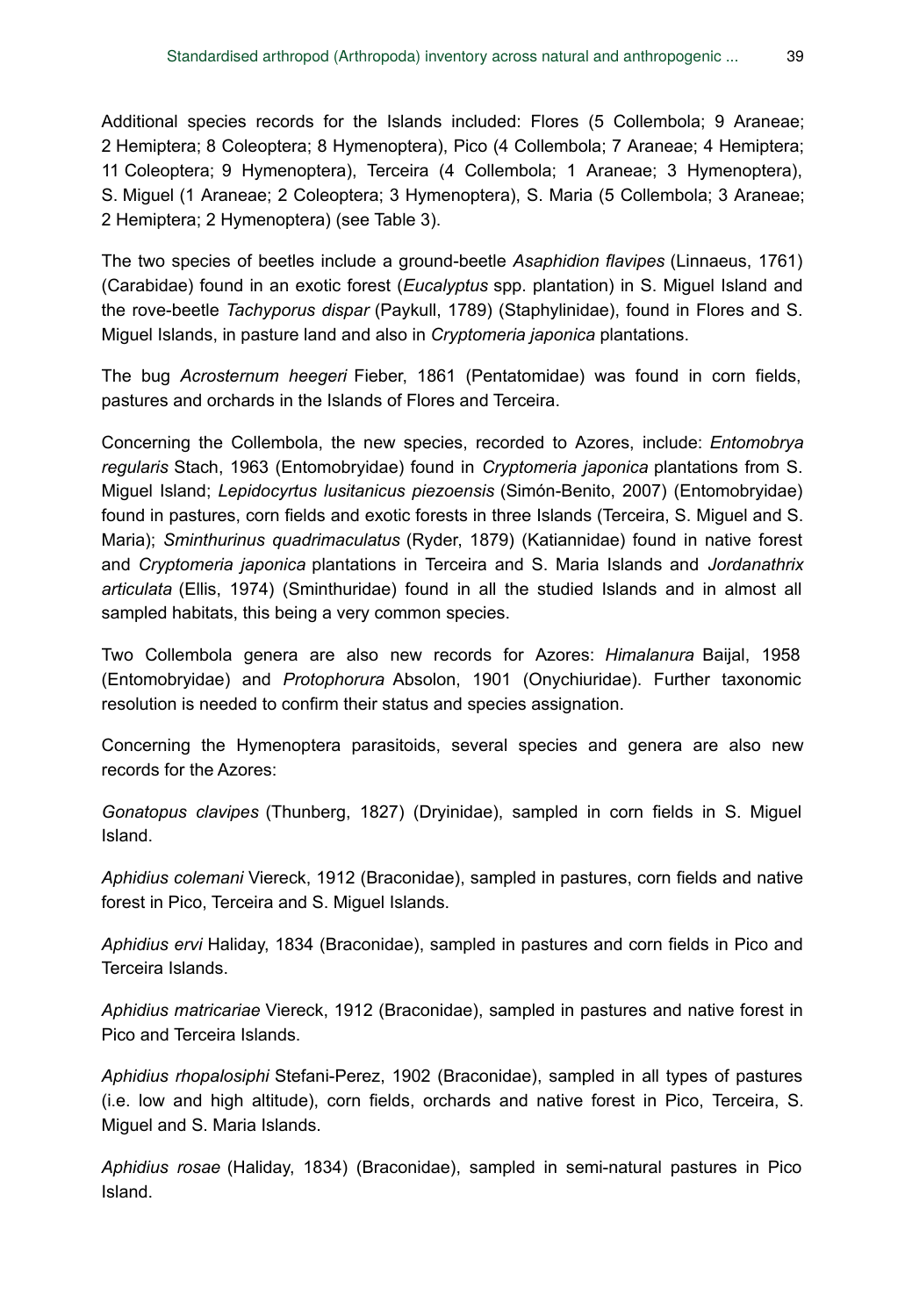*Aphidius urticae* Haliday, 1834 (Braconidae), sampled in all types of pastures and corn fields, in Flores, Pico, Terceira and S. Miguel Islands.

*Centistidea ectoedemiae* Rohwer, 1914 (Braconidae), sampled in pastures, orchards and *Cryptomeria japonica* plantations, in Flores, Pico, Terceira and S. Maria Islands.

*Meteorus unicolor* (Wesmael, 1835) (Braconidae), sampled in all types of pastures, orchards, exotic forest and native forest in Flores, Pico and Terceira Islands.

*Meteorus collaris* (Spin.) Hal. – Ruschka, Fulmek, 1915 (Braconidae), sampled in corn fields and exotic forest in Pico and Terceira Islands.

*Orthostigma cratospilum* (Thomson, 1895) (Braconidae), sampled in pastures, orchards, exotic forest and native forest in Pico, Terceira and S. Miguel Islands.

*Orthostigma latriventris* Ratzeburg, 1844 (Braconidae), sampled in pastures, corn fields and orchards in Pico, Terceira and S. Maria Islands. Two other morphospecies of *Orthostigma* sp. are recorded occurring in all the Islands and habitats, but for which further taxonomic resolution is needed to confirm their status and species assignation.

*Pseudopezomachus bituberculatus* (Marshall, 1905) (Braconidae), sampled in semi-natural pastures in Pico and S. Miguel Islands.

*Tanycarpa punctata* (van Achterberg, 1976) (Braconidae), sampled in *Cryptomeria japonica* plantations, on S. Miguel Island.

New genera, not previously recorded in the Azores, include: *Pycnetron* sp. (Chalcidoidea: Pteromalidae); four species of *Aspilota* sp. (Braconidae: Aphidiinae); four species of *Chorebus* sp. (Braconidae: Alysiinae); *Microgaster* sp. (Braconidae: Microgastrinae); *Homolobus* sp. (Braconidae: Homolobinae); *Lodbrokia* sp. (Braconidae: Alysiinae). Further taxonomic resolution is needed to confirm their status and species assignation.

We wish also to call attention to three species collected in our study for the first time in Azores, but reported in previous publications: two spiders species of the family (Phrurolithidae): *Liophrurillus flavitarsis* (Lucas, 1846) found in an exotic forest in S. Maria Island and *Phrurolinillus lisboensis* Wunderlich, 1995 found in pastures in Pico and Terceira Islands (see Borges et al. 2013); the ladybird *Nephus voeltzkowi* (Weise, 1910) (Coccinellidae) found in orchards and semi-natural pastures in Terceira Island (see Magro et al. 2020).

The staggering number of Hymenoptera, mostly parasitoids (193 species and morphospecies) concurs with reports of an increasingly unreported high number of species in this group, which, due to their size, makes capture and identification difficult and, therefore, underestimated (Lobo and Borges 2010). Their number might rival Coleoptera, commonly reported as the most speciose animals on Earth (Zhang et al. 2018). The number of Hymenoptera parasitoid species is thought to be 2.5-3.2-fold higher than the one of Coleoptera species (Forbes et al. 2018). We hypothesise that the same pattern for Collembola exists as identifications, based on morphological characters, is usually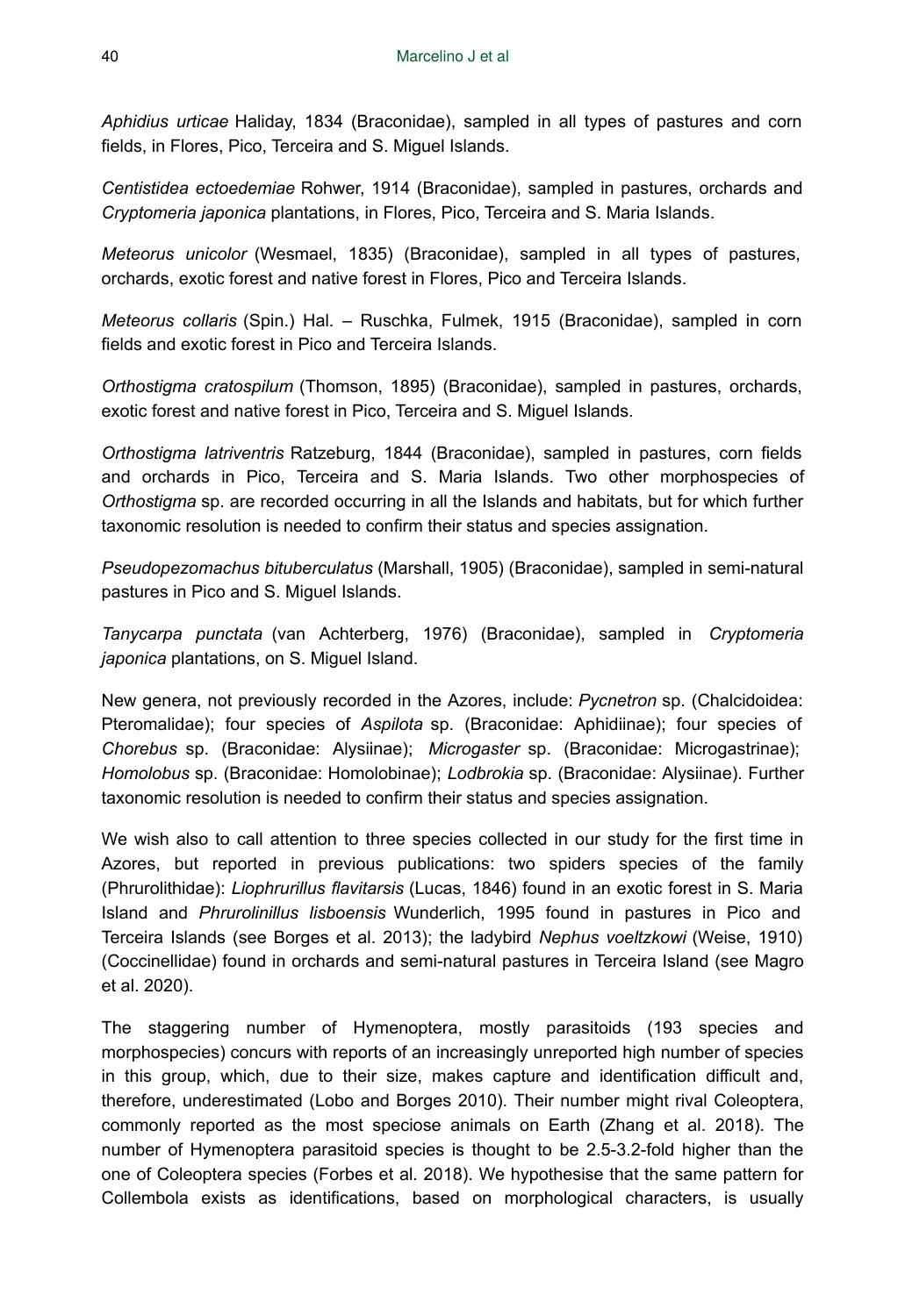insufficient to discriminate phenotypic identical species. This was the case for Collembola (Marcelino et al. 2011) and Staphylinidae (Marcelino et al. 2016), in which, after matching morphological identifications with genetic profiles, undetected cryptic species complexes were found.

Our results indicate that increasing anthropogenic impact is a major driver for species diversity in habitats ranging from pristine to highly human-influenced habitats. Our results support the mission statement of Borges et al. (2018) that there is the urgent need to inventory and monitor island biodiversiy.

## **Acknowledgements**

This study was financed by FLAD – Fundação Luso-Americana para o Desenvolvimento and by the Direção Regional Ciencia, Tecnologia e Comunicações (DRCTC) & PROEMPREGO, of the Azores. This study was also financed by FEDER in 85% and by Azorean Public funds by 15% through the Operational Programme Azores 2020, under the following projects AZORESBIOPORTAL –PORBIOTA (ACORES-01-0145-FEDER-000072) and under the project ECO<sup>2</sup>-TUTA (ACORES-01-0145-FEDER-000081).

We wish to also thank all colleagues who helped in the identification of species, nameley Bob Davidson, Felipe Soto-Adames, Fernando Pereira, Kees van Achterberg, Vladimir Žikić and Volker Assing.

# **References**

- Ameixa OM, Soares AO, Soares AM, Lillebø AI (2018) Ecosystem services provided by the little things that run the world. In: Sen B, Grillo O (Eds) Selected studies in biodiversity. IntechOpen Limited, 400 pp. [ISBN 9781789232332]. <https://doi.org/10.5772/intechopen.74847>
- Borges PAV, Ugland KI, Dinis FO, Gaspar C (2008) Insect and spider rarity in an oceanic island (Terceira, Azores): true rare and pseudo-rare species Insect ecology and conservation. In: Fattorini S (Ed.) Insect ecology and conservation. Research Signpost, Kerala, 47-70 pp.
- Borges PAV, Costa A, Cunha R, Gabriel R, Gonçalves V, Martins AF, Melo I, Parente M, Raposeiro P, Rodrigues P, Santos RS, Silva L, Vieira P, Vieira V (2010) A list of the terrestrial and marine biota from the Azores. Princípia, Cascais, 432 pp. URL: [http://islandlab.uac.pt/fotos/publicacoes/publicacoes\\_Listagem\\_ml.pdf](http://islandlab.uac.pt/fotos/publicacoes/publicacoes_Listagem_ml.pdf) [ISBN 978-989-8131-75-1]
- Borges PAV, Reut M, Ponte NB, Quartau JA, Fletcher M, Sousa AB, Pollet M, Soares AO, Marcelino J, Rego C, Cardoso P (2013) New records of exotic spiders and insects to the Azores, and new data on recently introduced species. Arquipelago Life and Marine Sciences 30: 57-70. URL: [http://www.okeanos.uac.pt/storage/2018/06/Borges](http://www.okeanos.uac.pt/storage/2018/06/Borges-etal-2013.pdf)[etal-2013.pdf](http://www.okeanos.uac.pt/storage/2018/06/Borges-etal-2013.pdf)
- Borges PAV, Cardoso P, Kreft H, et al (2018) Global Island Monitoring Scheme (GIMS): a proposal for the long-term coordinated survey and monitoring of native island forest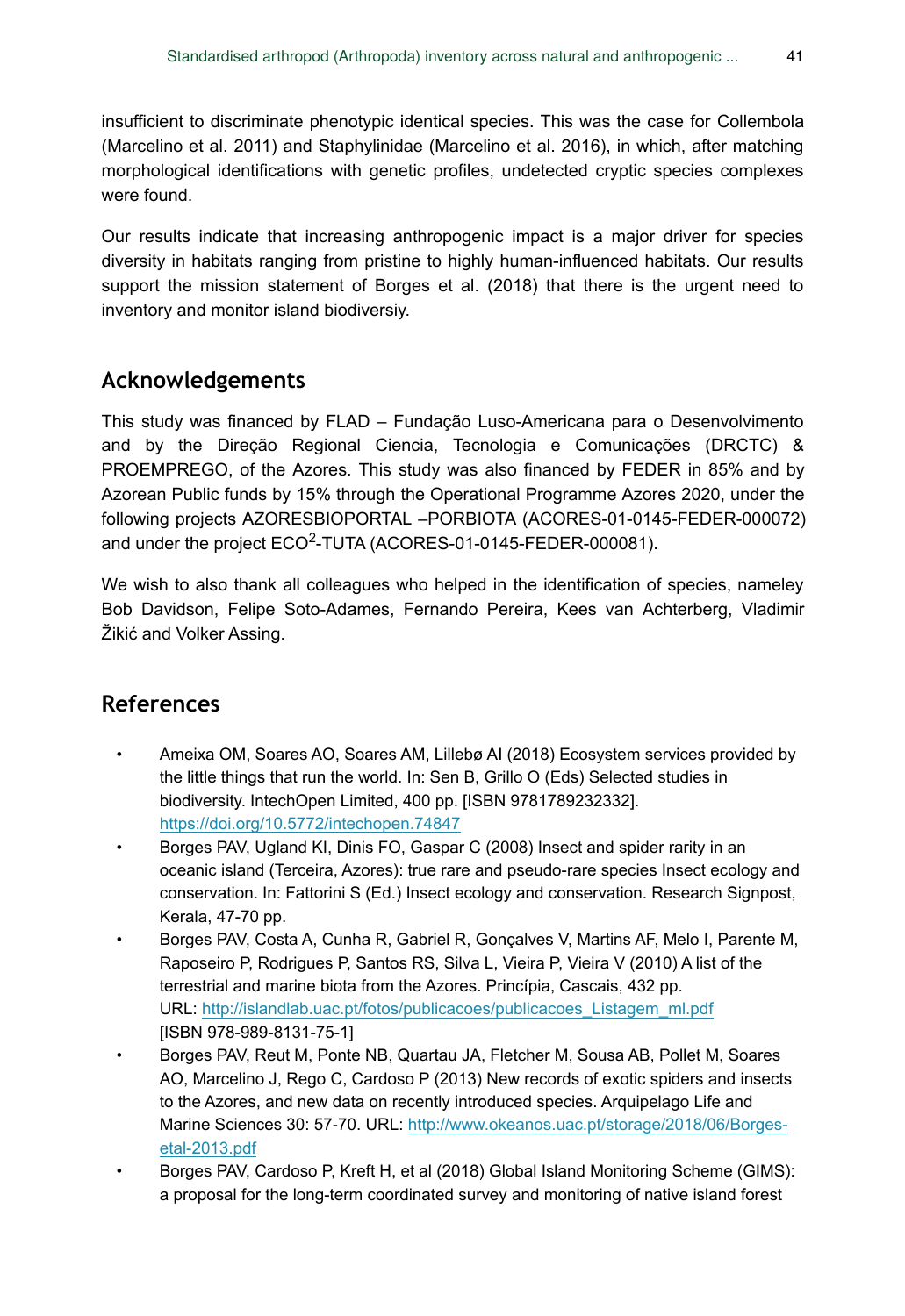biota. Biodiversity and Conservation 27: 2567‑2586. [https://doi.org/10.1007/](https://doi.org/10.1007/s10531-018-1553-7) [s10531-018-1553-7](https://doi.org/10.1007/s10531-018-1553-7)

- Borges PAV, Gabriel R, Fattorini S (2019) Biodiversity erosion: causes and consequences. In: Leal Filho W, Azul A, Brandli L, Özuyar P, Wall T (Eds) Life on Land. Encyclopedia of the UN sustainable development goals. Springer, Cham, 10 pp. [https://doi.org/10.1007/978-3-319-71065-5\\_78-1](https://doi.org/10.1007/978-3-319-71065-5_78-1)
- Borges PAV, Santos AMC, Elias RB, Gabriel R (2020) The Azores Archipelago: Biodiversity erosion and conservation biogeography. Encyclopedia of the World's Biomes 2020: 101‑113. <https://doi.org/10.1016/B978-0-12-409548-9.11949-9>
- Caldeira RMA, Reis JC (2017) The Azores Confluence Zone. Frontiers in Marine Science 4 (37).<https://doi.org/10.3389/fmars.2017.00037>
- Cardoso P, Borges PAV, Gaspar EC (2007) Biotic integrity of the arthropod communities in the natural forests of Azores. Biodiversity and Conservation 16: 2883‑2901. <https://doi.org/10.1007/s10531-006-9078-x>
- Cicconardi F, Borges PAV, Strasberg D, Orom P, Lpez H, Perez-Delgado AJ, Casquet J, Caujape-Castells J, Fernandez-Palacios JM, Thebaud C, Emerson BC (2017) MtDNA metagenomics reveals large-scale invasion of belowground arthropod communities by introduced species. Molecular Ecology 26: 3104‑3115. [https://doi.org/10.1111/mec.](https://doi.org/10.1111/mec.14037) [14037](https://doi.org/10.1111/mec.14037)
- Colwell RK (2013) EstimateS: statistical estimation of species richness and shared species from samples. Version 9. User's Guide and application. Software and User's Guide URL:<http://viceroy.colorado.edu/estimates/>
- Costa H, Bettencourt MJ, Silva CM, Teodósio J, Gil A, Silva L (2014) Invasive alien plants in the Azorean protected areas: invasion status and mitigation actions. In: Foxcroft LC, Pyšek P, Richardson DM (Eds) Plant Invasions in Protected Areas. Springer, Dordrecht, 656 pp. [https://doi.org/10.1007/978-94-007-7750-7\\_17](https://doi.org/10.1007/978-94-007-7750-7_17)
- Elias RB, Gil A, Silva L, Fernández-Palacios J, Azevedo EB, Reis F (2016) Natural zonal vegetation of the Azores Islands: characterization and potential distribution. Phytocoenologia 46 (2): 107‑123.<https://doi.org/10.1127/phyto/2016/0132>
- Forbes AA, Bagley RK, Beer MA, Hippee AC, Widmayer HA (2018) Quantifying the unquantifiable: why Hymenoptera, not Coleoptera, is the most speciose animal order. BMC Ecology 18: 21.<https://doi.org/10.1186/s12898-018-0176-x>
- Frutuoso G (1978) Livro sexto das saudades da terra (1589). [Book six of land story (1589)]. I. Instituto Cultural de Ponta Delgada, Ponta Delgada. [In Portuguese].
- Harvey JA, Heinen R, Klein A-M, Armbrecht I, Basset Y, Baxter-Gilbert JH, Bezemer M, Bhm M, Bommarco R, Borges PAV, Cardoso P, Clausnitzer V, Cornelisse T, Crone EE, Goulson D, Dicke M, Dijkstra K-D, Dyer L, Ellers J, Fartmann T, Forister ML, Furlong MJ, Garcia-Aguayo A, Gerlach J, Gols R, Habel J-C, Haddad NM, Hallmann CA, Henriques S, Herberstein ME, Hochkirch A, Hughes AC, Jepsen S, Jones TH, Kaydan BM, Kleijn D, Latty T, Leather SR, Lewis SM, Lister BC, Losey JE, Lowe. EC, Macadam CR, Montoya-Lerma J, Nagano C, Ogan S, Orr M, Painting CJ, Pham T-H, Potts SG, Rauf A, Roslin TL, Samways MJ, Sanchez-Bayo F, Sar SA, Schultz CB, Soares AO, Thancharoen A, Tscharntke T, Tylianakis JM, Umbers KDL, Vet LEM, Visser ME, Vujic A, Wagner DL, Devries MFW, Westphal C (2020) International scientists formulate a roadmap for insect conservation and recovery. Nature Ecology & Evolution 4 (2): 174‑176. <https://doi.org/10.1038/s41559-019-1079-8>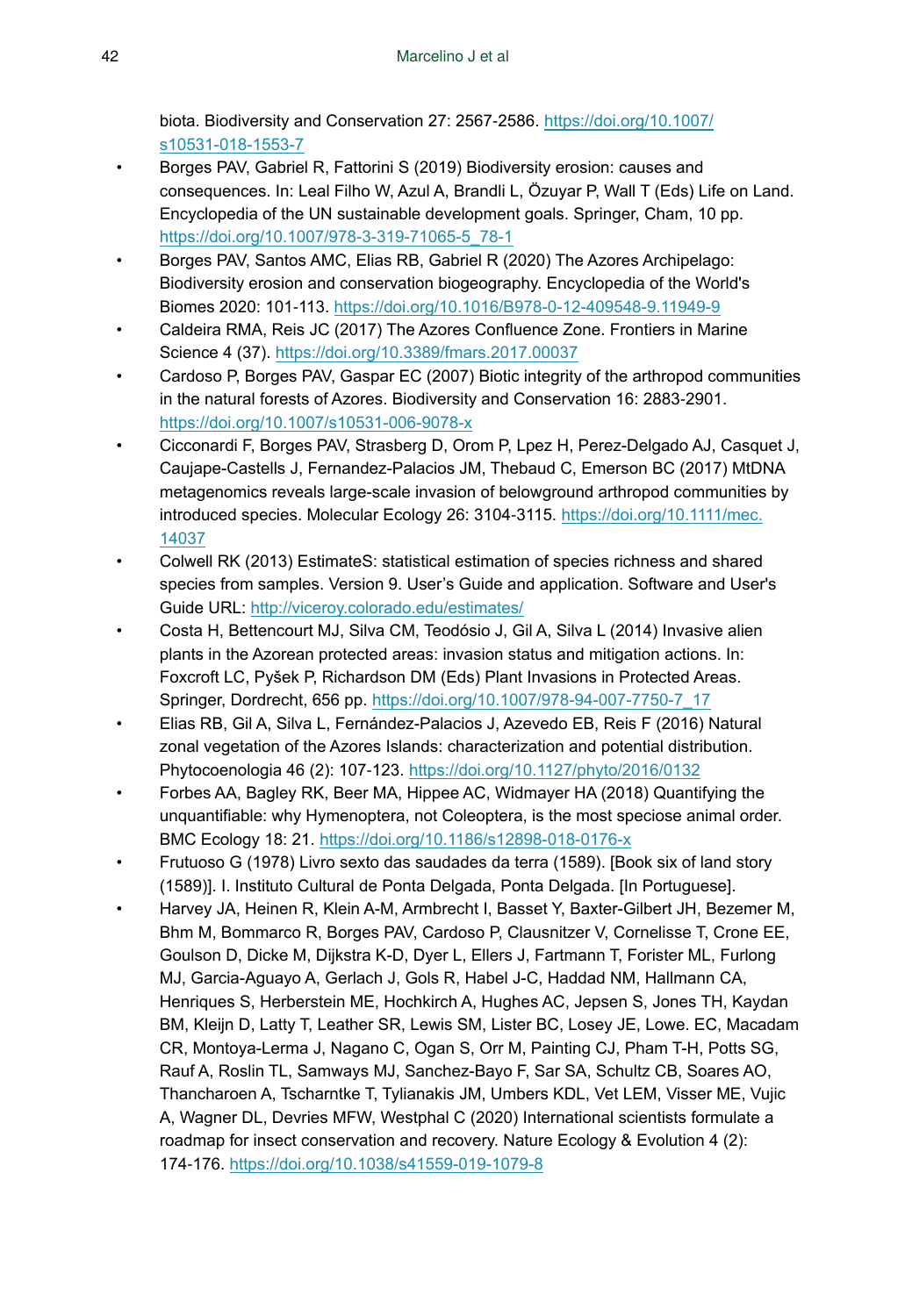- Hawes TC, Worland MR, Convey P, Bale JS (2007) Aerial dispersal of springtails on the antarctic peninsula: implications for local distribution and demography. Antarctic Science 19: 3‑10.<https://doi.org/10.1017/S0954102007000028>
- Henri DC, Van Veen FJ (2011) Body size, life history and the structure of host parasitoid networks. Advances in Ecological Research 45: 135‑180. [https://doi.org/10.1016/](https://doi.org/10.1016/B978-0-12-386475-8.00004-6) [B978-0-12-386475-8.00004-6](https://doi.org/10.1016/B978-0-12-386475-8.00004-6)
- Hochkirch A (2016) The insect crisis we can't ignore. Nature 539 (7628): 141‑141. <https://doi.org/10.1038/539141a>
- Hodek I, Van Emden HF, Honk A (2012) Ecology and behaviour of the ladybird beetles (Coccinellidae). Wiley-Blackwell, Chichester, West Sussex, 600 pp. [ISBN 1405184221] <https://doi.org/10.1002/9781118223208>
- Hodkinson ID, Jackson JK (2005) Terrestrial and aquatic invertebrates as bioindicators for environmental monitoring, with particular peference to mountain ecosystems. Environmental Management 35: 649‑666.<https://doi.org/10.1007/s00267-004-0211-x>
- Hortal J, Borges PAV, Gaspar C (2006) Evaluating the performance of species richness estimators: sensitivity to sampling grain size. Journal of Animal Ecology 75: 274‑287. <https://doi.org/10.1111/j.1365-2656.2006.01048.x>
- Lobo J, Borges PAV (2010) The provisional status of arthropod inventories in the Macaronesian islands. In: Serrano ARM, Borges PAV, Boieiro M, Orom P (Eds) Terrestrial arthropods of Macaronesia Biodiversity, Ecology and Evolution. Sociedade Portuguesa de Entomologia, Lisboa, 33-47 pp. URL: <http://hdl.handle.net/10400.3/1982>
- Magro AEL, Hemptinne J-L, Soares AO, Dutrillaux A-M, Murienne J, Frsch H, Dutrillaux B (2020) First case of parthenogenesis in ladybirds (Coleoptera: Coccinellidae) suggests new mechanisms for the evolution of asexual reproduction. Journal of Zoological Systematics and Evolutionary Research 58 (1): 194-208. [https://doi.org/](https://doi.org/10.1111/jzs.12339) [10.1111/jzs.12339](https://doi.org/10.1111/jzs.12339)
- Marcelino J, Borges PAV, Borges I, Soares AO (2020) Eden Arthropod Azores Database. v1.9. Universidade dos Açores. Dataset/Samplingevent. Universidade dos Açores<https://doi.org/10.15468/38ccb3>
- Marcelino JA, Giordano R, Soto-Adames F, Garcia PV, Webber E, Silva L, Soares AO (2011) Unobserved diversity in Darwin's appraisal of the Azores. Darwin's mistake and what we are doing to correct it. Açoreana Suppl. 7: 229-240.
- Marcelino JA, Silva L, Garcia PV, Webber E, Soares AO (2013) Using species spectra to evaluate plant community conservation value along a gradient of anthropogenic disturbance. Environmental Monitoring and Assessment 185: 6221‑6233. [https://doi.org/](https://doi.org/10.1007/s10661-012-3019-9) [10.1007/s10661-012-3019-9](https://doi.org/10.1007/s10661-012-3019-9)
- Marcelino JA, Giordano R, Borges PA, Garcia PV, Soto-Adames F, Soares AO (2016) Distribution and genetic variability of Staphylinidae across a gradient of anthropogenically influenced insular landscapes. Bulletin of Insectology 69 (1): 117‑126.
- Marcelino JAP, Webber E, Silva L, Garcia PV, Soares AO (2014) Expedient metrics to discriminate plant communities across gradients of anthropogenic disturbance. Environmental Management 54: 1121‑1130.<https://doi.org/10.1007/s00267-014-0321-z>
- Maxwell S, Fuller R, Brooks T, Watson JM (2016) Biodiversity: The ravages of guns, nets and bulldozers. Nature 536 (7615): 143‑145. <https://doi.org/10.1038/536143a>
- Öberg S, Ekbom B (2006) Recolonisation and distribution of spiders and carabids in cereal fields after spring sowing. Annals of Applied Biology 149: 203‑2011. <https://doi.org/10.1111/j.1744-7348.2006.00088.x>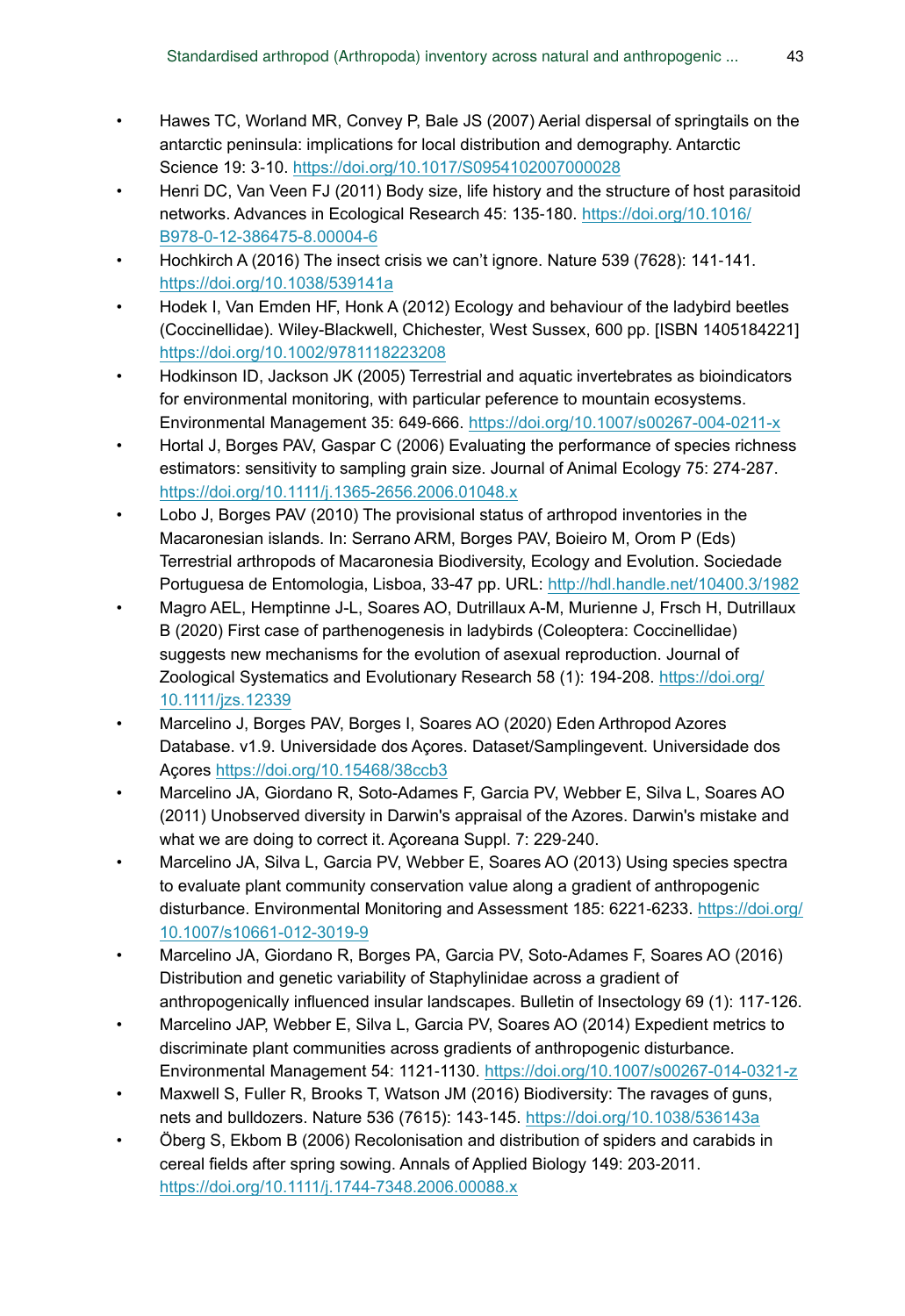- Pearce JL, Venier LA (2006) The use of ground beetles (Coleoptera: Carabidae) and spiders (Araneae) as bioindicators of sustainable forest management. Ecological Indicators 6: 780‑793. <https://doi.org/10.1016/j.ecolind.2005.03.005>
- Pennisi E (2010) The little wasp that could. Science 327: 260-262. [https://doi.org/](https://doi.org/10.1126/science.327.5963.260) [10.1126/science.327.5963.260](https://doi.org/10.1126/science.327.5963.260)
- Picanço A, Rigal F, Matthews TJ, Cardoso P, Borges PAV (2017) Impact of land-use change on flower-visiting insect communities on an oceanic island. Insect Conservation and Diversity 10: 211‑223. <https://doi.org/10.1111/icad.12216>
- Pohl GR, Langor DW, Spence JR (2007) Rove beetles and ground beetles (Coleoptera: Staphylinidae, Carabidae) as indicators of harvest and regeneration practices in western Canadian foothills forests. Biological Conservation 137: 294‑307. <https://doi.org/10.1016/j.biocon.2007.02.011>
- Raven P, Wagner D (2021) Agricultural intensification and climate change are rapidly decreasing insect biodiversity. Proceedings of the National Academy of Sciences 118 (2). <https://doi.org/10.1073/pnas.2002548117>
- Rigal F, Cardoso P, Lobo JM, Triantis KA, Whittaker RJ, Amorim IR, Borges PAV (2018) Functional traits of indigenous and exotic ground-dwelling arthropods show contrasting responses to land-use changes in an oceanic island, Terceira, Azores. Diversity and Distributions 24: 36‑47. <https://doi.org/10.1111/ddi.12655>
- Russell JC, Kueffer C (2019) Island biodiversity in the Anthropocene. Annual Review of Environment and Resources 44: 31‑60. [https://doi.org/10.1146/annurev](https://doi.org/10.1146/annurev-environ-101718-033245)[environ-101718-033245](https://doi.org/10.1146/annurev-environ-101718-033245)
- Sanchez-Bayo F, Wyckhuys KG (2019) Worldwide decline of the entomofauna: A review of its drivers. Biological Conservation 232: 8-27. [https://doi.org/10.1016/j.biocon.](https://doi.org/10.1016/j.biocon.2019.01.020) [2019.01.020](https://doi.org/10.1016/j.biocon.2019.01.020)
- Silva L, Le Jean F, Marcelino J, Soares A (2017) Using Bayesian inference to validate plant community assemblages and determine indicator species. In: Pinto A, Zilberman D (Eds) Modeling, Dynamics, Optimization and Bioeconomics II. 195. Springer, The Netherlands, 532 pp. [ISBN 9783319552354]. [https://doi.org/10.1007/978-](https://doi.org/10.1007/978-3-319-55236-1_21) [3-319-55236-1\\_21](https://doi.org/10.1007/978-3-319-55236-1_21)
- Sousa JP, Bolger T, Gama MM, Lukkari T, Ponge J-F, Simn C, Traser G, Vanbergen AJ, Brennan A, Dubs F, Ivitis E, Keating A, Stofer S, Watt AD (2006) Changes in Collembola richness and diversity along a gradient of land-use intensity: a pan European study. Pedobiologia 50: 147‑156. <https://doi.org/10.1016/j.pedobi.2005.10.005>
- Thayer MK (2005) Staphylinoidea. 11.7. Staphylinidae Latreille, 1802. In: Beutel RG, Leschen RA (Eds) Handbook of Zoology. IV. De Gruyter, Berlin, New York, 567 pp. [ISBN 3110171309].
- Titeux N, Henle K, Mihoub J, Regos A, Geijzendorffer IR, Cramer W, Verburg PH, Brotons L (2016) Biodiversity scenarios neglect future land-use changes. Global Change Biolog 22 (7): 2505‑2515. <https://doi.org/10.1111/gcb.13272>
- Ulrich W, Almeida-Neto M, Gotelli NG (2009) A consumers guide to nestedness analysis. Oikos 118: 3‑17. <https://doi.org/10.1111/j.1600-0706.2008.17053.x>
- Vandenberg NJ (2002) Coccinellidae Latreille 1807. In: Arnett RH, Thomas MC, Skelly PE, Frank JH (Eds) American beetles 2, Polyphaga: Scarabaeoidea through Curculionoidea. Edition 1, Volume 2. CRC Press, Boca Raton, London, New York, Washington, 880 pp. [ISBN 0849309549].